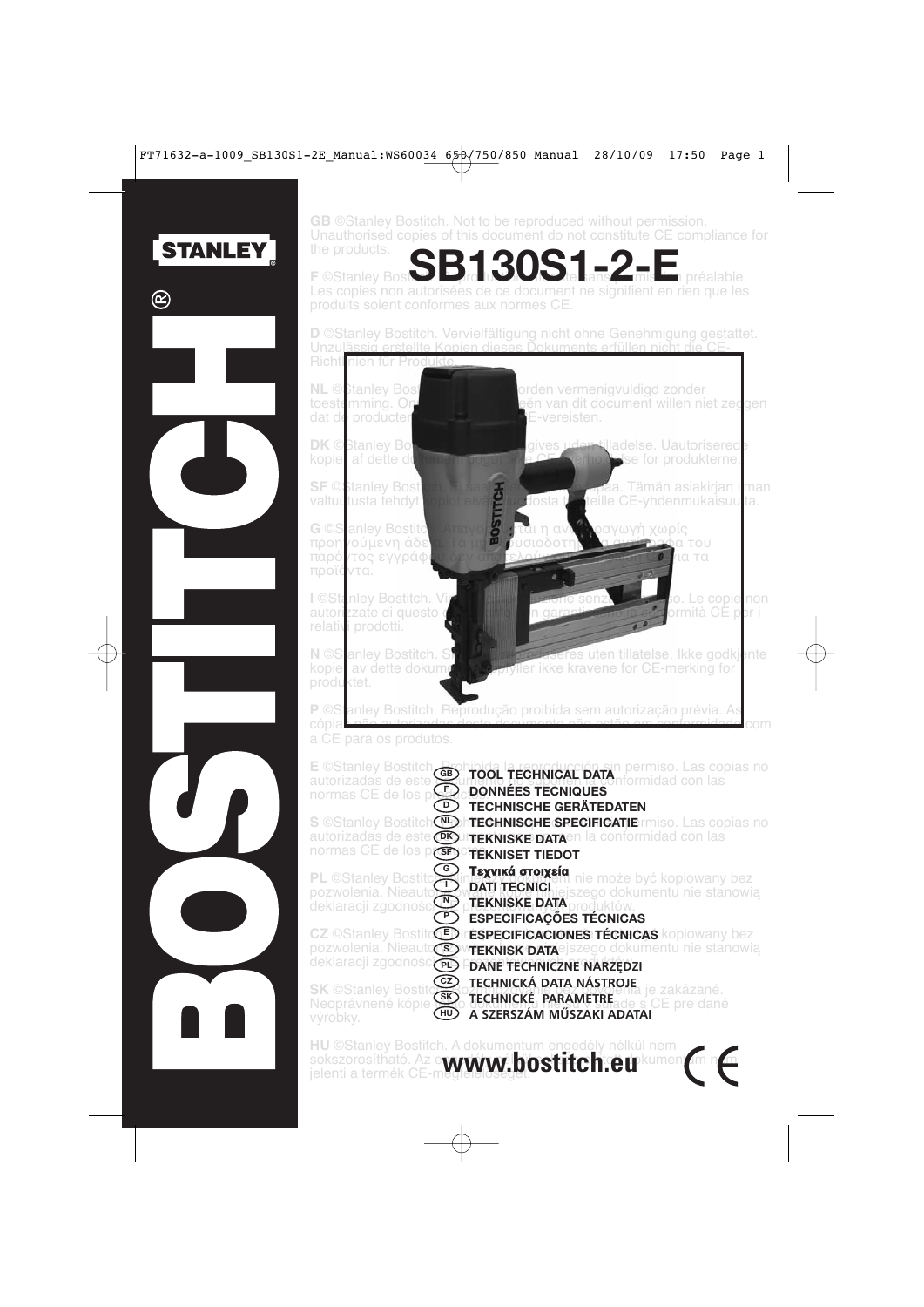**GB** ©Stanley Bostitch. Not to be reproduced without permission. Unauthorised copies of this<br>**CE 288130S1-2-E** 

| n | 400          | в | 396.7        | ุ      | 132.7         | L | 5.85           | Е | 95.9                    | 103.7 |  |
|---|--------------|---|--------------|--------|---------------|---|----------------|---|-------------------------|-------|--|
| G | 90.7         | ц | 2.86         |        |               |   |                |   | 2.753                   |       |  |
| M | <b>BC602</b> | Ñ | <b>BC603</b> |        | <b>SB32</b>   |   | S <sub>1</sub> | Q | (a) 2.08x1.8 (b) 65-130 | 27    |  |
| o | 120          |   | 191          | п<br>υ | 23 (M12*1.25) |   |                |   |                         |       |  |

Kopi<mark>en dieses Dok</mark>uments erfüllen nicht die CE-Richtlinien für Produkte. **D** ©Stanley Bostitch. Vervielfältigung nicht ohne Genehmigung gestattet. Unzulässig erstellte

**NL**  $\oint$ **Stanley Bostich.** Mag niet worden vermenigvuldigd zonder toestemming. Onrechtmatige kopieën van dit document willen niet zeggen dat de producten voldoen aan de CE-vereisten.

**DK** ©S**l**anle<mark>y Emet</mark>tch. Må ikke gengives uden tilladelse. Uautoriserede kopier af dette dokument udgør ikke CE overholdelse for produkterne.

**SF** ©Stanley Bostitch. Ei saa jäljentää ilman lupaa. Tämän asiakirjan ilman valtuutusta tehdyt kopiot divät muodosta tuotteille CE-yhdenmukaisuutta.

**G** ©**βάλ**θεν Bostitch. Απαγορεύεται η αναπαραγωγή χωρίς προηγούμενη άδεια. Τα μη εξου<del>σιοδοτημένα</del> αντίγραφα του παρόντος εγγράφου δεν αποτελούν συμμόρφωση CE για τα προϊόντα.

**I** ©Stanley Bostitch. Vietata la riproduzione senza permesso. Le copie non autorizzate di questo documento non garantiscono la conformità CE per i relativi prodotti.

**N** ©Stanley Bostitch. Skal ikke reproduseres uten tillatelse. Ikke godkjente kopier av dette dokumentet oppfyller ikke kravene for CE-merking for produktet.

**P** ©Stanley Bostitch. Reprodução proibida sem autorização prévia. As cópias não autorizadas

**E** ©Stanley Bostitch. Prohibida la reproducción sin permiso. Las copias no autorizadas de este documento no suponen la conformidad con las normas CE de los productos.

**S** ©Stanley Bostitch. Prohibida la reproducción sin permiso. Las copias no autorizadas de este documento no suponen la conformidad con las normas CE de los productos.

**PL** ©Stanley Bostitch. Niniejszy dokument nie może być kopiowany bez pozwolenia. Nieautoryzowane kopie niniejszego dokumentu nie stanowią deklaracji zgodności CE prezentowanych produktów.

**CZ** ©Stanley Bostitch. Niniejszy dokument nie może być kopiowany bez pozwolenia. Nieautoryzowane kopie niniejszego dokumentu nie stanowią deklaracji zgodności CE

**SK** ©Stanley Bostitch. Rozmnožovanie bez povolenia je zakázané. Neoprávnené kópie tohto dokumentu nie sú v súlade s CE pre dané výrobky.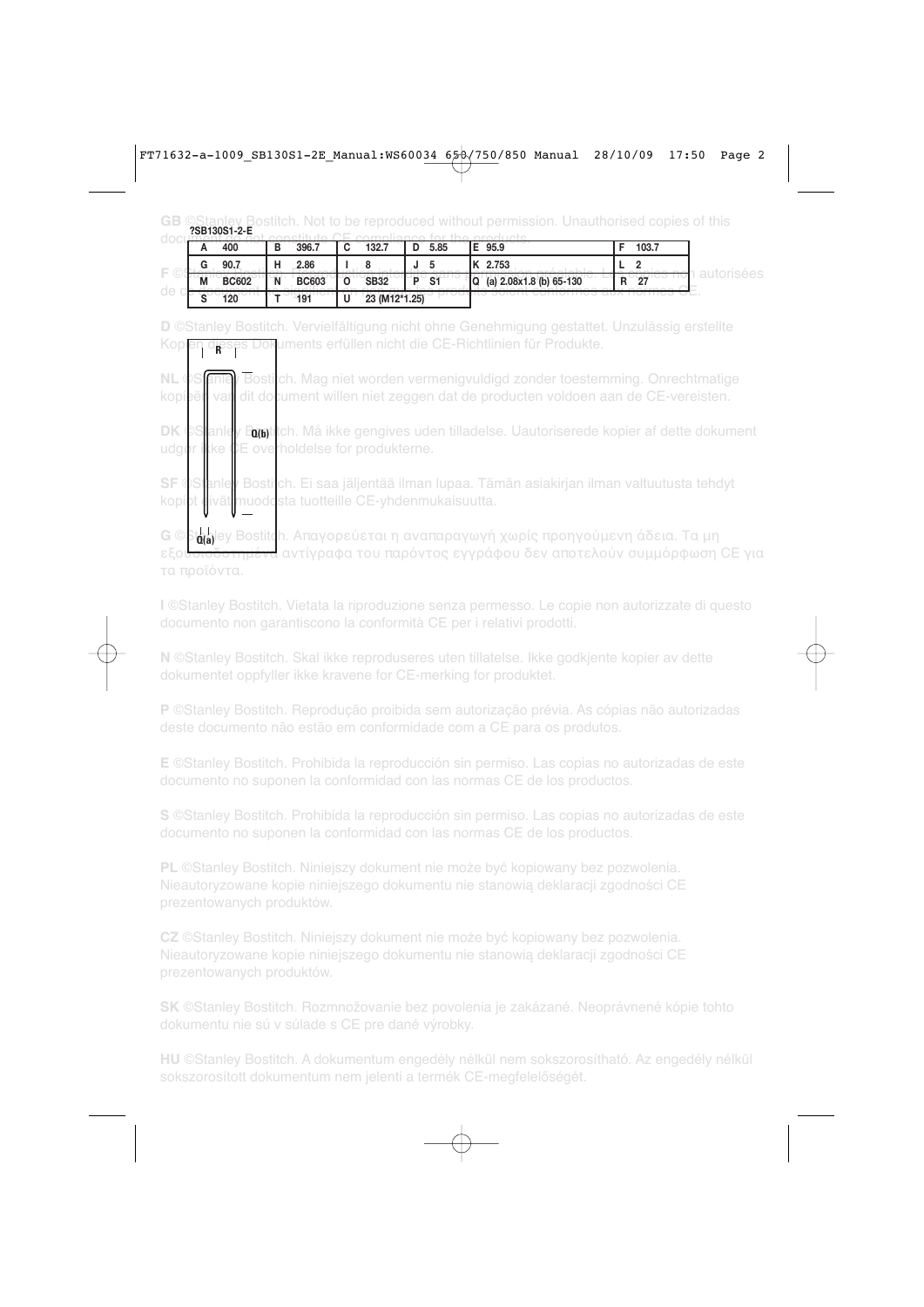**GB** ©Stanley Bostitch. Not to be reproduced without permission. Unauthorised copies of this



εξουσιοδοτημένα αντίγραφα του παρόντος εγγράφου δεν αποτελούν συμμόρφωση CE για τα προϊόντα.

**I** ©Stanley Bostitch. Vietata la riproduzione senza permesso. Le copie non autorizzate di questo documento non garantiscono la conformità CE per i relativi prodotti.

**N** ©Stanley Bostitch. Skal ikke reproduseres uten tillatelse. Ikke godkjente kopier av dette dokumentet oppfyller ikke kravene for CE-merking for produktet.

**P** ©Stanley Bostitch. Reprodução proibida sem autorização prévia. As cópias não autorizadas

**E** ©Stanley Bostitch. Prohibida la reproducción sin permiso. Las copias no autorizadas de este documento no suponen la conformidad con las normas CE de los productos.

**S** ©Stanley Bostitch. Prohibida la reproducción sin permiso. Las copias no autorizadas de este documento no suponen la conformidad con las normas CE de los productos.

**PL** ©Stanley Bostitch. Niniejszy dokument nie może być kopiowany bez pozwolenia. Nieautoryzowane kopie niniejszego dokumentu nie stanowią deklaracji zgodności CE prezentowanych produktów.

**CZ** ©Stanley Bostitch. Niniejszy dokument nie może być kopiowany bez pozwolenia. Nieautoryzowane kopie niniejszego dokumentu nie stanowią deklaracji zgodności CE prezentowanych produktów.

**SK** ©Stanley Bostitch. Rozmnožovanie bez povolenia je zakázané. Neoprávnené kópie tohto dokumentu nie sú v súlade s CE pre dané výrobky.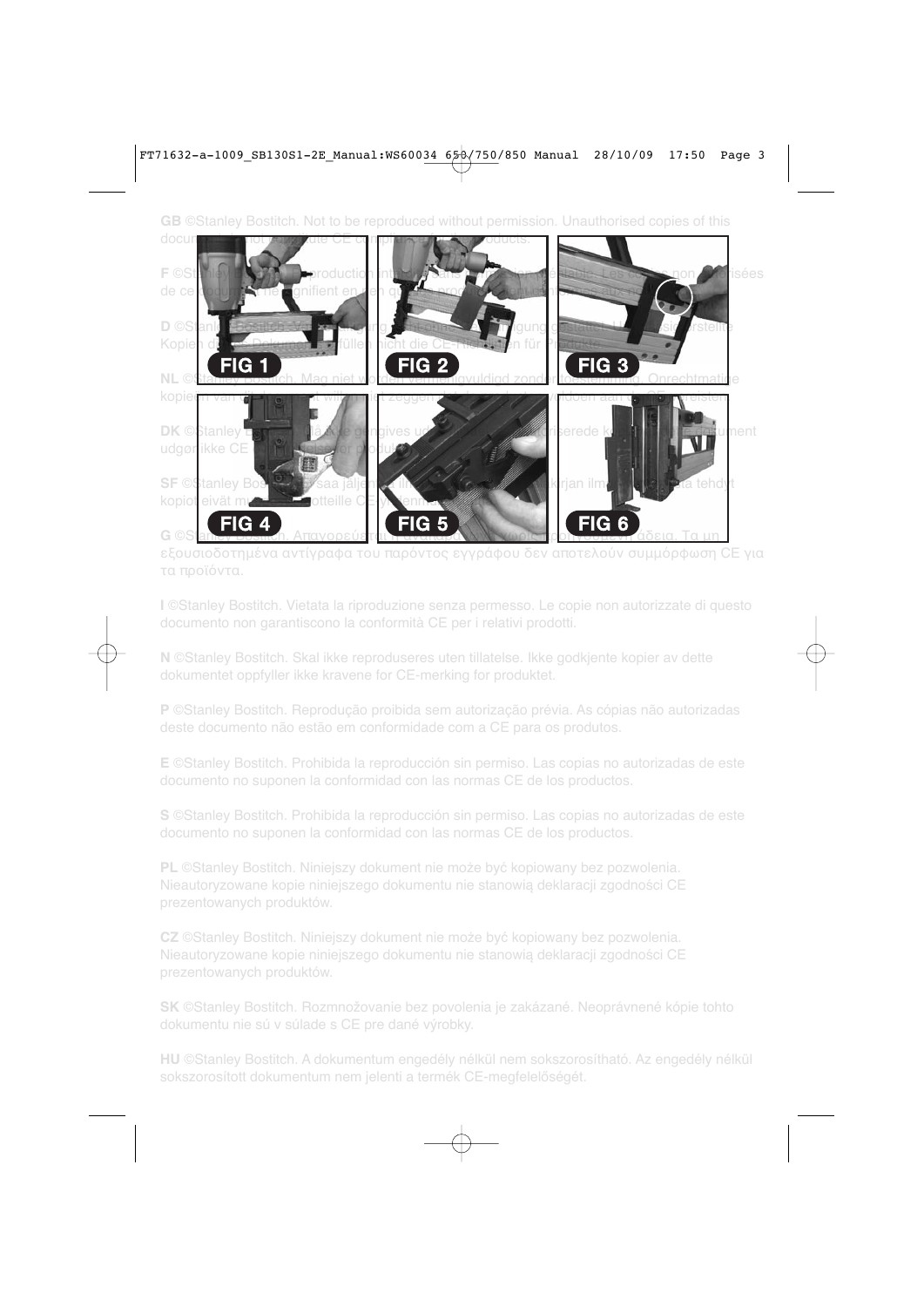**GB** ©Stanley Bostitch. Not to be reproduced without permission. Unauthorised copies of this document do not constitute CE compliance for the products.

**F** ©Stanley Bostitch. Reproduction interdite sans permission préalable. Les copies non autorisées de ce document ne signifient en rien que les produits soient conformes aux normes CE.

**D** ©Stanley Bostitch. Vervielfältigung nicht ohne Genehmigung gestattet. Unzulässig erstellte Kopien dieses Dokuments erfüllen nicht die CE-Richtlinien für Produkte.

**NL** ©Stanley Bostitch. Mag niet worden vermenigvuldigd zonder toestemming. Onrechtmatige kopieën van dit document willen niet zeggen dat de producten voldoen aan de CE-vereisten.

**DK** ©Stanley Bostitch. Må ikke gengives uden tilladelse. Uautoriserede kopier af dette dokument udgør ikke CE overholdelse for produkterne.

**SF** ©Stanley Bostitch. Ei saa jäljentää ilman lupaa. Tämän asiakirjan ilman valtuutusta tehdyt kopiot eivät muodosta tuotteille CE-yhdenmukaisuutta.

**G** ©Stanley Bostitch. Απαγορεύεται η αναπαραγωγή χωρίς προηγούμενη άδεια. Τα μη εξουσιοδοτημένα αντίγραφα του παρόντος εγγράφου δεν αποτελούν συμμόρφωση CE για τα προϊόντα.

**I** ©Stanley Bostitch. Vietata la riproduzione senza permesso. Le copie non autorizzate di questo documento non garantiscono la conformità CE per i relativi prodotti.

**N** ©Stanley Bostitch. Skal ikke reproduseres uten tillatelse. Ikke godkjente kopier av dette dokumentet oppfyller ikke kravene for CE-merking for produktet.

**P** ©Stanley Bostitch. Reprodução proibida sem autorização prévia. As cópias não autorizadas

**E** ©Stanley Bostitch. Prohibida la reproducción sin permiso. Las copias no autorizadas de este documento no suponen la conformidad con las normas CE de los productos.

**S** ©Stanley Bostitch. Prohibida la reproducción sin permiso. Las copias no autorizadas de este documento no suponen la conformidad con las normas CE de los productos.

**PL** ©Stanley Bostitch. Niniejszy dokument nie może być kopiowany bez pozwolenia. Nieautoryzowane kopie niniejszego dokumentu nie stanowią deklaracji zgodności CE prezentowanych produktów.

**CZ** ©Stanley Bostitch. Niniejszy dokument nie może być kopiowany bez pozwolenia. Nieautoryzowane kopie niniejszego dokumentu nie stanowią deklaracji zgodności CE prezentowanych produktów.

**SK** ©Stanley Bostitch. Rozmnožovanie bez povolenia je zakázané. Neoprávnené kópie tohto dokumentu nie sú v súlade s CE pre dané výrobky.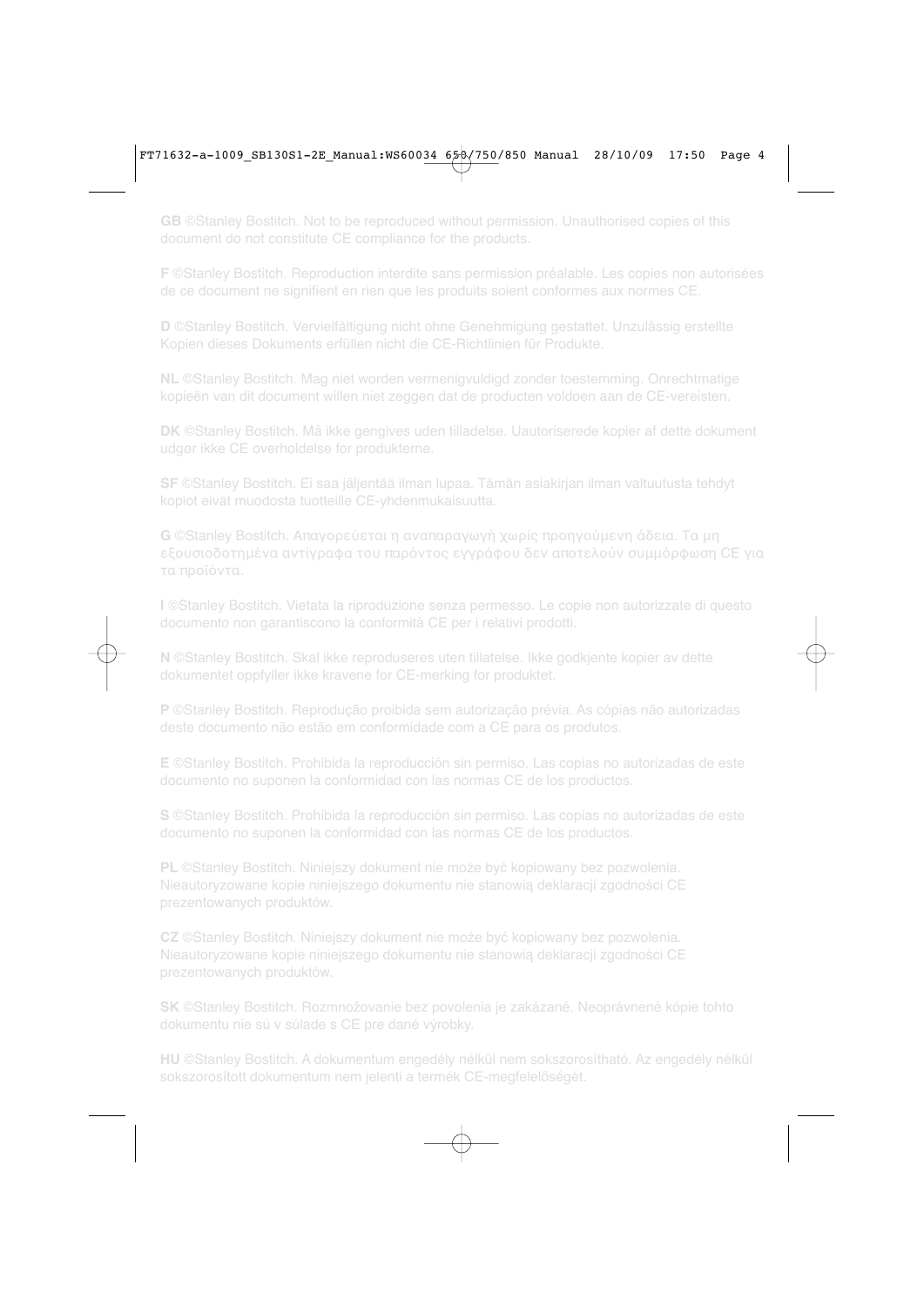GB ©Stanley Bostitch. Not to be reproduced without permission. Unauthorised copies of doc<mark>SAFETY INSTRUCTIONS</mark> te CE compliance for the products.

**F** Gections of this Tool Technical Data manual and the separate Safety and Operating Opies non autorisées de Instruction Manual which come with this tool. Failure to do so could result in you or others in the  $\triangle$  IMPORTANT READ CAREFULLY: It is important that all operators read and understand all **working area to be seriously injured. GB**

**D** ©Stanley Bostitch. Vervielfältigung nicht ohne Genehmigung gestattet. Unzulässig erstellte - **WARNING! Eye protection in accordance with 89/686/EEC, and with equal or greater grade than** defined in EN166 should be used. However all aspects of operators work, environment and other<br>defined in EN166 should be used. However all aspects of operators work, environment and other **NL equipment. Note: Non-side shielded spectacles and face shields alone do not provide adequate natige** kop**protection.**dit document willen niet zeggen dat de producten voldoen aan de CE-vereisten. **type/s of machinery being used, should also be considered when selecting any personal protection**

#### **DKA WARNING! To prevent accidental injuries:**den tilladelse. Uautoriserede kopier af dette dokument

- udg**or Never place a hand or any other part of the body in fastener discharge area of tool.** 
	- **Never point tool at yourself or anyone whether it contains fasteners or not.**
	- **Never engage in horseplay.**
- **SF © Wever eingage in norseplay.** Supertaa ilman lupaa. Tämän asiakirjan ilman valtuutusta tehdyt<br>• Never pull the trigger unless the nose is directed towards the work.
- kopiot eivät muodosta tuotteille CE-yhdenmukaisuutta.  **Always handle the tool with care.**
	- **Do not pull the trigger or depress the trip mechanism whilst loading the tool.**
- **G** GStro prevent accidental actuation and possible injury, always disconnect air supply. **Δδεια. Τα μη**

εξουσιο**Before making adjustments. 2. When servicing the tool. 3. When clearing a jam. 4. When tool is not** CE για τα πρ in use. 5. When moving to a different work area, as accidental actuation may occur, possibly causing injury.

- **I** ©Sta<mark>Read the additional Safety & Operating instructions booklet before using tool. autorizzate di questo</mark>
- documento not use oxygen and combustible gases as an energy source for pneumatically operated tools.<br>documento in the second tools.
	- **• The operation of this tool can cause sparks and act as a source of ignition for flammable fuels and gases.**

**N** ©Stanley Bostitch. Skal ikke reproduseres uten tillatelse. Ikke godkjente kopier av dette dok**A'important! Tool Operation:**vene for CE-merking for produktet.

**• To identify the operation type of your model, check the ID label affixed to the tool/ rear of this**

**P** Gmanual and the corresponding table (marked ?) column L for that model.Read the corresponding adas dessection in the Safety & Operating instructions for information of each trip type.

**E** ©<mark>LOADING (Fig 1-3)</mark>. Prohibida la reproducción sin permiso. Las copias no autorizadas de este

document the air supply disconnected, pull the pusher to the rear of the magazine until latched. (Fig 1)

2. Drop staple stick over the magzine rail and slide forward. (Fig 2) Repeat until magazine is loaded.

**S** ©Stanley Bostitch. Prohibida la reproducción sin permiso. Las copias no autorizadas de este  $d_{\text{O}}$ . To release the pusher, press the catch on the side of the magazine and slide the pusher back towards the front of the magazine (Fig 3).

PL Note: Use only fasteners recommended by Bostitch for use in Bostitch tools or nails which meet Bostitch Nie**specifications.n**e kopie niniejszego dokumentu nie stanowią deklaracji zgodności CE

**CZ** WOOD to wood applications. The leg of the staple should therefore only be partially direct filto the workpiece. Use of this tool for other applications may result in damage to the tool or injury.<br>Nie software kopie of this tool for other applications may result in damage to the tool or injury. **Note:** These tools and staples are designed for the installation of soft insulation material only and **not** for wood to wood applications. The leg of the staple should therefore only be partially driven into the

# **PFE FASTENER DEPTH CONTROL ADJUSTMENT (Fig 4)**

**SK <sup>1</sup>. To adjust the fastener depth, first, set the air pressure for consistent drive in the specific work. opie tohto** 

dokumentu nie sú v súlade s CE pre dané výrobky. 2. Make sure that the air supply is disconnected before making any further adjustments. Loosen the nut on **HU** ©Stanley Bostitch. A dokumentum engedély nélkül nem sokszorosítható. Az engedély nélkül sokszorosított dokumentum nem jelenti a termék CE-megfelelőségét. the tool nose (Fig 4) and raise or lower the noseplate accordingly to give the desired depth of drive.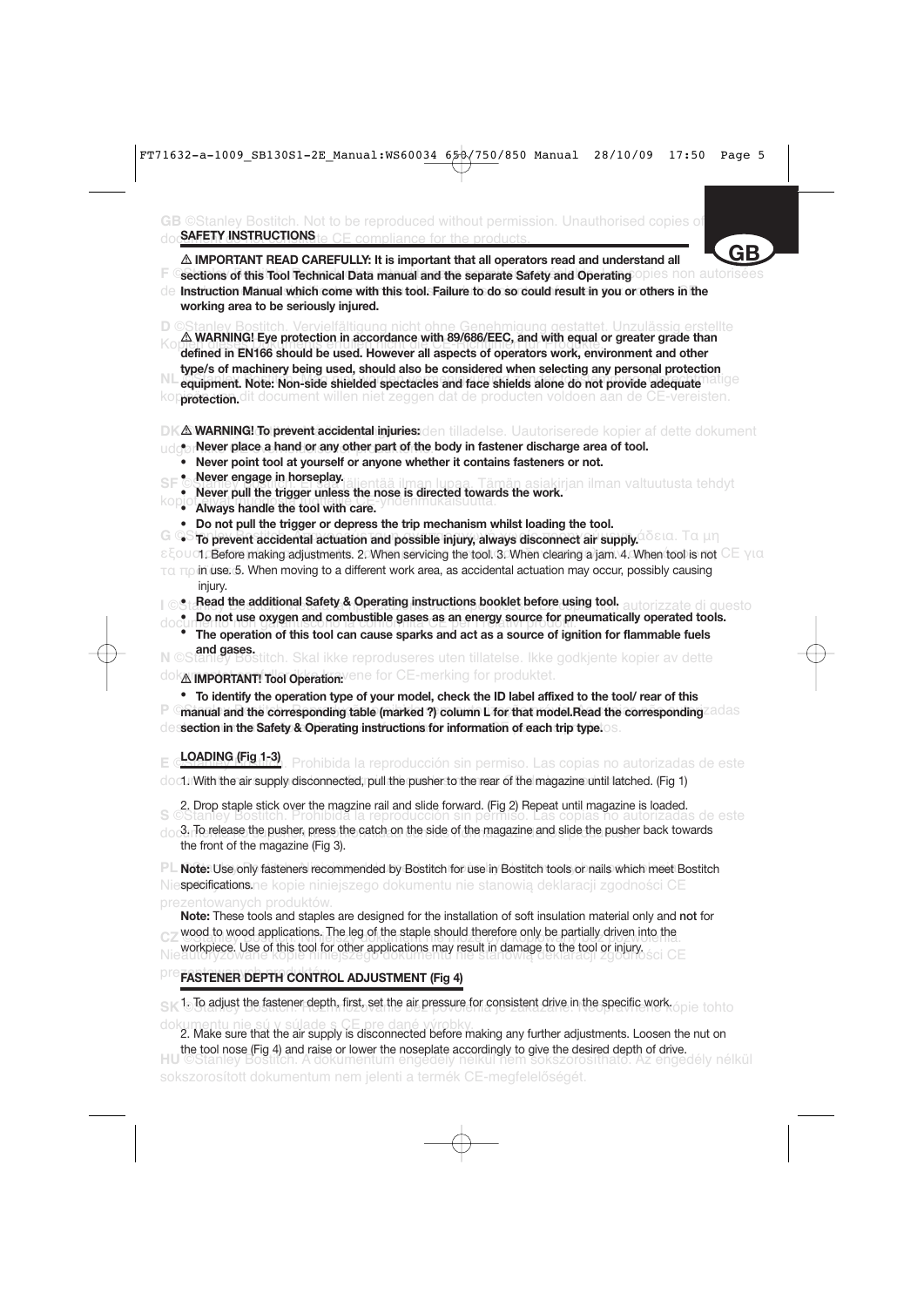### **GB** ©Stanley Bostitch. Not to be reproduced without permission. Unauthorised copies of this doc<mark>JAM CLEARANCE (Fig 5,6)</mark> CE compliance for the products.

This tool contain a quick and easy jam clearance design. To clear a jammed staple:

**F © Disconnect the air supply**.roduction interdite sans permission préalable. Les copies non autorisées

 $d$ e $\,$  -Depress the latch as shown (Fig 5) allowing the noseplate to open (Fig 6). Clear any jams and close the plate ensuring the latch is fully engaged.

**D** ©Stanley Bostitch. Vervielfältigung nicht ohne Genehmigung gestattet. Unzulässig erstellte Please look for the technical data in the table marked ? at the end of this manual. **Technical Data:**

|   | A          | Length mm.                 | $K^-$ | Air consumption per shot @ 5.6 Bar                           | <b>J</b> nrechtmatige |
|---|------------|----------------------------|-------|--------------------------------------------------------------|-----------------------|
|   | $_{\rm B}$ | Height mm.                 |       | Activation type<br>voldoen aan de CE-vereisten.              |                       |
|   | C.         | Width mm.                  | M     | Summer lubricant                                             |                       |
|   | D          | Weight Kg.                 | N     | Winter lubricant                                             |                       |
|   |            | Noise LPA, 1s, d           |       | O-ring lubricant                                             | dette dokument        |
|   | F.         | Noise Lwa, 1s, d           | P     | <b>Fastener Name</b>                                         |                       |
|   | G          | Noise LPA, 1s, 1m          |       | Dimensions mm.                                               |                       |
| s | ж.         | Vibration m/s <sup>2</sup> | :R    | Head/crown <sub>in</sub> asiakirian ilman valtuutusta tehdyt |                       |
|   |            | P max Bar                  | S     | Magazine capacity                                            |                       |
|   |            | P min Bar                  |       | New Driver Length mm.                                        |                       |
|   |            |                            |       | Max. Depth Inside Piston mm.                                 |                       |
|   |            |                            |       |                                                              | <u>ασεια. Τα un</u>   |

εξουσιοδοτημένα αντίγραφα του παρόντος εγγράφου δεν αποτελούν συμμόρφωση CE για τα προϊόντα.

**I** ©Stanley Bostitch. Vietata la riproduzione senza permesso. Le copie non autorizzate di questo documento non garantiscono la conformità CE per i relativi prodotti.

**N** ©Stanley Bostitch. Skal ikke reproduseres uten tillatelse. Ikke godkjente kopier av dette dokumentet oppfyller ikke kravene for CE-merking for produktet.

**P** ©Stanley Bostitch. Reprodução proibida sem autorização prévia. As cópias não autorizadas

**E** ©Stanley Bostitch. Prohibida la reproducción sin permiso. Las copias no autorizadas de este documento no suponen la conformidad con las normas CE de los productos.

**S** ©Stanley Bostitch. Prohibida la reproducción sin permiso. Las copias no autorizadas de este

**PL** ©Stanley Bostitch. Niniejszy dokument nie może być kopiowany bez pozwolenia. Nieautoryzowane kopie niniejszego dokumentu nie stanowią deklaracji zgodności CE prezentowanych produktów.

**CZ** ©Stanley Bostitch. Niniejszy dokument nie może być kopiowany bez pozwolenia. Nieautoryzowane kopie niniejszego dokumentu nie stanowią deklaracji zgodności CE

**SK** ©Stanley Bostitch. Rozmnožovanie bez povolenia je zakázané. Neoprávnené kópie tohto dokumentu nie sú v súlade s CE pre dané výrobky.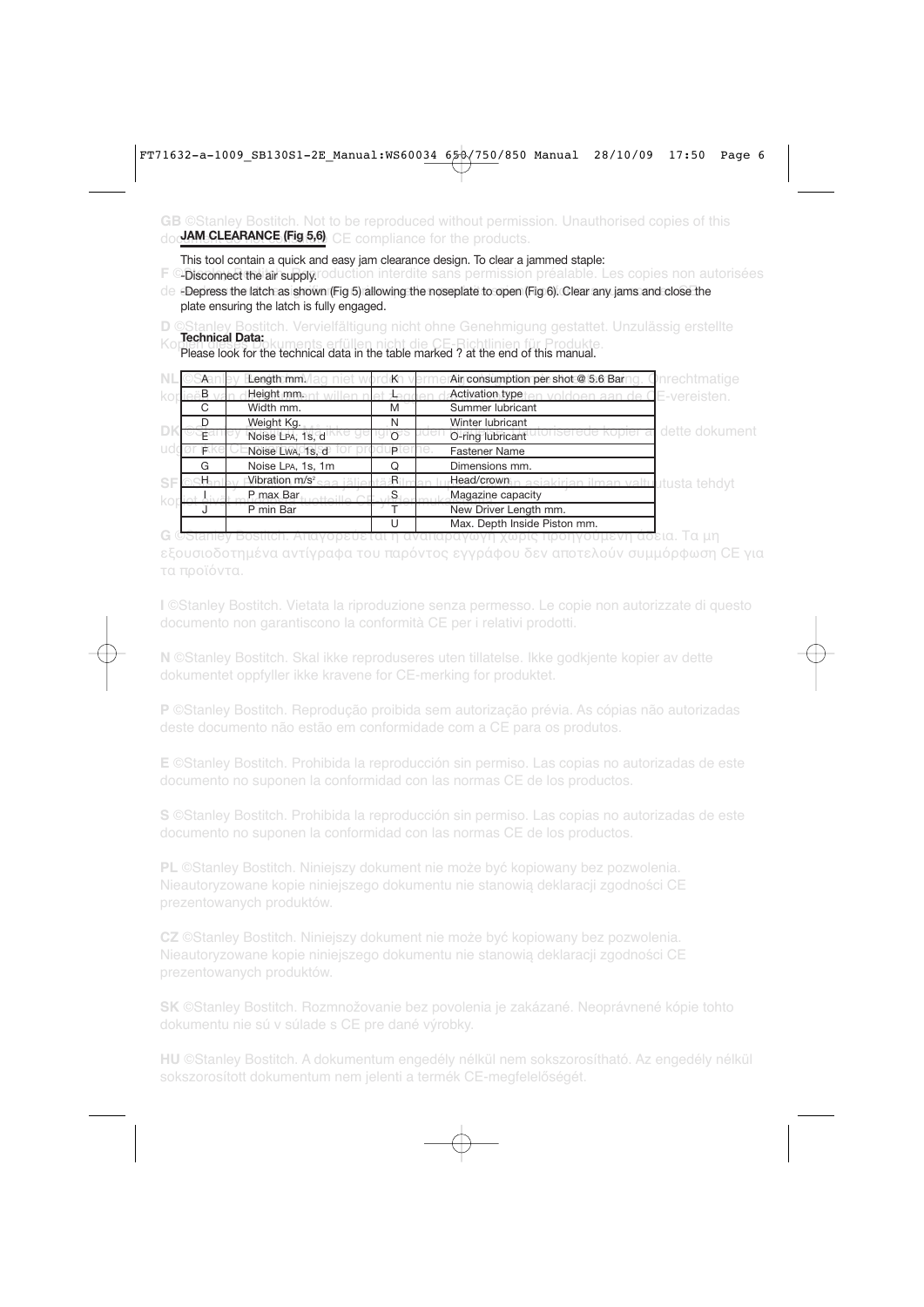GB ©Stanley Bostitch. Not to be reproduced without permission. Unauthorised copies of doc<mark>CONSIGNES DE SECURITE</mark> CE compliance for the products.



prezentowanych produktów. 3. Pour relâcher le poussoir, appuyer sur la sécurité située sur le côté du magasin et faire de nouveau

**SK ©stanley Boussoir vers l'avant du magasin (Fig 3).**<br>SK ©Stanley Bostitch. Rozmnožovanie bez povolenia je zakázané. Neoprávnené kópie tohto

do NB : N'utiliser dans les outils Bostitch que des attaches recommandées pour les outils Bostitch ou des clous qui correspondent aux spécifications Bostitch.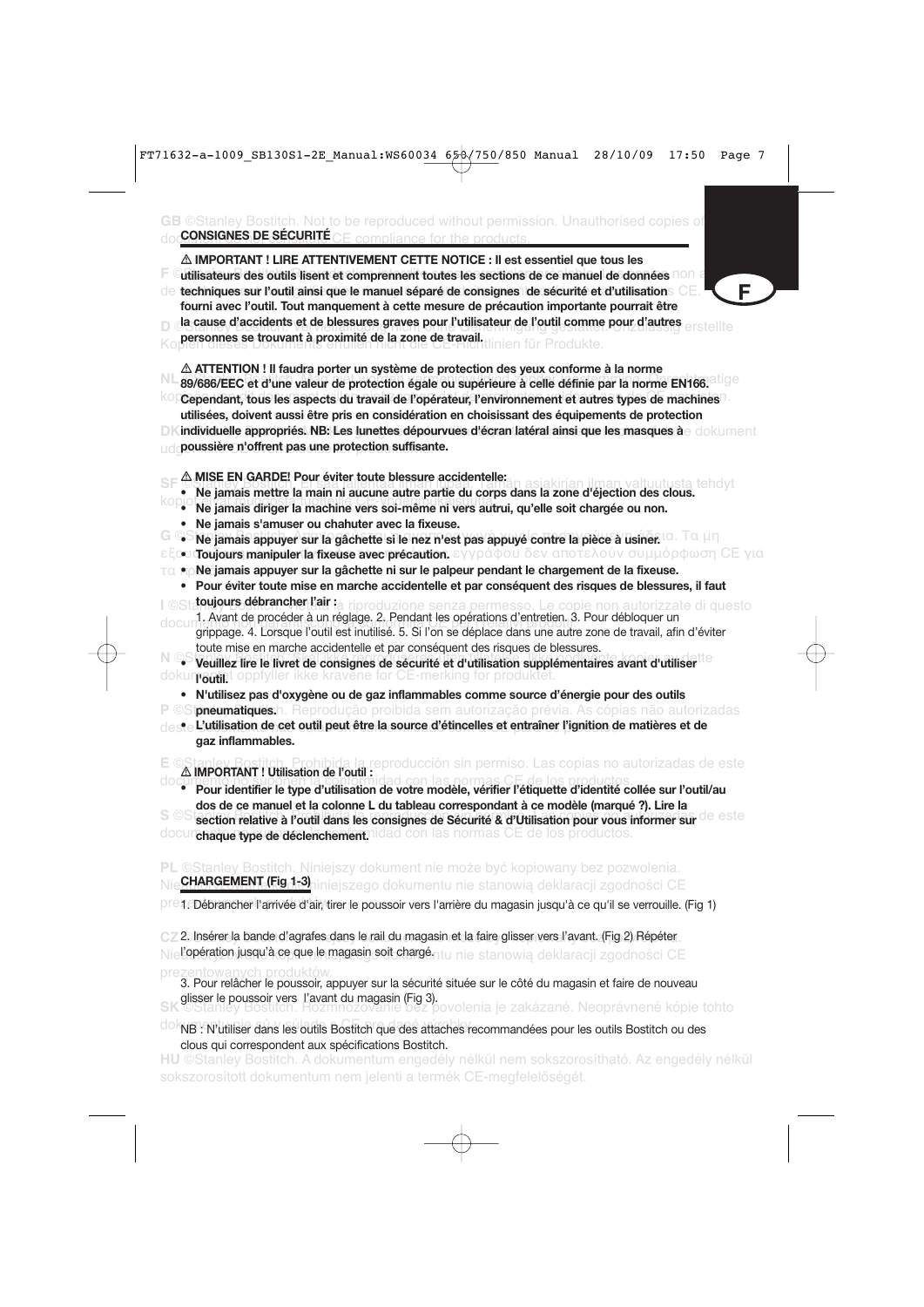|                |                | l'endommager ou causer des blessures.          |                | <b>GB</b> ©Stanley Bostitch. Not to be reproduced without permission. Unauthorised copies of this<br>NB : Ces outils et agrafes sont destinés à l'installation de matériaux d'isolation mous uniquement, et non<br>pas àdes applications de bois sur bois. La jambe de l'agrafe devrait par conséquent n'être que<br>partiellement enfoncée dans la pièce de travail. Utiliser cet outil pour d'autres applications pourrait<br>dite sans permission préalable. Les copies non autorisées<br>de ce document ne signifient en rien que les produits soient conformes aux normes CE.                              |
|----------------|----------------|------------------------------------------------|----------------|-----------------------------------------------------------------------------------------------------------------------------------------------------------------------------------------------------------------------------------------------------------------------------------------------------------------------------------------------------------------------------------------------------------------------------------------------------------------------------------------------------------------------------------------------------------------------------------------------------------------|
|                |                |                                                |                | AJUSTEMENT DU CONTRÔLE DE PROFONDEUR DES ATTACHES (Fig 4)                                                                                                                                                                                                                                                                                                                                                                                                                                                                                                                                                       |
|                |                | constant dans la pièce de travail.             |                | 1. Pour ajuster la profondeur des attaches, établir d'abord une pression d'air permettant un enfoncement                                                                                                                                                                                                                                                                                                                                                                                                                                                                                                        |
|                |                | de la profondeur d'enfoncement désirée.        |                | 2. S'assurer que l'arrivée d'air soit débranchée avant de procéder à d'autres ajustements. Desserrer le atige<br>kopboulon situé sur le nez de l'appareil (Fig 4) et faire remonter ou redescendre la plaque du nez en fonction n                                                                                                                                                                                                                                                                                                                                                                               |
|                |                |                                                |                | <b>DK</b> ©Stanley Bostitch. Må ikke gengives uden tilladelse. Uautoriserede kopier af dette dokument                                                                                                                                                                                                                                                                                                                                                                                                                                                                                                           |
|                |                | udopedrippAGE (rigs 5, 6) lse for produkterne. |                |                                                                                                                                                                                                                                                                                                                                                                                                                                                                                                                                                                                                                 |
|                |                |                                                |                |                                                                                                                                                                                                                                                                                                                                                                                                                                                                                                                                                                                                                 |
| G              |                | -Débrancher l'arrivée d'air                    |                | Cet outil est muni d'un système de dégrippage facile et rapide. Pour retirer une agrafe coincée :<br>Des contrats de la production de la production de la production de la production de la production de la produc<br>-Appuyer sur le verrouillage comme indiqué (Fig 5) pour permettre à la plaque du nez de s'ouvrir (Fig 6)<br>Retirer les agrafes coincées et refermer la plaque du nez en s'assurant que le verrouillage soit<br><b>completement enclenchg</b> αγορεύεται η αναπαραγωγή χωρίς προηγούμενη άδεια. Τα μη<br>εξουσιοδοτημένα αντίγραφα του παρόντος εγγράφου δεν αποτελούν συμμόρφωση CE για |
| T.CL           |                | Données techniques:                            |                |                                                                                                                                                                                                                                                                                                                                                                                                                                                                                                                                                                                                                 |
|                |                |                                                |                | Merci de rechercher les données techniques dans le tableau marqué ? à la fin de cet opuscule.                                                                                                                                                                                                                                                                                                                                                                                                                                                                                                                   |
|                |                |                                                |                |                                                                                                                                                                                                                                                                                                                                                                                                                                                                                                                                                                                                                 |
|                | A              | Longueur mm                                    | K              | <del>utor</del> izzate di questo<br>Consommation au coup à 5,6 Bar                                                                                                                                                                                                                                                                                                                                                                                                                                                                                                                                              |
| 0 <sup>o</sup> | $\overline{B}$ | Hauteur mm                                     |                | Type de déclenchement                                                                                                                                                                                                                                                                                                                                                                                                                                                                                                                                                                                           |
|                | $\overline{C}$ | Largeur mm                                     | M              | Lubrifiant d'été                                                                                                                                                                                                                                                                                                                                                                                                                                                                                                                                                                                                |
|                | Đ              | Poids Kg                                       | N              | av dette<br>Lubrifiant d'hiver e.<br>kopie                                                                                                                                                                                                                                                                                                                                                                                                                                                                                                                                                                      |
| do             | Е              | Niveau de bruit LPA, 1s, d                     | $\circ$        | Lubrifiant de joints toriques                                                                                                                                                                                                                                                                                                                                                                                                                                                                                                                                                                                   |
|                | F              | Niveau de bruit Lwa, 1s, d                     | P              | Désignation de la fixation                                                                                                                                                                                                                                                                                                                                                                                                                                                                                                                                                                                      |
| P              | G              | Niveau de bruit LPA, 1s, 1m                    | Q              | Dimensions mm                                                                                                                                                                                                                                                                                                                                                                                                                                                                                                                                                                                                   |
|                | $\overline{H}$ | Vibrations m/s <sup>2</sup>                    | $\overline{R}$ | o autorizadas<br>Tête/couronne                                                                                                                                                                                                                                                                                                                                                                                                                                                                                                                                                                                  |
| de:            |                | Pression max bars                              | S              | Capacité du chargeur                                                                                                                                                                                                                                                                                                                                                                                                                                                                                                                                                                                            |
|                | J              | Pression min bars                              | T              | Longueur du nouvel enfonceur mm                                                                                                                                                                                                                                                                                                                                                                                                                                                                                                                                                                                 |

E © <u>Stanley Bostitch. Prohibida la reploduc **Profondeur. max antérieure du piston mm**utori</u>zadas de este documento no suponen la conformidad con las normas CE de los productos.

**S** ©Stanley Bostitch. Prohibida la reproducción sin permiso. Las copias no autorizadas de este documento no suponen la conformidad con las normas CE de los productos.

**PL** ©Stanley Bostitch. Niniejszy dokument nie może być kopiowany bez pozwolenia. Nieautoryzowane kopie niniejszego dokumentu nie stanowią deklaracji zgodności CE prezentowanych produktów.

**CZ** ©Stanley Bostitch. Niniejszy dokument nie może być kopiowany bez pozwolenia. Nieautoryzowane kopie niniejszego dokumentu nie stanowią deklaracji zgodności CE prezentowanych produktów.

**SK** ©Stanley Bostitch. Rozmnožovanie bez povolenia je zakázané. Neoprávnené kópie tohto dokumentu nie sú v súlade s CE pre dané výrobky.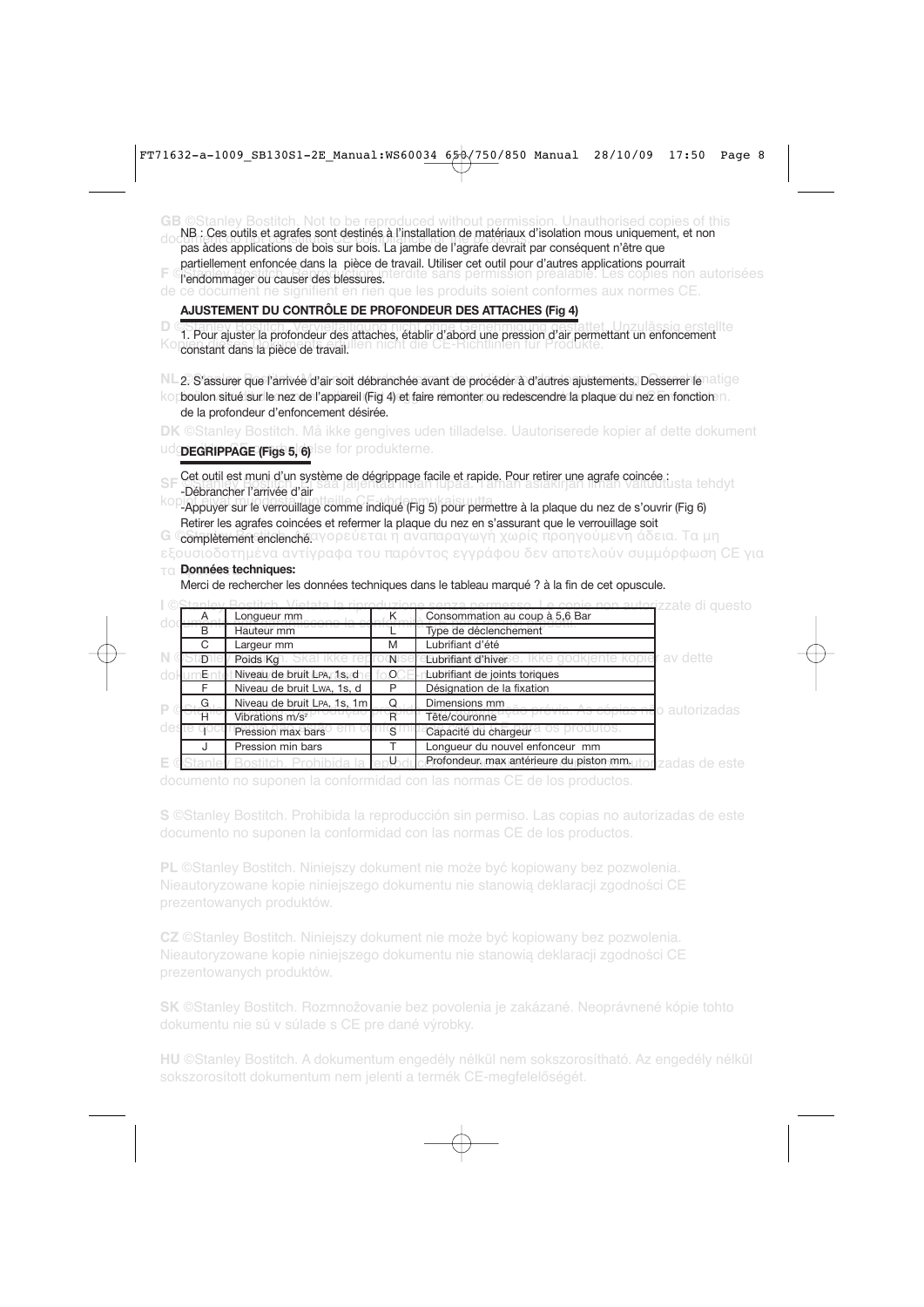- **WICHTIG BITTE AUFMERKSAM LESEN: Es ist wichtig, dass jeder Bediener sämtliche**
- **F ©Abschnitte dieses werkzeugtechnischen Datenhandbuchs und die mit diesem Werkzeug auch autoriséen bereigte. Der a**
- de gelieferte gesonderte Sicherheits- und Bedienungsanleitung lesen und verstehen. Ansonsten E **besteht für Sie und andere im Arbeitsbereich die Gefahr schwerer Verletzungen.**

D ©Stanley Bostitch. Vervielfältigung nicht ohne Genehmigung gestattet. Unzulässig ers**tellte**<br><sub>Ko</sub> **A ACHTUNG! Es sollte ein Augenschutz gemäß 89/686/EEC und mindestens lt. Definition in** EN166 getragen werden. Bei der Wahl der persönlichen Schutzausrüstung sind jedoch auch **EN166 getragen werden. Bei der Wahl der persönlichen Schutzausrüstung sind jedoch auch sämtliche Aspekte der von Bedienern geleisteten Arbeit, Umgebung und sonstiger benutzter** 

- ML Maschinentypen zu berücksichtigen. Hinweis: Schutzbrillen ohne seitlichen Schutz oder ein<sup>chtmatige</sup>
- kop**Gesichtsschutz allein stellen keinen ausreichenden Schutz dar.** <sup>ten</sup> voldoen aan de CE-vereisten.
- **DK** $\Delta$ **ACHTUNG! So vermeiden Sie Unfallverletzungen:**adelse. Uautoriserede kopier af dette dokument

**D**

- udg**or Niemals die Hände oder andere Körperteile in den Auswurfbereich des Gerätes halten.** 
	- **Das geladene oder nicht geladene Gerät niemals gegen sich selbst oder andere richten.**
- **Niemals mit dem Heftgerät Unfug treiben.**
- **Niemals hin dem nengerat omag dementation asiatischer Properties in den neueronale valtuurusta tehdyt**
- kopiot eivät muodosta tuotteille CE-yhdenmukaisuutta.  **Das Heftgerät immer mit Vorsicht behandeln.**
	- **Nicht den Abzug oder den Auslösemechanismus während des Ladens des Gerätes ziehen.**
- **G** C Um das versehentliche Auslösen und mögliche Unfälle zu vermeiden, ist die Luftzufuhr immer
- **εξουαbzukoppeln:**α αντίγραφα του παρόντος εγγράφου δεν αποτελούν συμμόρφωση CE για
- τα πρ ${\tt ti}$ Worldem Ausführen von Justierungen. 2. Bei der Wartung des Gerätes. 3. Beim Beseitigen von Blockaden. 4. Wenn das Gerät nicht verwendet wird. 5. Beim Wechsel in einen anderen Arbeitsbereich,
- l ©Sta**da das Gerät versehentlich ausgelöst werden kann und möglicherweise Verletzungen verursacht<sub>e di questo**</sub> doouwerden.
- documento non garantiscono la conformità CE per i relativi prodotti.  **Lesen Sie vor Gebrauch des Werkzeugs bitte die Hinweise zu Sicherheit und Betrieb in der zusätzlichen Anleitung.**
- Niemals Sauerstoff oder brennbare Gase als Antrieb für pneumatische Werkzeuge verwenden.
- dokum Bei Verwendung dieses Werkzeugs können Funken entstehen und zur Zündquelle für brennbare **Kraftstoffe und Gase werden.**
- **P** ©Stanley Bostitch. Reprodução proibida sem autorização prévia. As cópias não autorizadas de**s WICHTIG! Bedienung des Werkzeugs** brmidade com a CE para os produtos.
	- **• Die Art der Bedienung Ihres Werkzeugmodells ist auf dem Etikett am Werkzeug/auf der Rückseite**
- **E** ©Si**dieses Handbuchs sowie in Spalte L der entsprechenden Tabelle für dieses Modell (mit dem Titel este** documento no suponen la conformidad con las normas CE de los productos. **Abschnitt in den Sicherheits- und Bedienungsanweisungen. ?) angegeben. Hinweise zum jeweiligen Auslösemechanismus finden Sie im entsprechenden**

**S** ©Stanley Bostitch. Prohibida la reproducción sin permiso. Las copias no autorizadas de este do**gnachLaden (Abb. 1-3)** la conformidad con las normas CE de los productos.

PL Magazins, bis dieser einrastet (Abb. 1). Nieautoryzowane kopie niniejszego dokumentu nie stanowią deklaracji zgodności CE 1. Unterbrechen Sie die Luftzufuhr und ziehen Sie den Heftklammerschieber zum hinteren Ende des

PrezeLegen Sie den Heftklammerstreifen über die Magazinführung und schieben Sie den Streifen nach vorn (Abb. 2). Wiederholen Sie diesen Vorgang, bis das Magazin vollständig nachgeladen ist.

**CZ** ©Stanley Bostitch. Niniejszy dokument nie może być kopiowany bez pozwolenia. Nie3. Um den Schieber zu lösen, drücken Sie auf die Verriegelung an der Magazinseite und lassen Sie pre den Schieber zum vorderen Magazin gleiten (Abb. 3).

SK Frances Le Schen alseenmenen ferr Leenen emprenené Lendergangeenheime her Leenen für Bostitch.<br>Oder Nägel verwendet werden, die den technischen Anforderungen für Bostitch Werkzeuge entsprechen. dokumentu nie sú v súlade s CE pre dané výrobky. Hinweis: Es sollten ausschließlich von Bostitch empfohlene Befestigungselemente für Bostitch Werkzeuge

HU vorgesehen und sind nicht für Holz oder Holzanwendungen geeignet. Daher sollten die Spitzen einer ely nélkül sokszorosított dokumentum nem jelenti a termék CE-megfelelőségét. Hinweis: Diese Werkzeug und Heftklammern sind ausschließlich zur Befestigung weicher Dämmstoffe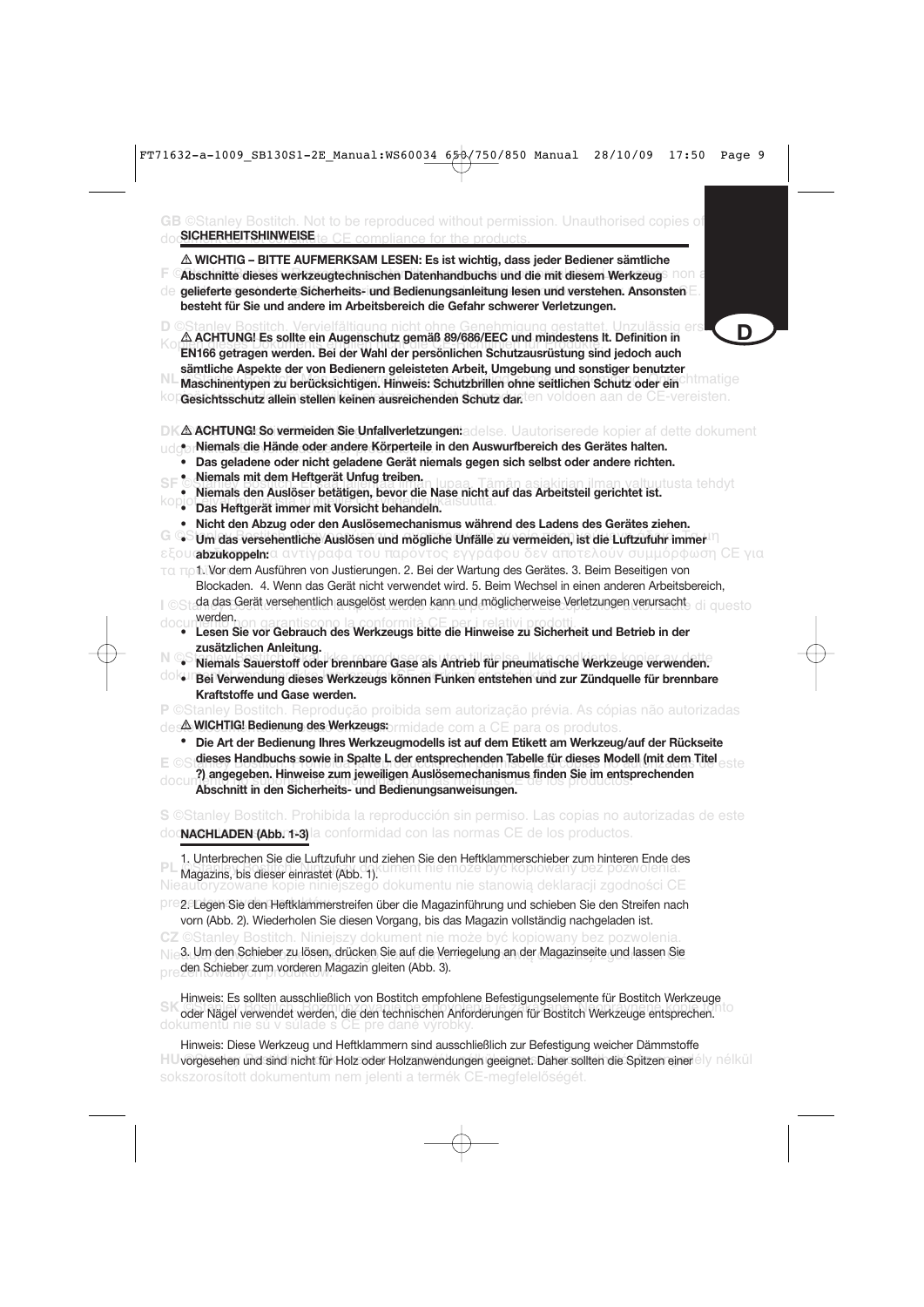**GB** ©Stanley Bostitch. Not to be reproduced without permission. Unauthorised copies of this document do not compliance in das werkstack eingelieben werden. Beim Einsatz dieses werkz<br>andere Anwendungen besteht die Gefahr von Schäden am Werkzeug oder von Verletzungen. Heftklammer nur teilweise in das Werkstück eingetrieben werden. Beim Einsatz dieses Werkzeugs für

## **F** CEINSTELLUNG DES TIEFENANSCHLAGS FÜR BEFESTIGUNGSELEMENTE (Abb. 4)<sup>opies</sup> non autorisées

de ce document ne signifient en rien que les produits soient conformes aux normes CE. 1. Um den Tiefenanschlag für ein Befestigungselement anzupassen, stellen Sie zunächst den Luftdruck **D** ©Stanley Bostitch. Vervielfältigung nicht ohne Genehmigung gestattet. Unzulässig erstellte auf den Dauerantrieb ein.

Kopien die vor jeder Einstellung sicher, dass die Luftzufuhr unterbrochen wurde. Lösen Sie die Mutter an der Werkzeugnase (Abb. 4) und heben bzw. senken Sie die Nasenplatte, um den gewünschten

**NL Tiefenanschlag zu erreichen.** Niet worden vermenigvuldigd zonder toestemming. Onrechtmatige kopieën van dit document willen niet zeggen dat de producten voldoen aan de CE-vereisten.

#### **BESEITIGUNG VON BLOCKADEN (Abb. 5, 6)**

**DK** ©Stanley Bostitch. Må ikke gengives uden tilladelse. Uautoriserede kopier af dette dokument udg**Die Ausführung dieses Werkzeugs erlaubt eine schnelle und einfache Beseitigung von Blockaden.** Lösen einer blockierten Heftklammer:

- Trennen Sie die Luftzufuhr.

SF Christian Stanley Bosting Bosting. Eine saakunde valtuutusta tehdyt paa. Tämän asiakirjan lupaa. Tämän lupaa<br>Drinkaa Sia din Variaanlupa vila asiakirjan valtuutusta tehdyt kuulusta tehdyttään järgi linna tehdyt kuulusta - Drücken Sie die Verriegelung wie gezeigt herunter (Abb. 5), so dass sich die Nasenplatte öffnen lässt<br>KO (Abb. 6) (Abb. 6).

**G** ©Stanley Bostitch. Απαγορεύεται η αναπαραγωγή χωρίς προηγούμενη άδεια. Τα μη Beseitigen Sie die Blockade und schließen Sie die Platte wieder, bis die Verriegelung vollständig einrastet.

**εξο<b>Technische Gerätedaten:** ραφα του παρόντος εγγράφου δεν αποτελούν συμμόρφωση CE για

 $\tau$ α Sind in Tabelle ? am Schluß dieser Broschüre aufgeführt.

|   | A            | <b>Länge mm</b> Vietata la ripr <mark>pdužior</mark> |    | Luftverbrauch pro Zyklus bei einem Druck von<br>izzate di questo |
|---|--------------|------------------------------------------------------|----|------------------------------------------------------------------|
|   |              |                                                      |    | 5,6 Bar                                                          |
|   | <sub>R</sub> | Höhe mm                                              |    | Aktivierungsart                                                  |
|   | C            | Breite mm                                            | M  | Schmiermittel, Sommer                                            |
|   | Ð            | Gewicht Kg                                           | N. | Schmiermittel, Winter<br>r av dette                              |
|   |              | Geräuschpegel, LPA, 1s, d                            | O  | O-Ring Schmiermittel                                             |
|   |              | Geräuschpegel, Lwa, 1s, d                            |    | Werkzeugbezeichnung                                              |
|   | G            | Geräuschpegel, LPA, 1s, 1m                           | O  | Maße, mm                                                         |
| P | н            | Vibration m/s <sup>2</sup>                           | R  | io autorizadas<br>Kopf/ Oberteil                                 |
|   |              | Höchstdruck, Bar                                     | S  | Kapazität des Magazins                                           |
|   |              | Mindestdruck, Bar                                    |    | Neu Treiberlänge, mm                                             |
|   |              |                                                      |    | Max. Kolbentiefe, mm<br>as copias no autorizadas de este         |

documento no suponen la conformidad con las normas CE de los productos.

**S** ©Stanley Bostitch. Prohibida la reproducción sin permiso. Las copias no autorizadas de este

**PL** ©Stanley Bostitch. Niniejszy dokument nie może być kopiowany bez pozwolenia. Nieautoryzowane kopie niniejszego dokumentu nie stanowią deklaracji zgodności CE prezentowanych produktów.

**CZ** ©Stanley Bostitch. Niniejszy dokument nie może być kopiowany bez pozwolenia. Nieautoryzowane kopie niniejszego dokumentu nie stanowią deklaracji zgodności CE

**SK** ©Stanley Bostitch. Rozmnožovanie bez povolenia je zakázané. Neoprávnené kópie tohto dokumentu nie sú v súlade s CE pre dané výrobky.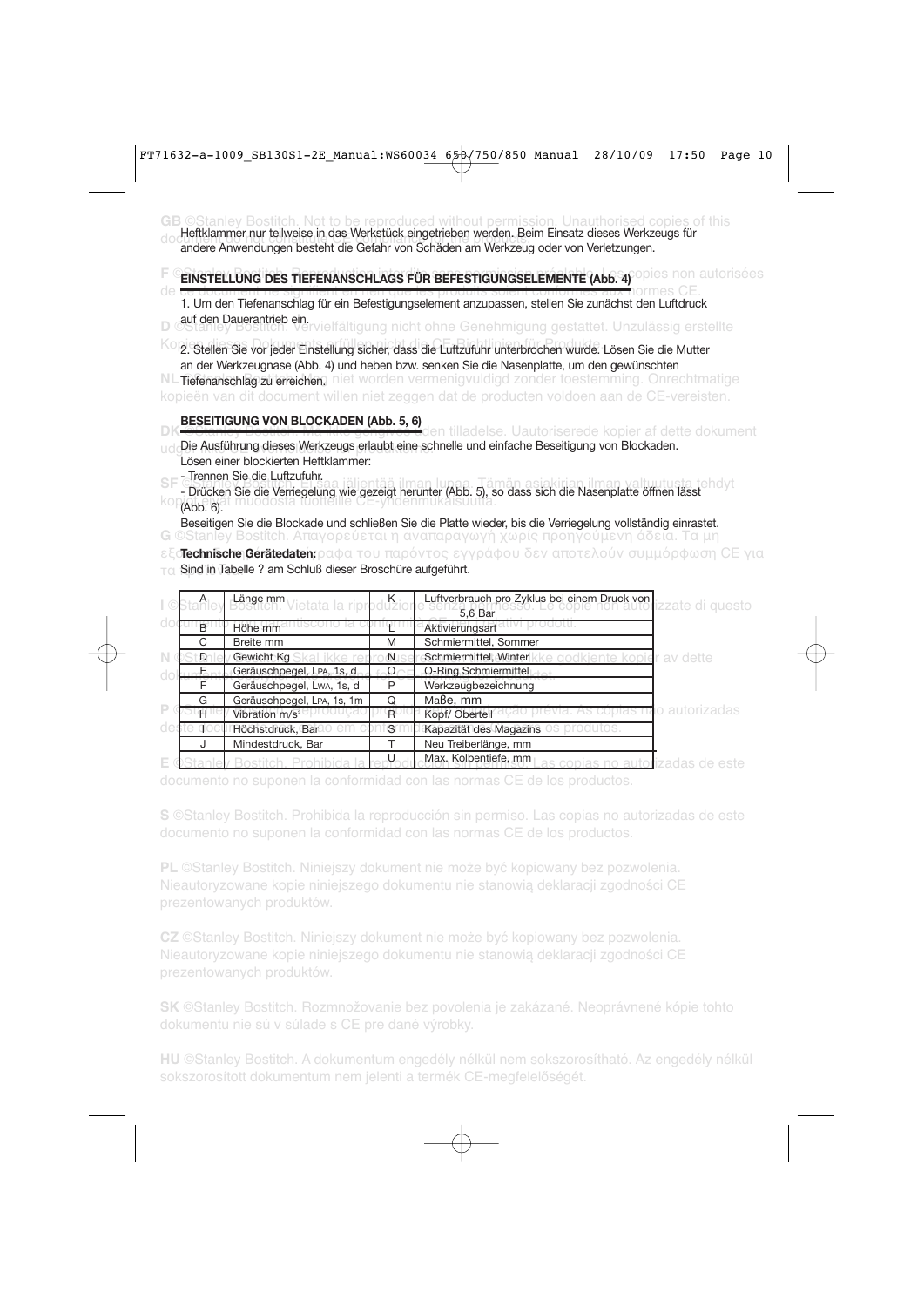**GB** ©Stanley Bostitch. Not to be reproduced without permission. Unauthorised copies of doc<mark>VEILIGHEIDSINSTRUCTIES</mark> CE compliance for the products. **Frank Bostitch. Reproduction interdite sans permission préferable sans permission préferable. Les commences non a<br>Handleiding voor veiligheid en bediening lezen en begrijpen. Wanneer dit niet gebeurt, kan** de ce document ne signifient en rien que les produits soient conformes aux normes CE. **dit leiden tot ernstig letsel voor u of anderen in de werkomgeving D**  $\infty$  OPGELET! Men dient oogbescherming conform 89/686/EEC en een gelijke of hogere<sup>ssigers</sup> **Ko klasse dan in EN166 te gebruiken. Alle aspecten van de werkzaamheden van operator, milieu** NL selecteren van lichamelijke beschermingsapparatuur. Opmerking: Een bril zonder laterale echtmatischer in 199 kop**afscherming of een masker voor het gezicht alleen bieden geen adequate bescherming. Evereisten. PK Stand of gelijk welk ander lichaamsdeel nooit in het uitgangsgedeelte van de**<br>• De hand of gelijk welk ander lichaamsdeel nooit in het uitgangsgedeelte van de udgør ikke Certon overheelse for produkterne.  $\textbf{S}\textsf{F}$  © bevestigingsmiddelen in het gereedschap zitten of niet;nän asiakirjan ilman valtuutusta tehdyt kopioi**Nooit schertsen met de hechtmachine;** nmukaisuutta. **G** ©S**gehecht moet worden;**γορεύεται η αναπαραγωγή χωρίς προηγούμενη άδεια. Τα μη εξου Het gereedschap steeds met zorg behandelen;<br>• Εταιρίας εγγράφα του παράλλου του παρόντου του παράλλου δεν αποτελούν συμμόρφωση CE για τα προϊόντα. **• Om onvoorziene bediening en mogelijk letsel te voorkomen, de luchttoevoer altijd afkoppelen:** I ©Stavan een blokkering. 4. Wanneer het gereedschap niet in gebruik is. 5. Tijdens verplaatsing naar een I QUesto docurandere werkzone,aangezien het gereedschap per ongeluk geactiveerd kan worden en mogelijk letsel N ⊙StLeest u het boekje met aanvullende veiligheidsinstructies en gebruiksaanwijzingen alvorens het dokur**gereedschap in gebruik te nemen** or CE-merking for produktet. **• De werking van dit hulpmiddel kan vonken veroorzaken en een ontstekingsbron zijn voor**<br>• **De werking van dit hulpmiddel kan vonken veroorzaken en een ontstekingsbron zijn voor** deste do unha **primeira não em conformado em conformidade** com a CE para os produtos. **E ©∆ BELANGRIJK! Bediening van het gereedschap:** n sin permiso. Las copias no autorizadas de este **<b>***OOUPODER 1D-label dat vastzit aan het gereedschap/ de achterkant van deze handleiding en de*  ${\bf S}$  © Si**gereedschap is. Lees het corresponderende gedeelte in de Veiligheids & Bedieningsinstructies en aste** docun**veor informatie over elke sort pal.**dad con las normas CE de los productos. **PL** ©Stanley Bostitch. Niniejszy dokument nie może być kopiowany bez pozwolenia. **LADEN (Fig 1-3)** kopie niniejszego dokumentu nie stanowią deklaracji zgodności CE  $\mathsf{prele}_\mathsf{P}$ luw de stoter naar de achterkant van het magazijn terwijl de luchttoevoer ontkoppeld is. (Fig 1) ent nie może być kopiowany bez pozwole Nieautoryzowane kopie niniejszego dokumentu nie stanowią deklaracji zgodności CE - **BELANGRIJK, LEES DIT ZORGVULDIG: Het is belangrijk dat alle operators alle delen van deze Handleiding met technische informatie over dit gereedschap en de afzonderlijke en andere gebruikte type/s machines dienen eveneens overwogen te worden bij het** - **WAARSCHUWING! Om toevallige wonden te vermijden: • Het gereedschap nooit naar zichzelf of tegen andere personen richten, of er nu • Nooit op de trekker duwen wanneer de neus niet in de richting staat van het materiaal dat • Niet op de trekker duwen, noch op de taster tijdens het laden van het gereedschap.** 1. Alvorens afstellingen uit te voeren. 2. Tijdens onderhoud van het gereedschap. 3. Bij het verhelpen kan veroorzaken. **• Gebruik geen zuurstof en brandbare gassen als energiebron voor pneumatisch bediend gereedschap. corresponderende tabel (?) kolom L voor dat model kunt u zien wat de bediening van uw**  2. Breng de rij nietjes naar beneden boven de staaf van het magazijn, en schuif het naar voren. (Fig 2) Herhaal dit totdat het magazijn is geladen. **NL**

preg. Om de stoter los te maken, drukt u op de vergrendeling aan de zijkant van het magazijn en schuift u de stoter terug naar de voorkant van het magazijn (Fig 3).

**SK** ©Stanley Bostitch. Rozmnožovanie bez povolenia je zakázané. Neoprávnené kópie tohto

dokOpmerking: Gebruik voor Bostitch gereedschap alleen bevestigingsmiddelen die worden aanbevolen door Bostitch of spijkers die voldoen aan de specificaties van Bostitch.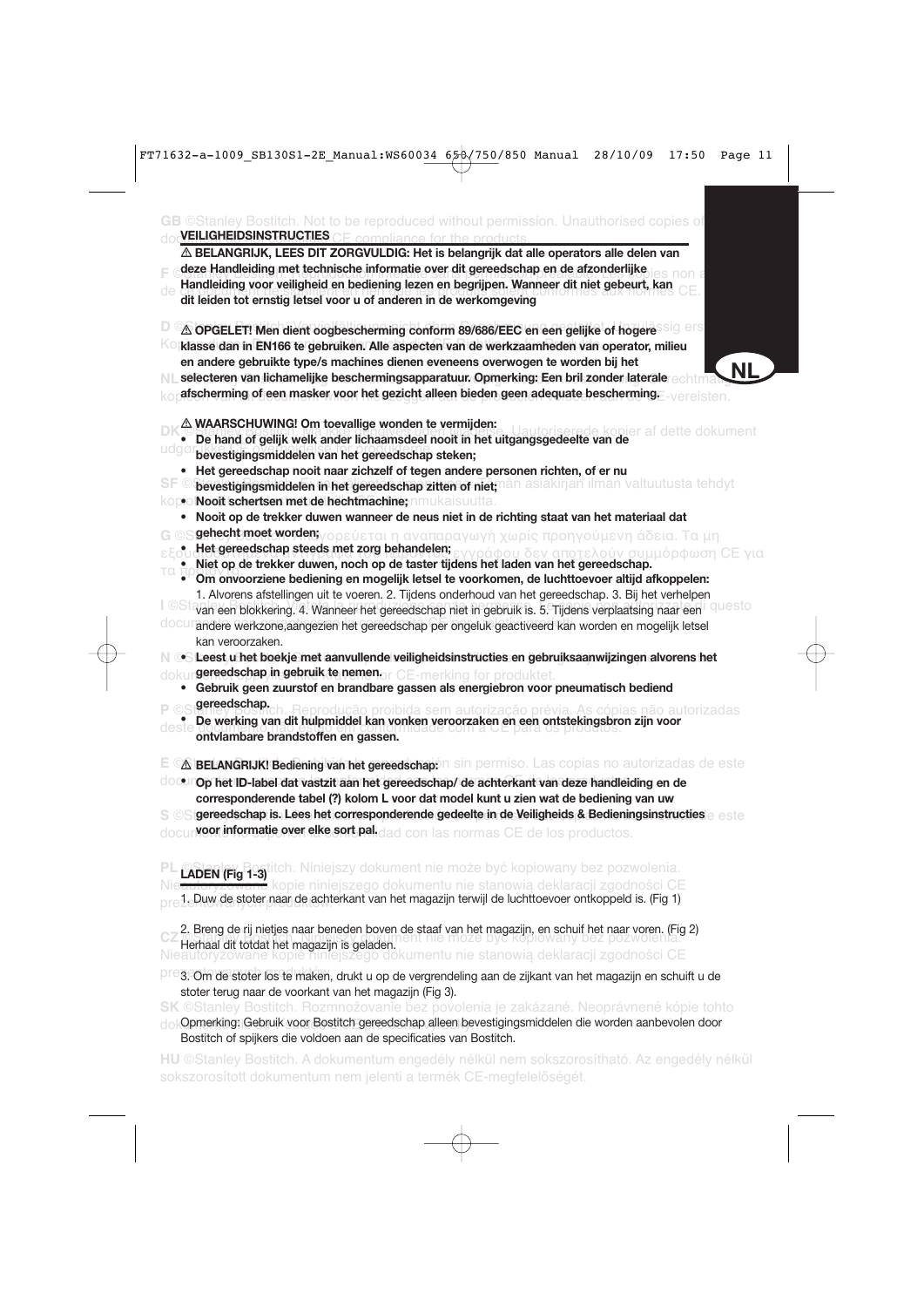**GB** ©Stanley Bostitch. Not to be reproduced without permission. Unauthorised copies of this document do not constitute CE compliance for the products. isolatiemateriaal en niet voor harde toepassingen van hout op hout. De poot van het nietje moet daarom F Ctoepassingen kan leiden tot schade aan het gereedschap of tot verwondingen.<sup>Ie. Les copies non autorisées</sup> de ce document ne signifient en rien que les produits soient conformes aux normes CE. 1. Om de diepgang van het bevestigingsmiddel aan te passen, moet u eerst de luchttoevoer zo instellen Kopien die Dokuments erfülliging gemeen die Produkte.<br>Gat de lucht constant in het specifieke werk wordt gevoerd. NL 2. Zorg ervoor dat de luchttoevoer is ontkoppeld voordat u enige verdere aanpassing maakt. Maak de<sup>matige</sup> kop**moer op de neus van het gereedschap los (Fig 4) en breng de neusplaat hoger of lager zodat u de** reisten. **DK** ©Stanley Bostitch. Må ikke gengives uden tilladelse. Uautoriserede kopier af dette dokument **Udgyrijmaken van Opstoppingen (Fig 5,6)<sup>10</sup>.** SF Dit gereedschap bevat een ontwerp om verstoppingen snel en gemakkelijk te verhelpen. Om een statte hdyt<br>Dit gereedschap bevat een ontwerp om verstoppingen snel en gemakkelijk te verhelpen. Om een statte hdyt kopiot ei vät muodosta tuotteille CE-yhdenmukaisuutta. **G** ©opstoppingen en sluit de plaat waarbij u erop let dat de klink helemaal terug op zijn plaats zit.810. Tα μη εξουσιοδοτημένα αντίγραφα του παρόντος εγγράφου δεν αποτελούν συμμόρφωση CE για τα προϊόντα. **Technische specificatie:** I ©<u>Sta**n**ley Eengte mm</u>Vietata la riproduzion e**Luchtverbruik per schot @ 5.6 Bar** non autor<mark>izzate di questo</mark> doc<u>umento **Hoogte mm**atiscono la conformità Beveiliging relativi prodotti.</u> **N** ©St $\frac{1}{\epsilon}$ nto Geluid I as its at tikke reprodusere o-the smering ise. Ikke godkjente kopier av dette dokument<mark>et Geluid Lwa, 1s, d</mark> Kravene fo**p** CE-mype apparaat produktet. **P** ©Stanley Trilling m/s<sup>2</sup> Reprodução pro<sup>n</sup>ibida Kop/Kroon rização prévia. As cópias não autorizadas<br>de la desdevementaria da componenta de la Magazin capaciteit deste documento não em conformidade com a Cesa es produtos.<br>J Werkdruk min Bar T Nieuwe slagpen lengte mm Opmerking: Dit gereedschap en deze nietjes worden alleen ontwikkeld voor de installatie van zacht alleen gedeeltelijk in het werkstuk worden geschoten. Gebruik van dit gereedschap voor andere<br>toenassingen kan leiden tot schade aan het gereedschap of tot blaueddraaklijk. Les copies non autorisées **AANPASSING VAN DE REGELING VAN DE DIEPGANG VAN HET BEVESTIGINGSMIDDEL (Fig 4)** gewenste diepgang krijgt. vastgelopen nietje los te maken.<br>Le CE-vhdenmukaisuutta. -Druk de klink in zoals afgebeeld (Fig 5) zodat de neusplaat kan openen (Fig 6). Verwijder de Kijk voor de specificatie in de technische data tabel met ? aan het eind van dit boekje. B nth Hoogte mm tiscono la conformità Beveiliging C Breedte mm M Zomer smering D Gewicht Kg N N Winter smering  $E^{10}$  Geluid LPA, 1s, d  $100$  error of  $\sigma$ -ring smering<br> $E^{11}$  Geluid LwA. 1s, d  $K$  avenue to p C E-T whe apparaat G Geluid LPA, 1s, 1m G Afmetingen mm Trilling  $m/s<sup>2</sup>$ S<sub>am in</sub> Magazijn capaciteit<br>Termine slagnen len U Max. diepte binnenkant piston mm

**E** ©Stanley Bostitch. Prohibida la reproducción sin permiso. Las copias no autorizadas de este documento no suponen la conformidad con las normas CE de los productos.

**S** ©Stanley Bostitch. Prohibida la reproducción sin permiso. Las copias no autorizadas de este documento no suponen la conformidad con las normas CE de los productos.

**PL** ©Stanley Bostitch. Niniejszy dokument nie może być kopiowany bez pozwolenia. Nieautoryzowane kopie niniejszego dokumentu nie stanowią deklaracji zgodności CE prezentowanych produktów.

**CZ** ©Stanley Bostitch. Niniejszy dokument nie może być kopiowany bez pozwolenia. Nieautoryzowane kopie niniejszego dokumentu nie stanowią deklaracji zgodności CE

**SK** ©Stanley Bostitch. Rozmnožovanie bez povolenia je zakázané. Neoprávnené kópie tohto dokumentu nie sú v súlade s CE pre dané výrobky.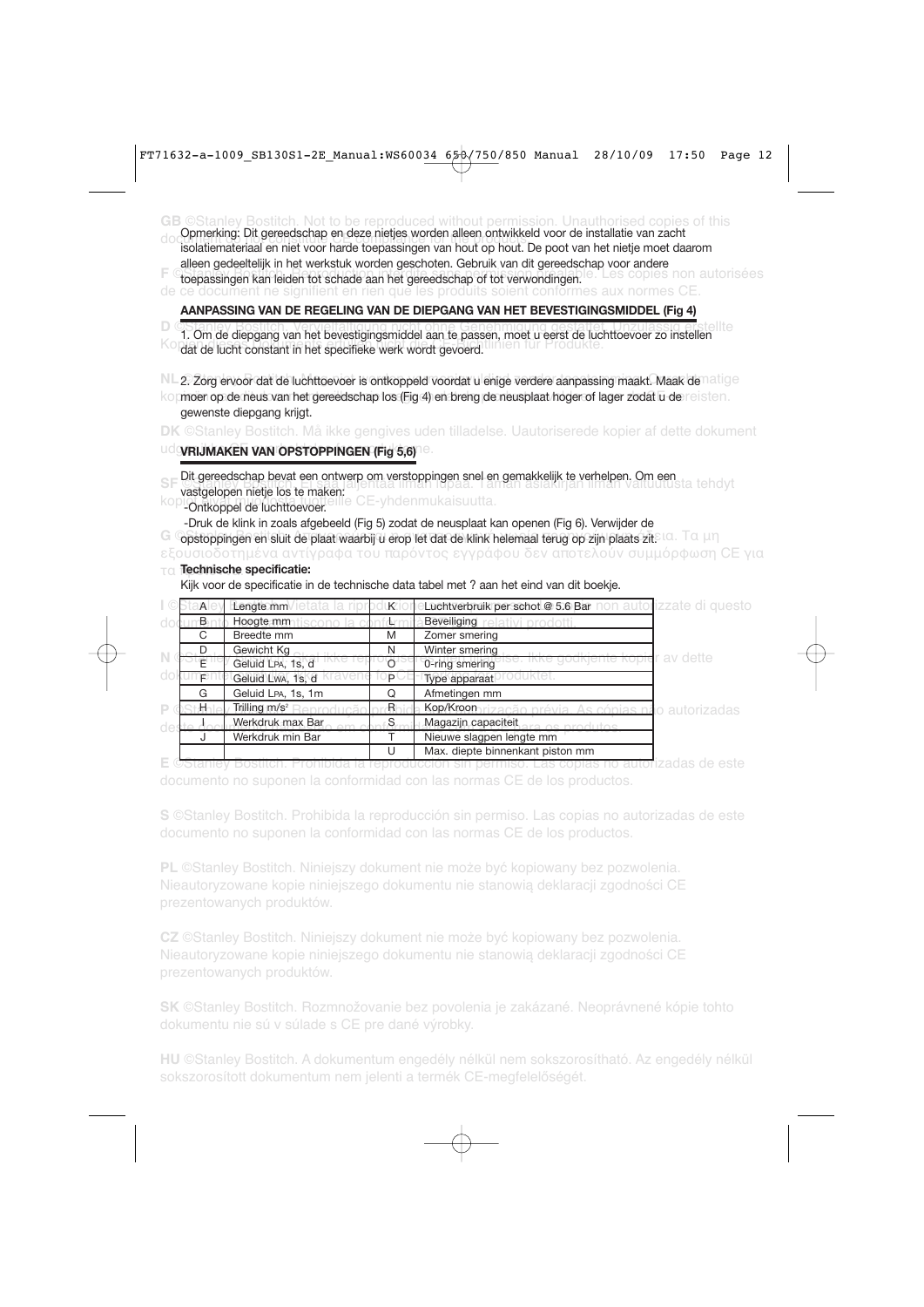| $\triangle$ VIGTIGT – SKAL LÆSES GRUNDIGT IGENNEM: Det er vigtigt, at alle operatører læser og                                                                                                                         |                           |
|------------------------------------------------------------------------------------------------------------------------------------------------------------------------------------------------------------------------|---------------------------|
| forstår alle afsnit i den Tekniske data-håndbog og den separate Sikkerheds- og                                                                                                                                         |                           |
| driftsvejledningshåndbog, som leveres sammen med dette værktøj. Hvis dette undlades, kan                                                                                                                               |                           |
| de<br>det medføre, at du eller andre personer indenfor arbejdsområdet kommer alvorligt til skade.                                                                                                                      |                           |
| $\triangle$ BEMÆRK! Øjenbeskyttelse i overensstemmelse med 89/686/EEC, og af tilsvarende eller                                                                                                                         |                           |
| KΟ<br>højere klasse end defineret i EN166, skal anvendes. Dog skal alle aspekter af                                                                                                                                    |                           |
| operatørarbejde, miljø og andre anvendte maskintyper skal imidlertid også tages i                                                                                                                                      |                           |
| betragtning ved udvælgelse af personligt sikkerhedsudstyr. Bemærk: Briller uden sideskærmmtn<br>N L                                                                                                                    |                           |
| og kun udstyret med ansigtsskærm yder ikke tilstrækkelig beskyttelsedoen aan de CE-vereis                                                                                                                              |                           |
| A ADVARSEL! For at forhindre personskader ved uheld:                                                                                                                                                                   |                           |
| Anbring aldrig en hånd eller en anden legemsdel i udmundingsområdet for                                                                                                                                                | de kopier af dette dokume |
| uagø<br>fastgøringsanordningen på værktøjet.                                                                                                                                                                           |                           |
| Ret aldrig værktøjet mod Dem selv eller andre uanset om det indeholder fastgøringsanordninger                                                                                                                          |                           |
| Silerlejv Bostitch. Ei saa jäljentää ilman lupaa. Tämän asiakirjan ilman valtuutusta tehdyt                                                                                                                            |                           |
| kopio' <b>Lav aldrig sjov med værktøjet</b> CE-yhdenmukaisuutta.                                                                                                                                                       |                           |
| Tryk aldrig på aftrækkeren, hvis næsen ikke er vendt direkte mod arbejdsemnet.<br>٠                                                                                                                                    |                           |
| Håndtér altid værktøjet med forsigtighed απαραγωγή χωρίς προηγούμενη άδεια. Τα μη                                                                                                                                      |                           |
| Tryk aldrig på aftrækkeren eller på kontaktmekanismen, mens værktøjet påfyldes.                                                                                                                                        | μόρφωση CE νια            |
| For at forhindre utilsigtet aktivering og mulige personskader skal man altid afbryde<br>τα πρ                                                                                                                          |                           |
| luftforsyningen:                                                                                                                                                                                                       |                           |
| 1. Inden der foretages indstillinger. 2. Ved vedligeholdelse af værktøjet. 3. Når en tilstopning fjernes.<br>l ©Sta1 Når værktøjet ikke er i anvendelse. 5. Når værktøjet flyttes til et andet arbejdsområde, eftersom | I questo                  |
| docum tilsigtet aktivering kan forekomme, med deraf følgende fare for personskader.                                                                                                                                    |                           |
| • Læs håndbogen med sikkerheds- og betjeningsanvisninger, før værktøjet tages i brug.                                                                                                                                  |                           |
| N @S Benyt ikke ilt og brændbare gasser som en energikilde til trykluftsbetjent værktøjsjer av dette<br>· Når dette værktøj anvendes, kan det forårsage gnistdannelse og dermed udgøre en                              |                           |
| antændelseskilde for brændbare brændstoffer og gasser.                                                                                                                                                                 |                           |
| A VIGTIGT! Bețiening af værktøj:<br>A VIGTIGT! Bețiening af værktøj:                                                                                                                                                   |                           |
|                                                                                                                                                                                                                        |                           |
| For at fastslå betjeningstypen af din model, tjek ID mærket, der er klæbet på værktøjet / bagerst<br>på denne betjeningsvejledning og den tilsvarende tabel (markeret ?) kolonne L for denne model.                    |                           |
| Læs det tilsvarende afsnit i Sikkerhed & Driftsvejledningshåndbog angående information omkring                                                                                                                         |                           |
| documicer udløser typeen la conformidad con las normas CE de los productos.                                                                                                                                            |                           |
| PÅEYLDNING (Figur 1-3) hibida la reproducción sin permiso. Las copias no autorizadas de este                                                                                                                           |                           |
|                                                                                                                                                                                                                        |                           |
| doc1. Når trykluftsforsyningen er frakoblet, så træk skubbeindretningen til bagenden af magasinet indtil<br>holdemekanismen er åbnet. (Figur 1)                                                                        |                           |
| <b>PL</b> ©Stanley Bostitch. Niniejszy dokument nie może być kopiowany bez pozwolenia.                                                                                                                                 |                           |
| 2. Sæt hæfteklamme stangen hen over magasin skinnen og skyd fremad. (Figur 2) Gentag indtil magasinet                                                                                                                  |                           |
| pre <b>ºɐ påfyldt.</b> nych produktów.                                                                                                                                                                                 |                           |
| 3. For at friggre skubbeindretningen, tryk på hagen på siden af magasinet og skyd skubbeindretningen                                                                                                                   |                           |
| <b>University of the participal magasinet (Figur 3).</b> If the moze byc kopiowany bez pozwoierna.<br>Nieautoryzowane kopie niniejszego dokumentu nie stanowią deklaracji zgodności CE                                 |                           |
|                                                                                                                                                                                                                        |                           |
| PF Bemærk: Benyt kun hæfteklammer anbefalet af Bostitch til brug i værktøj fra Bostitch eller søm, der                                                                                                                 |                           |
| overholder Bostitchs specifikationer.<br><b>SK</b> ©Stanley Bostitch. Rozmnožovanie bez povolenia je zakázané. Neoprávnené kópie tohto                                                                                 |                           |
| do Bemærk: Disse værktøjer og hæfteklammer er kun beregnet til installation af blødt isoleringsmateriale og                                                                                                            |                           |
| ikke til træ applikationer. Benene på hæfteklammerne skal derfor kun delvis skydes ind i arbejdsmaterialet.                                                                                                            |                           |

HU Denyumber al deue værkug ul andre applikationer kan resulter i skader på værkuget eller personlige lély nélkül Benyttelse af dette værktøj til andre applikationer kan resultere i skader på værktøjet eller personlige

sokszorosított dokumentum nem jelenti a termék CE-megfelelőségét.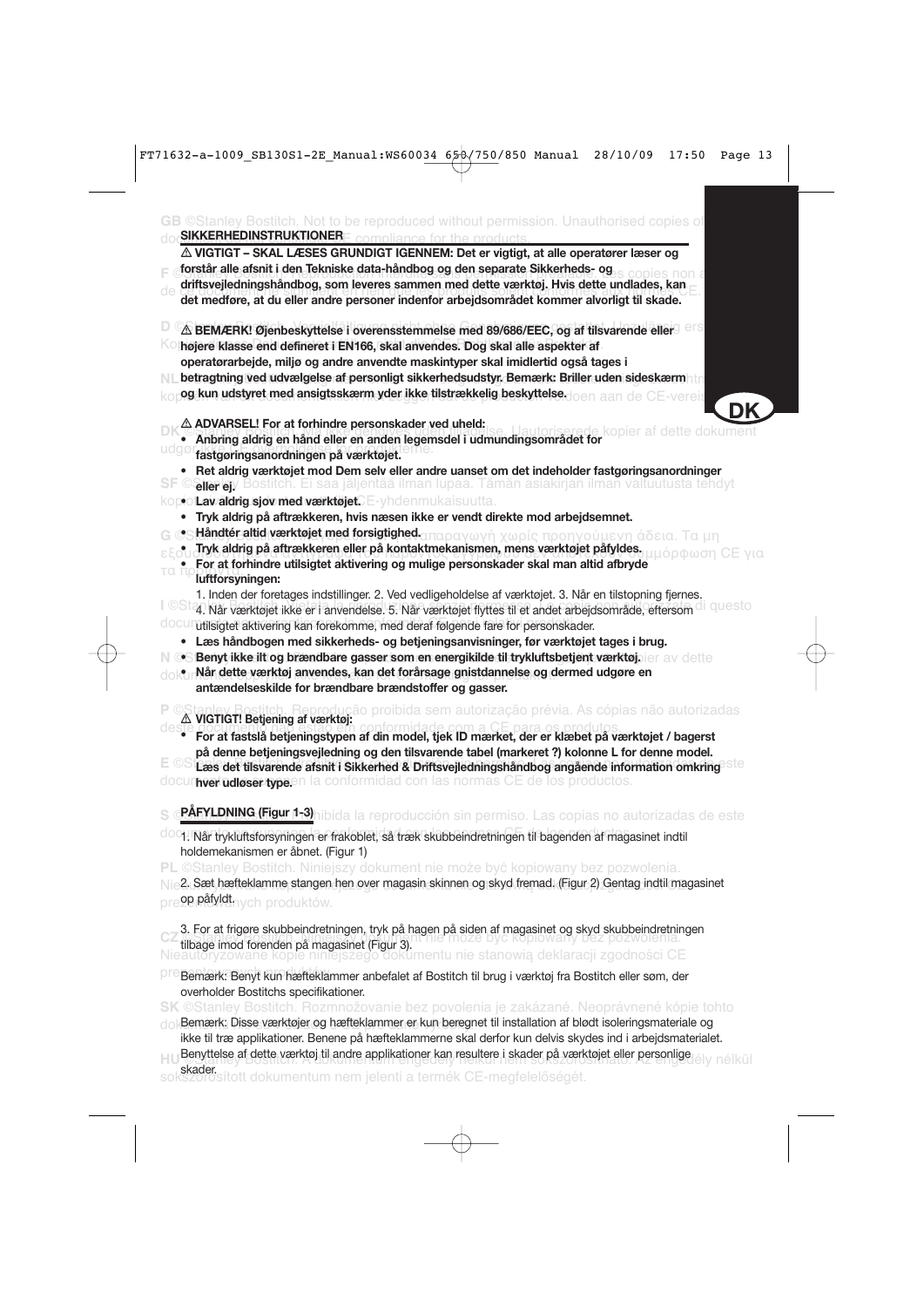#### **GB** ©Stanley Bostitch. Not to be reproduced without permission. Unauthorised copies of this doc<mark>hÆFTEKLAMME DYBDE KONTROL INDSTILLING (Figur 4)</mark> ucts.

**F ©specifikke arbejde.**h. Reproduction interdite sans permission préalable. Les copies non autorisées de ce document ne signifient en rien que les produits soient conformes aux normes CE. 1. For at indstille hæfteklamme dybden, skal man først indstille lufttrykket til et konstant træk for det

D Qued at lestie skruetlie ba værkingsliæsen (Figur 4) og liæv eller særik tiæsebladen i overerissiertitigise ellte Ko**dermed for at opnå den ønskede skuddybde**<sub>die</sub> CE-Richtlinien für Produkte. 2. Vær sikker på, at trykluftsforsyningen er frakoblet, før der foretages nogle yderligere indstillinger. Start med at løsne skruerne på værktøjsnæsen (Figur 4) og hæv eller sænk næsepladen i overensstemmelse

### NL FJERNE TILSTOPNING AF HÆFTEKLAMMER (Figur 5,6) ligd zonder toestemming. Onrechtmatige

koppette værktøj har en hurtig og nem tilgang til at fjerne tilstopning af hæfteklammer. For at fjerne en reisten. tilstopning af hæfteklammer gør således:

**DK-Frakoble trykluftsforsyningen.**ke gengives uden tilladelse. Uautoriserede kopier af dette dokument

udg<sub>r</sub>Tryk holdemekanismen ned som vist (Figur 5) så næsepladen kan åbnes (Figur 6). Fjern tilstoppelsen og luk pladen, der sikrer at holdemekanismen er tillukket.

#### **SF** ©Stanley Bostitch. Ei saa jäljentää ilman lupaa. Tämän asiakirjan ilman valtuutusta tehdyt **Tekniske data:**

kopiot muodosta tuotteille CE-yhdenmukaisuutta.<br>Du kan finde følgende data i tabellen markeret ? bagest i denne manual.

|    |                |                            |    |                                                                 | εια. Τα μη                    |
|----|----------------|----------------------------|----|-----------------------------------------------------------------|-------------------------------|
|    | $\overline{A}$ | Længde mm.                 | Κ  | Luftforbrug pr. skud ved 5,6 bar                                |                               |
| εF | <sub>R</sub>   | Højde mm.                  |    | Aktiveringstype                                                 | π <mark>μόρφωση CE για</mark> |
|    | $\mathbf{C}$   | Bredde mm.                 | M  | Sommersmøremiddel                                               |                               |
|    | D              | Vægt kg.                   | N  | Vintersmøremiddel                                               |                               |
|    | Eι             | Støj LPA, 1s, d            | O  | Smoremiddel til O-ring I e copie non autorizzate di questo      |                               |
|    |                | Støj Lwa, 1s, d            | D  | Klammenavn                                                      |                               |
|    | G              | Støj LPA, 1s, 1m           | Ω  | TUUTU LLI.<br>Mål mm.                                           |                               |
|    | н              | Vibration m/s <sup>2</sup> | R  | Hoved/krone                                                     |                               |
|    | istan          | P max. bar                 | S. | lkke godkiente kopier av dette<br>Magasinkapacitet <sup>e</sup> |                               |
|    |                | P min. bar                 |    | Nyt drevs længde mm.                                            |                               |
|    |                |                            | U  | Max. dybde inde i stempel mm.                                   |                               |

**P** ©Stanley Bostitch. Reprodução proibida sem autorização prévia. As cópias não autorizadas

**E** ©Stanley Bostitch. Prohibida la reproducción sin permiso. Las copias no autorizadas de este documento no suponen la conformidad con las normas CE de los productos.

**S** ©Stanley Bostitch. Prohibida la reproducción sin permiso. Las copias no autorizadas de este

**PL** ©Stanley Bostitch. Niniejszy dokument nie może być kopiowany bez pozwolenia. Nieautoryzowane kopie niniejszego dokumentu nie stanowią deklaracji zgodności CE prezentowanych produktów.

**CZ** ©Stanley Bostitch. Niniejszy dokument nie może być kopiowany bez pozwolenia. Nieautoryzowane kopie niniejszego dokumentu nie stanowią deklaracji zgodności CE

**SK** ©Stanley Bostitch. Rozmnožovanie bez povolenia je zakázané. Neoprávnené kópie tohto dokumentu nie sú v súlade s CE pre dané výrobky.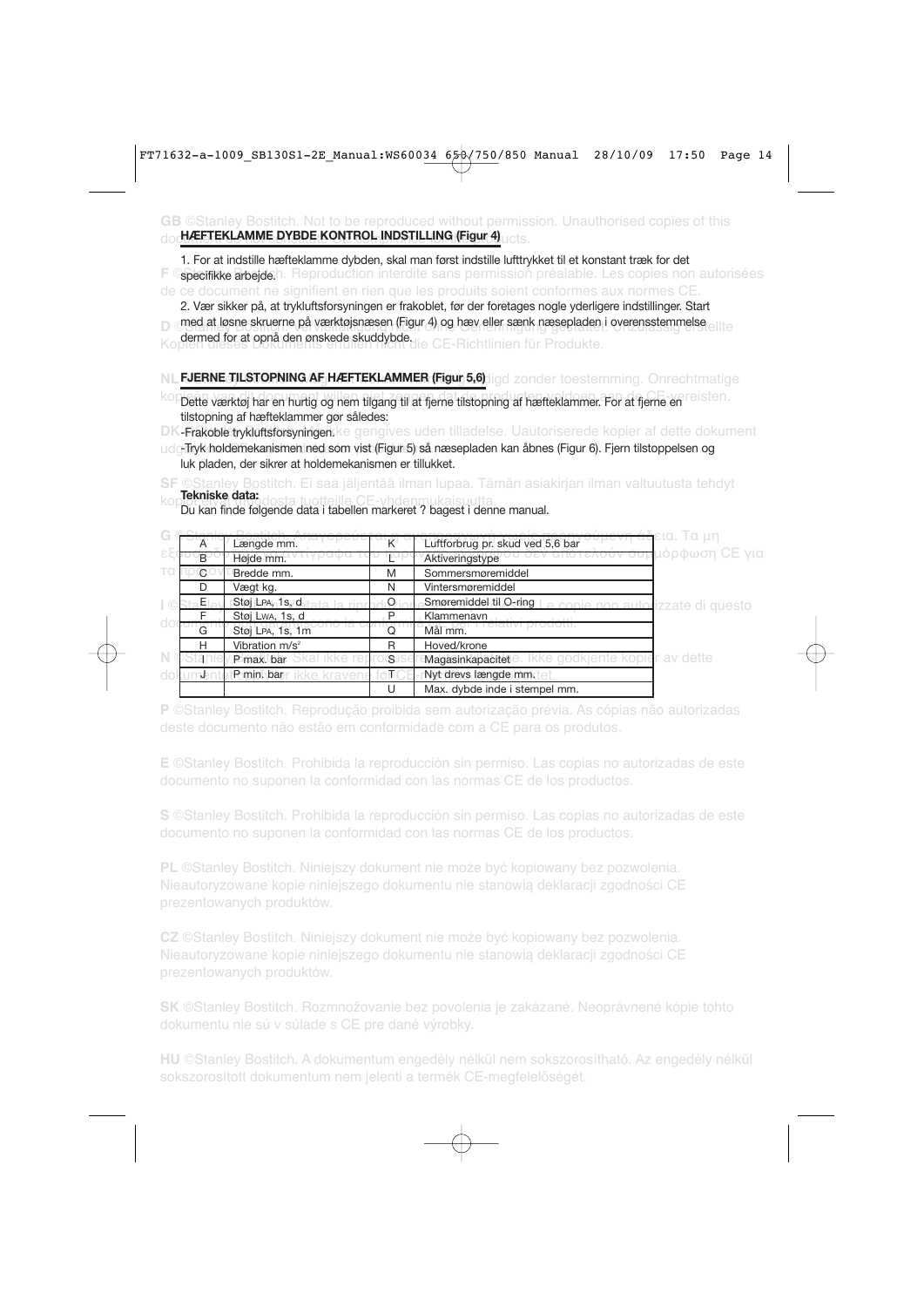| ∆ TÄRKEÄÄ – LUE HUOLELLISESTI: On tärkeää, että kaikki käyttäjät lukevat ja ymmärtävät                                                                                                                              |
|---------------------------------------------------------------------------------------------------------------------------------------------------------------------------------------------------------------------|
| tämän käyttöoppaan ja erillisen, tämän työkalun mukana toimitetun Turvallisuus- ja                                                                                                                                  |
| käyttöohjekirjan kaikki kohdat. Muussa tapauksessa seurauksena voi olla käyttäjän tai                                                                                                                               |
| muiden työskentelyalueella olevien henkilöiden vakava loukkaantuminen.                                                                                                                                              |
| △ VAROITUS! Työkalua käytettäessä on käytettävä direktiivin 89/686/EEC mukaisia Ulassig ers                                                                                                                         |
| silmäsuojuksia, jotka ovat luokitukseltaan samat tai paremmat kuin EN166-määräyksessä                                                                                                                               |
| mainitut suojukset. Kaikki työntekoon, ympäristöön ja muihin käytettäviin koneisiin liittyvät                                                                                                                       |
| seikat täytyy kuitenkin ottaa huomioon henkilökohtaisia suojavarusteita valittaessa. Huomaa:<br>Sivusuojuksettomat lasit tai kasvosuojukset eivät yksistään takaa riittävää<br>n aan de CE-vereis                   |
| suojausta.                                                                                                                                                                                                          |
| es uden tilladelse. Uautoriserede kopier af dette d<br>△ VAROITUS! Tapaturmien välttämiseksi:                                                                                                                       |
| <b>SF</b><br>· Älä koskaan laita käsiä tai muita kehon osia työkalun naulojen ulossyöttöalueelle.                                                                                                                   |
| • Älä koskaan osoita työkalulla itseäsi tai muita riippumatta siitä, onko työkalussa nauloja                                                                                                                        |
| ©Stareiey Bostitch. Ei saa jäljentää ilman lupaa. Tämän asiakirjan ilman valtuutusta tehdyt<br>ot <b>älä koskaandeiki työkalulla</b> e CE-yhdenmukaisuutta.                                                         |
| Älä koskaan paina liipaisinta, ellei nokka ole suuntautunut työkappaletta kohti.<br>$\bullet$                                                                                                                       |
| Käsittele työkalua aina suurella varovaisuudella ανωνή χωρίς προηγούμενη άδεια. Τα μη                                                                                                                               |
| Älä paina liipaisinta tai varmistinta työkalua ladattaessa nauloilla.<br>οτελούν συμμόρφωση CE                                                                                                                      |
| Tahattomasta käynnistymisestä johtuvien tapaturmien välttämiseksi katkaise aina paineilman<br>га.<br>ш<br>syöttö:                                                                                                   |
| 1. Ennen säätöjen suorittamista; 2. Työkalua huollettaessa; 3. Purettaessa tukkeumaa; 4. Kun työkalu ei<br>ole käytössä; 5. Siirryttäessä toiseen työtilaan, jolloin työkalu voi käynnistyä vahingossa ja aiheuttaa |
| docurtapaturman garantiscono la conformità CE per i relativi prodotti.<br>Lue ylimääräinen Turvallisuus- ja käyttöohjekirjanen ennen työkalun käyttöä.                                                              |
| $\bullet$ Alä käytä happea ja tulenarkoja kaasuja paineilmalla toimivien työkalujen energialähteenä. $_{\rm eff}$                                                                                                   |
| $\bullet$ nTämä työkalu saattaa toimiessaan muodostaa kipinöitä ja näin ollen sytyttää herkästi syttyviä                                                                                                            |
| polttoaineita ja kaasuja tuleen.                                                                                                                                                                                    |
| cão proibida sem autorização prévia. As cópias não autorizadas<br>△ TÄRKEÄÄ! Työkalun käyttö:                                                                                                                       |
| For at fastslå betjeningstypen af din model, tjek ID mærket, der er klæbet på værktøjet / bagerst                                                                                                                   |
| på denne betjeningsvejledning og den tilsvarende tabel (markeret?) kolonne L for denne model.                                                                                                                       |
| Læs det tilsvarende afsnit i Sikkerhed & Driftsvejledningshåndbog angående information omkring<br>docur <b>nver udløser type.</b> en la conformidad con las normas CE de los productos.                             |
|                                                                                                                                                                                                                     |
| LATAUS (Kuvatit-3). Prohibida la reproducción sin permiso. Las copias no autorizadas de este                                                                                                                        |
| 1. Katkaise paineilman syöttö ja vedä syötintä lippaan päähän, kunnes se lukkiutuu paikoilleen. (Kuva 1)                                                                                                            |
| PL 2. Pudota niittitanko lipaskiskon päälle ja liu'uta sitä eteenpäin. (Kuva 2) Toista, kunnes lipas on ladattu.                                                                                                    |
| Nieautoryzowane kopie niniejszego dokumentu nie stanowia deklaracji zgodności CE                                                                                                                                    |
| 3. Vapauta syötin painamalla lippaan sivulla olevaa lukkoa ja liu'uta syötin takaisin<br>lippaan etuosaan (Kuva 3).                                                                                                 |
| Huomaa: Käytä vain Bostitchin Bostitch-työkaluille suosittelemia kiinnikkeitä tai nauloja, jotka täyttävät<br>iiniejszego dokumentu nie stanowią<br>deklaracji zgodności                                            |
| Bostitchin määräykset.                                                                                                                                                                                              |

SK puun kiinnittämiseen puuhun. Niitin piikit tulee siksi lyödä työkappaleeseen vainleoprávnené kópie tohto dok**osittain. Työkalun käyttö muihin tarkoituksiin voi johtaa sen vaurioitumiseen tai tapaturmaan.** Huomaa: Nämä työkalut ja niitit on suunniteltu pehmeiden eristemateriaalien kiinnittämiseen, ei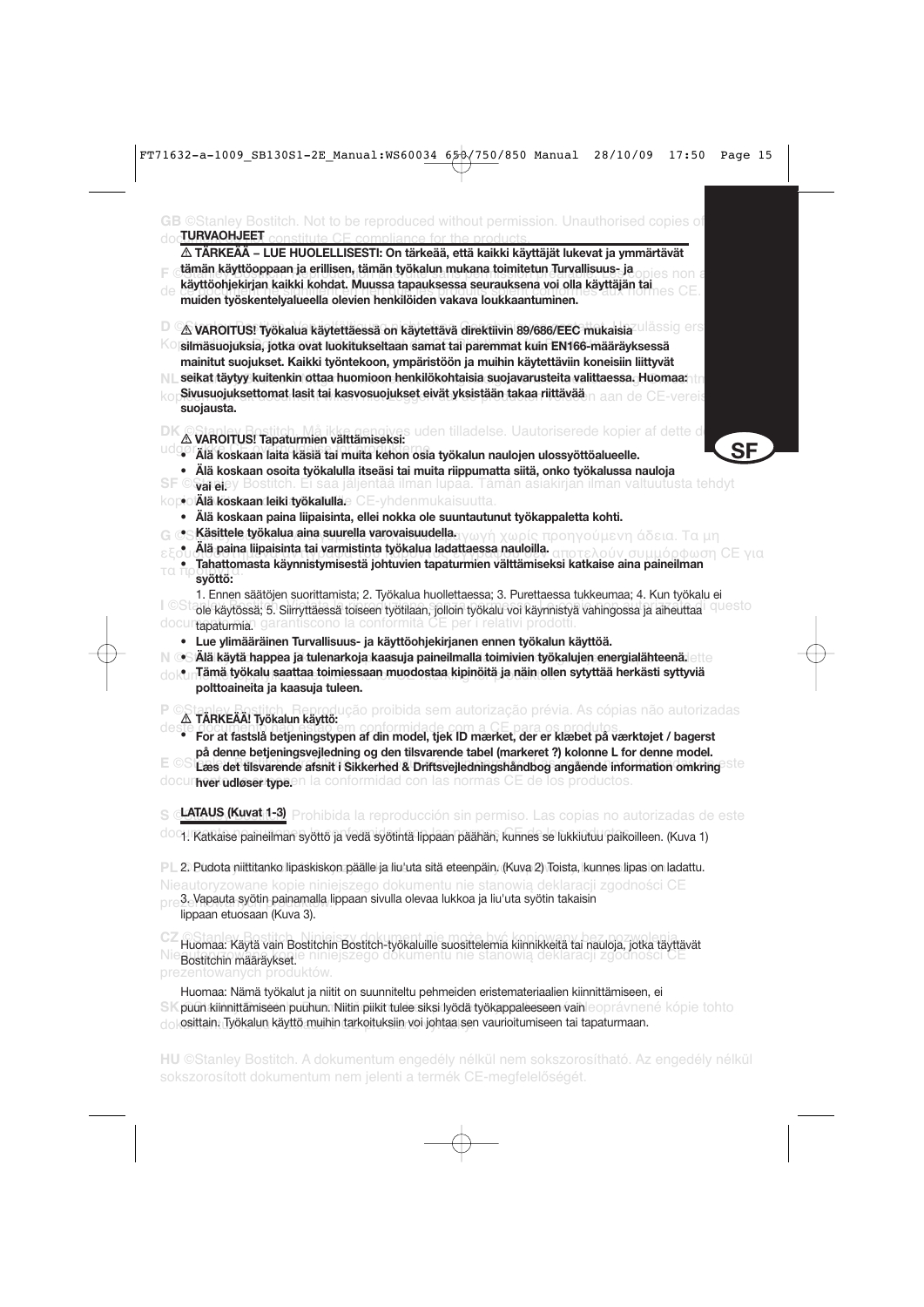**GB** ©Stanley Bostitch. Not to be reproduced without permission. Unauthorised copies of this document de not constitute CE compliance for the products.<br>**KIINNIKKEEN SYVYYDEN SÄÄTÖ (Kuva 4)** 

**F ©1. Näin säädät kiinnikkeen syvyyttä: aseta ensin ilmanpaine siten, että se on kyseisessä työkappaleessa torisées** 

de **jobdonnukainen**ne signifient en rien que les produits soient conformes aux normes CE.

2. Varmista, että paineilman syöttö on katkaistu ennen kuin suoritat mitään muita säätöjä. Löysennä<br>Läätöjä Kopisuuman<br>nokan mutteria (Kuva 4) ja nosta tai laske nokkalevyä riippuen siitä, millaiseksi haluat säätää syvyyden. työkalun

**NL** ©Stanley Bostitch. Mag niet worden vermenigvuldigd zonder toestemming. Onrechtmatige kop**tukkeuman Purkaminen (Kuvat 5 ja 6)** en dat de producten voldoen aan de CE-vereisten.

**DKnäin:**tanley Bostitch. Må ikke gengives uden tilladelse. Uautoriserede kopier af dette dokument udg**Katkaise paineilman syöttö.**<br>. Tämä työkalu sisältää nopean ja helpon tukkeumanpurkamistoiminnon. Poista tukkeuman aiheuttava niitti

SF <sup>sulje</sup> levy. Varmista, että salpa lukittuu.<br>SF ©Stanley Bostitch. Ei sala jäljentää ilman lupaa. Tämän asiakirjan ilman valtuutusta tehdyt -Paina salpaa kuten kuvassa (Kuva 5), jolloin nokkalevy aukeaa (Kuva 6). Poista mahdolliset tukkeumat ja

kopiot eivät muodosta tuotteille CE-yhdenmukaisuutta. **Tekniset tiedot:**

Tarkistakaa seuraavat tiedot tämän kirjasen loppuosasta kohdasta Tekniset tiedot.

**G** ©Stanley Bostitch. Απαγορεύεται η αναπαραγωγή χωρίς προηγούμενη άδεια. Τα μη

| ∩    | νοαφα τ<br>Pituus mm    | ҡ | Ilman kulutus per laukaisu @ 5.6 Bar                        | ιν συμ <mark>μόρφωση CE για</mark> |
|------|-------------------------|---|-------------------------------------------------------------|------------------------------------|
| B.   | Korkeus mm              |   | Aktivoimistyyppi                                            |                                    |
| C    | Leveys mm               | M | Kesä voiteluaine                                            |                                    |
|      | Paino kg                | N | Talvi voiteluaine                                           |                                    |
| Ε    | Melu LPA, 1s, d         |   | Le copie non autorizzate di questo<br>O-renkaan voiteluaine |                                    |
| F.   | Melu Lwa, 1s, d         | P | Naulain tyyppi                                              |                                    |
| G    | Melu LPA, 1s, 1m        | Q | Naulan koko mm                                              |                                    |
| ⊹H≂i | Tärinä m/s <sup>2</sup> | R | Kanta/Kruunu<br>Ikke godkjente konjer av dette              |                                    |
|      | P max Bar               | S | Lippaan tilavuus                                            |                                    |
|      | P min Bar               |   | Iskurin pituus mm                                           |                                    |
|      |                         | U | Max syvyys iskurin sisällä mm                               |                                    |

**P** ©Stanley Bostitch. Reprodução proibida sem autorização prévia. As cópias não autorizadas

**E** ©Stanley Bostitch. Prohibida la reproducción sin permiso. Las copias no autorizadas de este documento no suponen la conformidad con las normas CE de los productos.

**S** ©Stanley Bostitch. Prohibida la reproducción sin permiso. Las copias no autorizadas de este

**PL** ©Stanley Bostitch. Niniejszy dokument nie może być kopiowany bez pozwolenia. Nieautoryzowane kopie niniejszego dokumentu nie stanowią deklaracji zgodności CE prezentowanych produktów.

**CZ** ©Stanley Bostitch. Niniejszy dokument nie może być kopiowany bez pozwolenia. Nieautoryzowane kopie niniejszego dokumentu nie stanowią deklaracji zgodności CE

**SK** ©Stanley Bostitch. Rozmnožovanie bez povolenia je zakázané. Neoprávnené kópie tohto dokumentu nie sú v súlade s CE pre dané výrobky.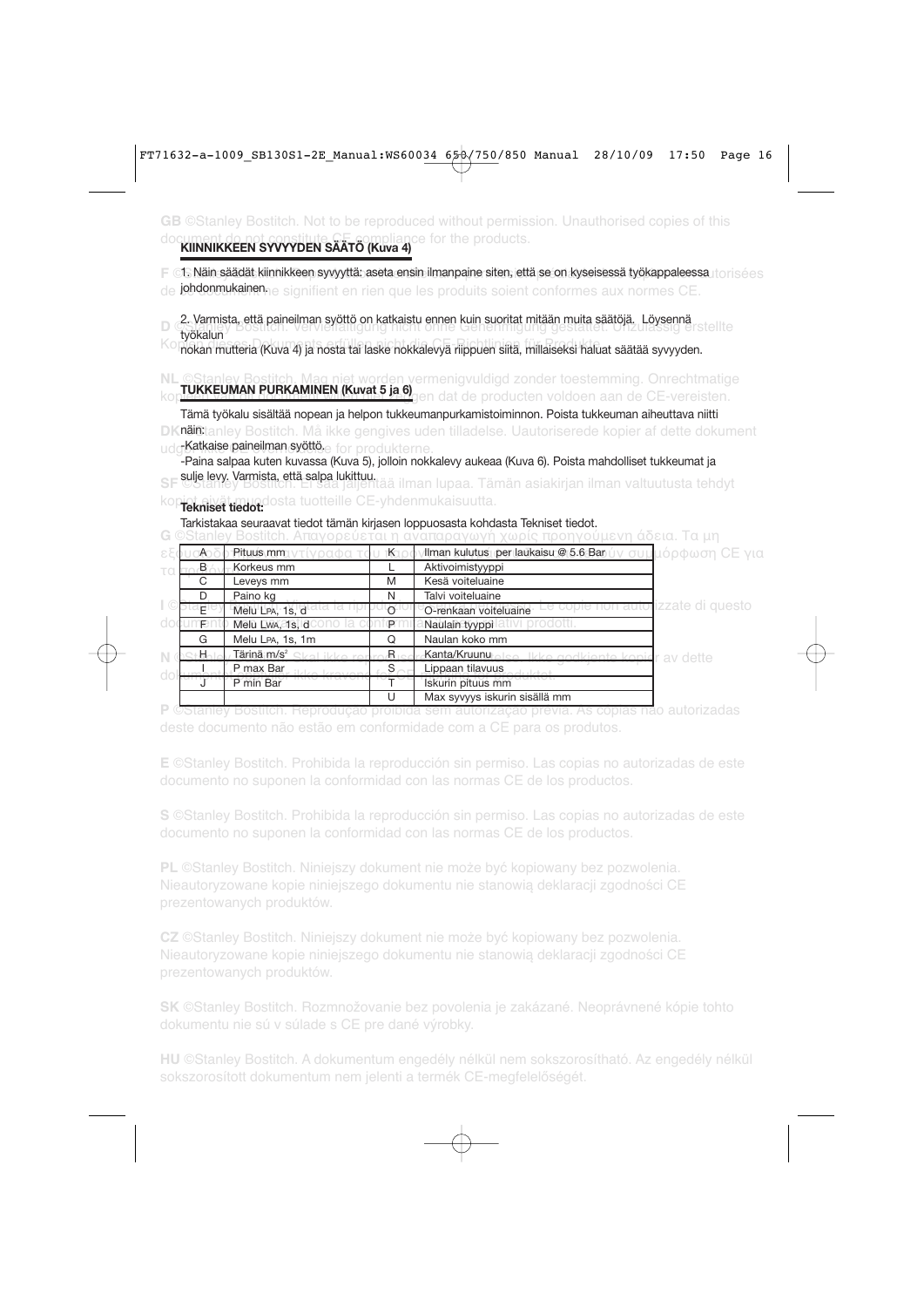| ©Stanley Bostitch.<br>to be reproduced without permission. Unauthorised copies of<br>ΟΔΗΓΙΕΣ ΑΣΦΑΛΕΙΑΣ                                                                                                                                                                                                                                                                                                                                                                                                                                                                                                                                                                                                                                    |   |
|-------------------------------------------------------------------------------------------------------------------------------------------------------------------------------------------------------------------------------------------------------------------------------------------------------------------------------------------------------------------------------------------------------------------------------------------------------------------------------------------------------------------------------------------------------------------------------------------------------------------------------------------------------------------------------------------------------------------------------------------|---|
| Δ ΣΗΜΑΝΤΙΚΟ - ΔΙΑΒΑΣΤΕ ΠΡΟΣΕΚΤΙΚΑ: Είναι σημαντικό όλοι οι χειριστές να διαβάσουν και να<br>κατανοήσουν όλες τις ενότητες αυτού του εγχειριδίου Τεχνικών Στοιχείων Εργαλείου και του<br>ξεχωριστού εγχειριδίου Οδηγίες Ασφάλειας & Λειτουργίας που συνοδεύουν αυτό το εργαλείο.<br><sup>de</sup> Σε αντίθετη περίπτωση, αυτό θα μπορούσε να οδηγήσει σε πρόκληση σοβαρού τραυματισμού                                                                                                                                                                                                                                                                                                                                                     |   |
| σε εσάς ή σε άλλα άτομα στο χώρο εργασίας.                                                                                                                                                                                                                                                                                                                                                                                                                                                                                                                                                                                                                                                                                                |   |
| D ©Stanley Bostitch. Vervielfältigung nicht ohne Genehmigung gestattet. Unzulässig ers<br>Δ-ΠΡΟΕΙΔΟΠΟΙΗΣΗ! Θα πρέπει να χρησιμοποιείτε προστασία ματιών σύμφωνα με την Οδηγία<br>89/686/ΕΟΚ, βαθμού ίσου ή μεγαλύτερου από τα όσα ορίζονται στο Πρότυπο ΕΝ166. Ωστόσο,<br>κατά την επιλογή οποιουδήποτε προσωπικού εξοπλισμού προστασίας θα πρέπει επίσης να<br>εξετάζονται όλες οι πτυχές εργασίας των χειριστών, το περιβάλλον και ο(οι) άλλος(οι)<br><sup>ΚΟ</sup> Τΰπος(οι) χρησιμοποιούμενων μηχανημάτων. Σημείωση: Τα προστατευτικά γυαλιά και οι<br>προσωπίδες μόνο που δεν προφυλάσσουν στο πλάι δεν παρέχουν επαρκή προστασία.<br><b>DK</b> ©Stanley Bostitch. Må ikke gengives uden tilladelse. Uautoriserede kopier af dette d |   |
| υ dcΔ ΠΡΟΕΙΔΟΠΟΙΗΣΗ! Για την αποφυγή τυχαίων τραυματισμών:                                                                                                                                                                                                                                                                                                                                                                                                                                                                                                                                                                                                                                                                                |   |
| • Μην τοποθετείτε ποτέ το χέρι ή οποιοδήποτε άλλο μέρος του σώματος στο χώρο εξαγωγής<br>© συνδετήρων του εργαλείου, <sub>lälientää ilman lupaa. Tämän asiakirjan ilman valtuutusta te<br/>●   Mην στρέφετε ποτέ το εργαλείο προς εσάς ή οποιονδήποτε άλλο, ανεξάρτητα από το εάν</sub><br>περιέχει συνδετήρες ή όχι.<br>• Μην επιδίδεστε ποτέ σε αστεία.                                                                                                                                                                                                                                                                                                                                                                                 | G |
| G @ Mην τραβάτε ποτέ τη σκανδάλη παρά μόνο εάν η μύτη προσανατολίζεται στο σημείο εργασίας. Π<br><b>ω χειρίζεστε πάντα με προσοχή το εργαλείο</b> ντος εγγράφου δεν αποτελούν συμμόρφωση CE.                                                                                                                                                                                                                                                                                                                                                                                                                                                                                                                                              |   |
| • οΜην τραβάτε τη σκανδάλη ή μην πιέζετε το μηχανισμό παγίδευσης ενώ φορτώνετε το εργαλείο.<br>· Για να αποφύγετε την τυχαία ενεργοποίηση και τον πιθανό τραυματισμό, αποσυνδέετε πάντα την<br>παροχή αέρα.                                                                                                                                                                                                                                                                                                                                                                                                                                                                                                                               |   |
| 1. Πριν πραγματοποιήσετε ρυθμίσεις. 2. Κατά τη συντήρηση του εργαλείου. 3. Κατά την αντιμετώπιση<br>μιας εμπλοκής. 4. Όταν το εργαλείο δεν χρησιμοποιείται. 5. Όταν μετακινήστε σε ένα διαφορετικό<br>χώρο εργασίας, καθώς μπορεί να επέλθει τυχαία ενεργοποίηση, προκαλώντας ενδεχομένως<br>N ©Strpaupation of the ikke reproduseres uten tillatelse. Ikke godkjente kopier av dette                                                                                                                                                                                                                                                                                                                                                     |   |
| clokerΠριν χρησιμοποιήσετε το εργαλείο διαβάστε το πρόσθετο φυλλάδιο Οδηγίες Ασφάλειας &<br>Λειτουργίας.                                                                                                                                                                                                                                                                                                                                                                                                                                                                                                                                                                                                                                  |   |
| • Μην χρησιμοποιείτε για τα πνευματικά εργαλεία ως πηγή ενέργειας οξυγόνο και καύσιμα αέρια.<br>Η λειτουργία του εργαλείου αυτού μπορεί να προκαλέσει σπινθήρες και να δράσει ως πηγή<br>ανάφλεξης για τα εύφλεκτα καύσιμα και αέρια.                                                                                                                                                                                                                                                                                                                                                                                                                                                                                                     |   |
| E CA <b>ΣΗΜΑΝΤΙΚΟ! Λειτουργία εργαλειση:</b> producción sin permiso. Las copias no autorizadas de este<br><u>ΟΟΟΙΠΙα να προσδιορίσετε τον τύπο λειτουργίας του μοντέλου σας, ελέγξτε την ετικέτα αναγνώρισης</u><br>που είναι προσαρτημένη στο εργαλείο/πίσω μέρος αυτού του εγχειριδίου και τη στήλη L του<br>ιαντίστοιχου πίνακα (με την ένδειξη ?) για αυτό το μοντέλο. Διαβάστε την αντίστοιχη ενότητα στις<br>Οδηγίες Ασφάλειας & Λειτουργίας για πληροφορίες σχετικά με τον κάθε τύπο παγίδευσης.<br>doc                                                                                                                                                                                                                            |   |
| ΦΟΡΤΩΣΗ (Εικ. 1-3)<br>niejszy dokument nie może być kopiowany bez pozwolenia.                                                                                                                                                                                                                                                                                                                                                                                                                                                                                                                                                                                                                                                             |   |
| 1. Με αποσυνδεδεμένη την παροχή αέρα, τραβήξτε τον ωθητήρα στο πίσω μέρος του<br>γεμιστήρα μέχρι να ασφαλίσει. (Εικ. 1)                                                                                                                                                                                                                                                                                                                                                                                                                                                                                                                                                                                                                   |   |
| 2. Αφήστε τη ράβδο συνδετήρων πάνω από τη ράγα γεμιστήρα και σύρετε προς τα μπροστά.<br><sup>UL</sup> (Εικ. 2) Επαναλάβετε εως ότου φορτωθεί ο γεμίστηρας. Kopiowany bez pozwolenia<br>Nieautoryzowane kopie niniejszego dokumentu nie stanowią deklaracji zgodności CE                                                                                                                                                                                                                                                                                                                                                                                                                                                                   |   |
| pre3eΓια να αποδεσμευθεύο ωθητήρας, πιέστε τη λαβή στο πλάι του γεμιστήρα και σύρετε<br>πίσω τον ωθητήρα προς το μπροστινό μέρος του γεμιστήρα (Εικ. 3).                                                                                                                                                                                                                                                                                                                                                                                                                                                                                                                                                                                  |   |
| SK ©Stanley Bostitch. Rozmnožovanie bez povolenia je zakázané. Neoprávnené kópie tohto<br>Σημείωση; Χρησιμοποιείτε μόνο τους συνδετήρες που συνιστά η Bostitch για χρήση με τα                                                                                                                                                                                                                                                                                                                                                                                                                                                                                                                                                            |   |

εργαλεία Bostitch ή καρφιά που πληρούν τις προδιαγραφές της Bostitch.

Η Σημείωση: Αυτά τα εργαλεία και οι συνδετήρες προορίζονται μόνο για την εγκατάσταση <sup>η nélkül</sup> <sup>SO</sup> μαλακού μονωτικού υλικού και όχι για εφαρμογές ξύλου πάνω σε ξύλο. Επομένως, το σκέλος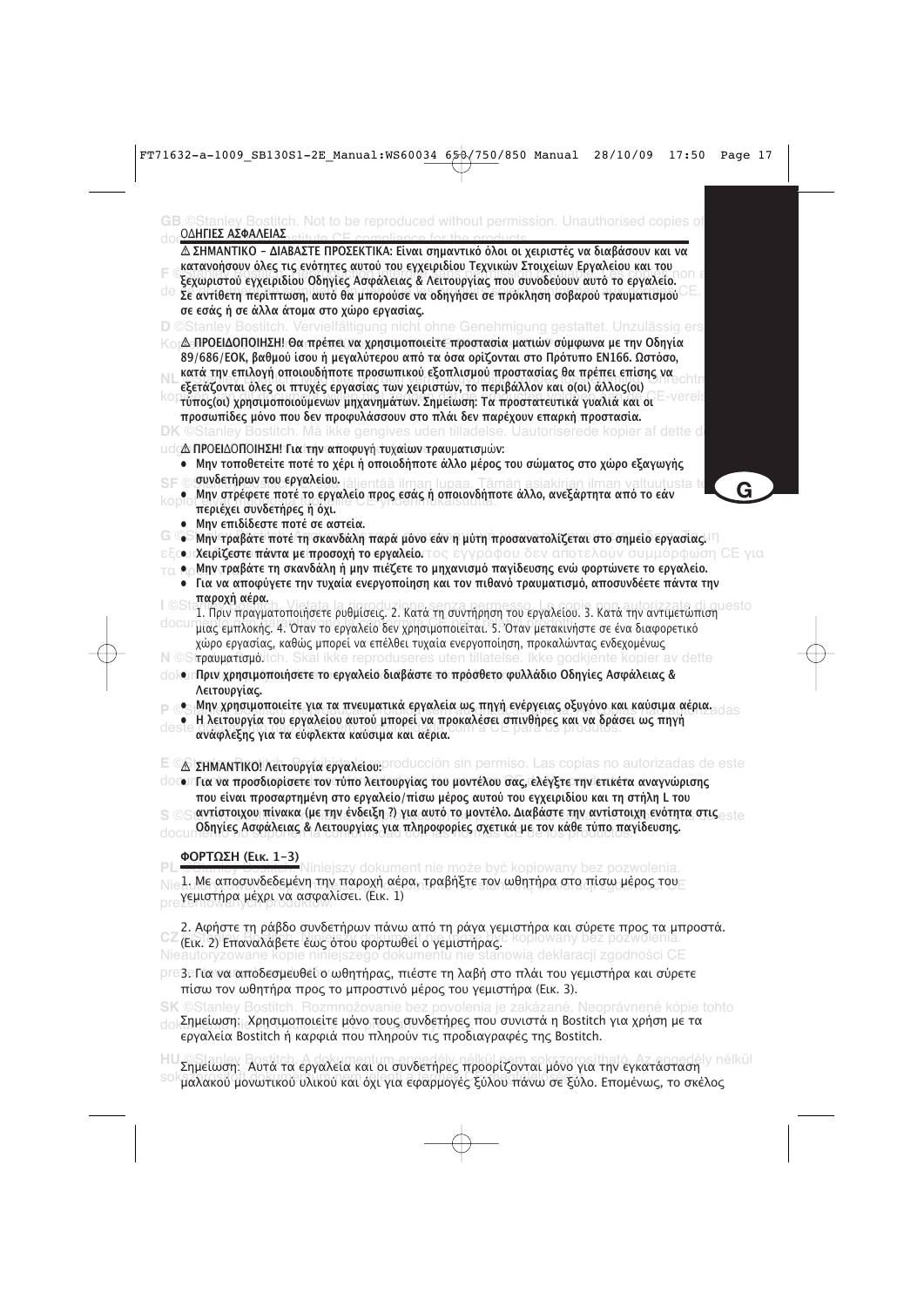**GB** ©Stanley Bostitch. Not to be reproduced without permission. Unauthorised copies of this document ματού του εργασιάς. Τη συνετική προϊόντα του προσωπικό του προσωπικό της προσωπικός.<br>«αυτού του εργαλείου για άλλες εφαρμογές μπορεί να προκαλέσει ζημιά στο εργαλείο ή του συνδετήρα θα πρέπει να προωθείται μερικώς μόνο μέσα στο τεμάχιο εργασίας. Η χρήση ροσωικό τραυµατισµό.

**F** ©Stanley Bostitch. Reproduction interdite sans permission préalable. Les copies non autorisées

<sup>de</sup> PYΘΜΙΣΗ ΕΛΕΓΧΟΥ ΒΑΘΟΥΣ ΣΥΝΔΕΤΗΡΩΝ (Είκ. 4)<sup>is soient conformes aux normes CE.</sup>

D -1. Για να ρυθµίσετε το βάθος των συνδετήρων, ορίστε πρώτα την πίεση αέρα για συνεχή.<br>Ο ελευτονία στη συνερχομόνη εργασία Ko**nen die von dorkerpte in erfüllen.** die CE-Richtlinien für Produkte. λειτουργία στη συγκεκριµένη εργασία.

NL αποσυνδεμένη. Ξεσφίξτε το παξιµάδι στη µύτη του εργαλείου (Εικ. 4) και σηκώστε ή<sup>e chimatige</sup> korχαμηλώστε αναλόγως τη βάση της μύτης για να δώσετε το βάθος λειτουργίας που θέλετε.ten. 2. Πριν πραγματοποιήσετε περαιτέρω ρυθμίσεις, βεβαιωθείτε ότι η παροχή αέρα είναι

**DK ANTIMETΩΠΙΣΗ ΕΜΠΛΟΚΗΣ (Εικ. 5, 6)** uden tilladelse. Uautoriserede kopier af dette dokument

udg<del>ør ikke CE overholdelse for produkt</del>erne.<br>Αυτό το εργαλείο παρέχει μια γρήγορη και εύκολη λύση αντιμετώπισης εμπλοκής. Για να SF απομακρύνετε ένα σφηνωμένο συνδετήρα:<br>Απομιώδεσες την παρδύδιασ<sup>χη μ</sup>άλλου με τους Παραλλάνου σε αλλιτισμοποιητής τους απομιτισμοποιητής τους προσφ

-Αποσυνδέστε την παροχή αέρα.

κορίτιες του κλείστρο όπως παρουσιάζεται (Εικ. 5) επιτρέποντας το άνοιγμα της βάσης της μύτης (Εικ. 6). Εξαλείψτε τις οποιεσδήποτε εμπλοκές και κλείστε τη βάση εξασφαλίζοντας

**G 'Gτί το κλείστρο έχει ασφαλίσει πλήρως.** απαραγωγή χωρίς προηγούμενη άδεια. Τα μη

εξουσιοδοτημένα αντίγραφα του παρόντος εγγράφου δεν αποτελούν συμμόρφωση CE για τα προϊόντα. **Τεχνικά στοιχεία:**

Για τα τεχνικά στοιχεία ανατρέξτε στον πίνακα με την ένδειξη ? στο τέλος αυτού του εγχειριδίου.

|    | $\overline{A}$ | Μήκος σε mm          |   | Κατανάλωση αέρα ανά κρούση @ 5,6 Bar    | zate di questo: |
|----|----------------|----------------------|---|-----------------------------------------|-----------------|
|    | <sub>R</sub>   | Ύψος σε mm           |   | Τύτος ενεργοτοίησης                     |                 |
|    |                | Πλάτος σε mm         | M | Θερινό λιπαντικό                        |                 |
|    |                | <b>Βάρος σε κιλά</b> |   | Χειμερινό λιπαντικό<br>andkiente konier | ∕ dette         |
|    |                | Θόρυβος LPA, 1s, d   |   | Λιπαντικό ο-ρινγκ                       |                 |
|    |                | Θόρυβος LWA, 1s, d   |   | Όνομα συνδετήρων                        |                 |
|    |                | Θόρυβος LPA, 1s, 1m  |   | Διαστάσεις σε mm                        |                 |
| P. | ΗV             | Κραδασμός m/s2       |   | Κεφαλή/στεφάνη                          | autorizadas     |
|    |                | Ανώτατο P σε Bar     |   | Χωρητικότητα γεμιστήρα                  |                 |
|    |                | Κατώτατο P σε Bar    |   | Μήκος νέου οδηγού σε mm                 |                 |
|    |                |                      |   | Ανώτατο βάθος μέσα στο έμβολο σε mm     |                 |

documento no suponen la conformidad con las normas CE de los productos.

**S** ©Stanley Bostitch. Prohibida la reproducción sin permiso. Las copias no autorizadas de este

**PL** ©Stanley Bostitch. Niniejszy dokument nie może być kopiowany bez pozwolenia. Nieautoryzowane kopie niniejszego dokumentu nie stanowią deklaracji zgodności CE prezentowanych produktów.

**CZ** ©Stanley Bostitch. Niniejszy dokument nie może być kopiowany bez pozwolenia. Nieautoryzowane kopie niniejszego dokumentu nie stanowią deklaracji zgodności CE

**SK** ©Stanley Bostitch. Rozmnožovanie bez povolenia je zakázané. Neoprávnené kópie tohto dokumentu nie sú v súlade s CE pre dané výrobky.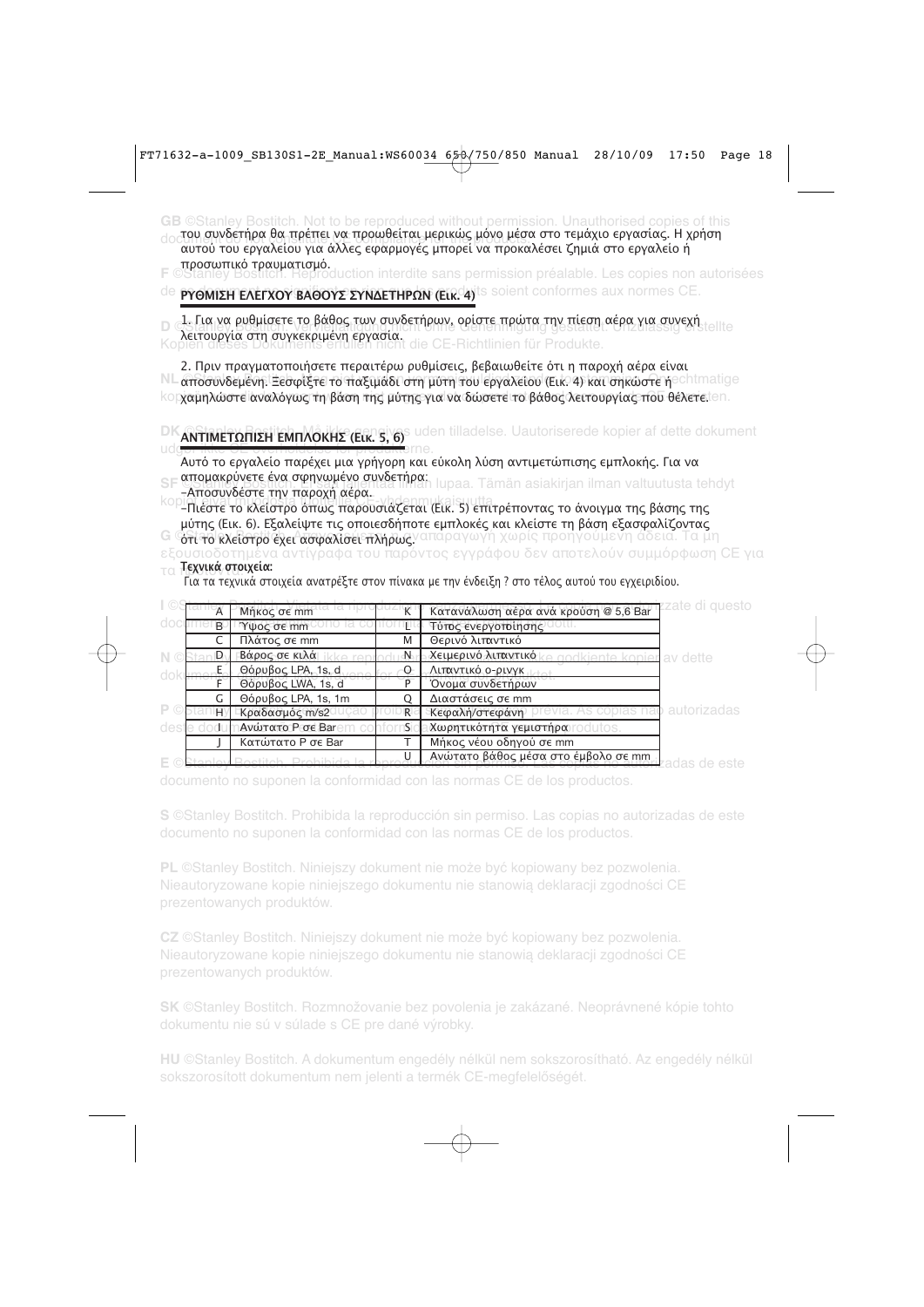| © Stanley Bostitch. Not to be reproduced without permission. Unauthorised copies of<br><b>ISTRUZIONI RELATIVE ALLA SICUREZZA</b>                                                                                                                                                                                                                                                                                                                                                                                                                                                                                                                                                                                                                                                                                                                                                                                                                                                                                                                                                                                                                                                                                                                                                                                                                                                                                                                                                                                                                                                                                                                                                                                                                                                                                                                                                                                                                                                                                                                                                                    |
|-----------------------------------------------------------------------------------------------------------------------------------------------------------------------------------------------------------------------------------------------------------------------------------------------------------------------------------------------------------------------------------------------------------------------------------------------------------------------------------------------------------------------------------------------------------------------------------------------------------------------------------------------------------------------------------------------------------------------------------------------------------------------------------------------------------------------------------------------------------------------------------------------------------------------------------------------------------------------------------------------------------------------------------------------------------------------------------------------------------------------------------------------------------------------------------------------------------------------------------------------------------------------------------------------------------------------------------------------------------------------------------------------------------------------------------------------------------------------------------------------------------------------------------------------------------------------------------------------------------------------------------------------------------------------------------------------------------------------------------------------------------------------------------------------------------------------------------------------------------------------------------------------------------------------------------------------------------------------------------------------------------------------------------------------------------------------------------------------------|
| $\triangle$ IMPORTANTE LEGGERE ATTENTAMENTE: è importante che tutti gli operatori leggano e<br>comprendano tutte le sezioni del presente Manuale di specifiche tecniche dell'utensile e del<br>Manuale d'istruzioni d'uso e sicurezza separato forniti con l'attrezzo. La mancata<br>de<br>osservanza delle istruzioni potrebbe causare seri infortuni all'operatore e ad altri soggetti<br>che si trovano nell'area di lavoro.<br>D ©Stanley Bostitch. Vervielfältigung nicht ohne Genehmigung gestattet. Unzulässig ers                                                                                                                                                                                                                                                                                                                                                                                                                                                                                                                                                                                                                                                                                                                                                                                                                                                                                                                                                                                                                                                                                                                                                                                                                                                                                                                                                                                                                                                                                                                                                                           |
| <b>KOM AVVERTENZA! È necessario utilizzare una protezione per gli occhi conforme alla Direttiva</b><br>89/686/EEC, che sia di qualità uguale o superiore a quella definita nella norma EN166.<br>NIL Tuttavia, quando si scelgono dispositivi di protezione individuale devono essere considerati chin<br>tutti gli aspetti del lavoro dell'operatore, l'ambiente e gli altri tipi di macchinari utilizzati. E<br>Nota: gli occhiali senza schermatura laterale e le mascherine per il viso da soli non<br>garantiscono una protezione adeguata.<br>gerantiscono una protezione adeguata.                                                                                                                                                                                                                                                                                                                                                                                                                                                                                                                                                                                                                                                                                                                                                                                                                                                                                                                                                                                                                                                                                                                                                                                                                                                                                                                                                                                                                                                                                                           |
| A AVVERTENZA! Per evitare ferimenti accidentali:<br>• Non mettere mai la mano o altre parti del corpo nell'area di eiezione dei fissaggi.<br>SIF oD Non puntare mai l'utensile verso di sé o verso altre persone in presenza o meno di UUIUSIA IG<br>kopioi <b>fissaggi all'interno della macchina</b> , hdenmukaisuutta.<br>Non utilizzare mai l'utensile per giocare.<br>٠<br>G @S Non premere mai il grilletto se la punta non è diretta verso il pezzo da lavorare η άδεια. Τα <b>u</b> i<br>Maneggiare sempre l'utensile con cura.<br>ν αποτελούν συμμόρφωση CE νια<br>Non tirare mai il grilletto o premere la sicura durante il caricamento dell'utensile.<br>τα<br>• Per evitare l'azionamento accidentale e quindi il rischio di lesioni, scollegare sempre l'aria:<br>1. Prima di procedere ad una regolazione. 2. Durante gli interventi di manutenzione. 3. Per sbloccare un<br>l ©Sta<br>inceppamento. 4. Quando l'utensile non viene utilizzato. 5. Quando ci si sposta in una diversa zona di<br>documavoro, per evitare l'azionamento accidentale con conseguente rischio di lesioni.<br>Prima di utilizzare l'utensile si raccomanda di leggere l'opuscolo di istruzioni aggiuntive relative<br>N ©Sall'uso e alla sicurezza ikke reproduseres uten tillatelse. Ikke godkjente kopier av dette<br>e plon usare ossigeno o altri gas combustibili come fonte di alimentazione per gli utensili<br>pneumatici.<br>Il funzionamento di questo utensile può generare scintille che a loro volta agirebbero da fonte di<br>ignizione per combustibili e gas infiammabili.<br>om a CE para os produtos.<br>△ IMPORTANTE! Funzionamento dell'utensile:<br>Per identificare il tipo di funzionamento del proprio modello, consultare la targhetta identificativa<br>docurapposta sull'utensile/alla fine di questo manuale e la colonna L della tabella (contrassegnata con<br>?) per il modello in uso. Leggere la sezione corrispondente nelle istruzioni sul funzionamento e la<br>S ©Sisicurezza per informazioni sulogni tipo di sicurasin permiso. Las copias no autorizadas de este |
| documento no suponen la conformidad con las normas CE de los productos.<br>CARICAMENTO (Fig. 1-3)                                                                                                                                                                                                                                                                                                                                                                                                                                                                                                                                                                                                                                                                                                                                                                                                                                                                                                                                                                                                                                                                                                                                                                                                                                                                                                                                                                                                                                                                                                                                                                                                                                                                                                                                                                                                                                                                                                                                                                                                   |
| PL 1. Con l'aria scollegata, tirare il dispositivo di spinta verso il fondo del caricatore finché viene agganciato<br>Nietigot), zowane kopie niniejszego dokumentu nie stanowią deklaracji zgodności CE                                                                                                                                                                                                                                                                                                                                                                                                                                                                                                                                                                                                                                                                                                                                                                                                                                                                                                                                                                                                                                                                                                                                                                                                                                                                                                                                                                                                                                                                                                                                                                                                                                                                                                                                                                                                                                                                                            |
| prezentowanych produktów.<br>2. Posare la cartuccia di punti sul binario del caricatore e farla scorrere in avanti (Fig. 2). Ripetere<br>l'operazione finché il caricatore è carico.<br>L'operazione finché il caricatore è carico.                                                                                                                                                                                                                                                                                                                                                                                                                                                                                                                                                                                                                                                                                                                                                                                                                                                                                                                                                                                                                                                                                                                                                                                                                                                                                                                                                                                                                                                                                                                                                                                                                                                                                                                                                                                                                                                                 |
| 3. Per rilasciare il dispositivo di spinta, premere il fermo sulla parte laterale del caricatore e far scorrere il<br>dispositivo di spinta indietro verso la parte anteriore del caricatore (Fig. 3).<br>Nota: Usare solo elementi di fissaggio raccomandati da Bostitch per l'uso con utensili Bostitch o chiodi<br>SKconformi alle specifiche di Bostitchovanie bez povolenia je zakázané. Neoprávnené kópie tohto<br>dokumentu nie sú v súlade s CE pre dané výrobky.                                                                                                                                                                                                                                                                                                                                                                                                                                                                                                                                                                                                                                                                                                                                                                                                                                                                                                                                                                                                                                                                                                                                                                                                                                                                                                                                                                                                                                                                                                                                                                                                                           |
| Nota: questi utensili e i punti sono realizzati esclusivamente per l'installazione di materiale isolante morbido<br>e non per applicazioni legno su legno. L'estremità del punto dovrebbe pertanto essere solo parzialmente<br>inserita nel pezzo da lavorare. L'uso di questo utensile per alter applicazioni può danneggiare l'utensile o<br>causare lesioni all'operatore.                                                                                                                                                                                                                                                                                                                                                                                                                                                                                                                                                                                                                                                                                                                                                                                                                                                                                                                                                                                                                                                                                                                                                                                                                                                                                                                                                                                                                                                                                                                                                                                                                                                                                                                       |

causare lesioni all'operatore.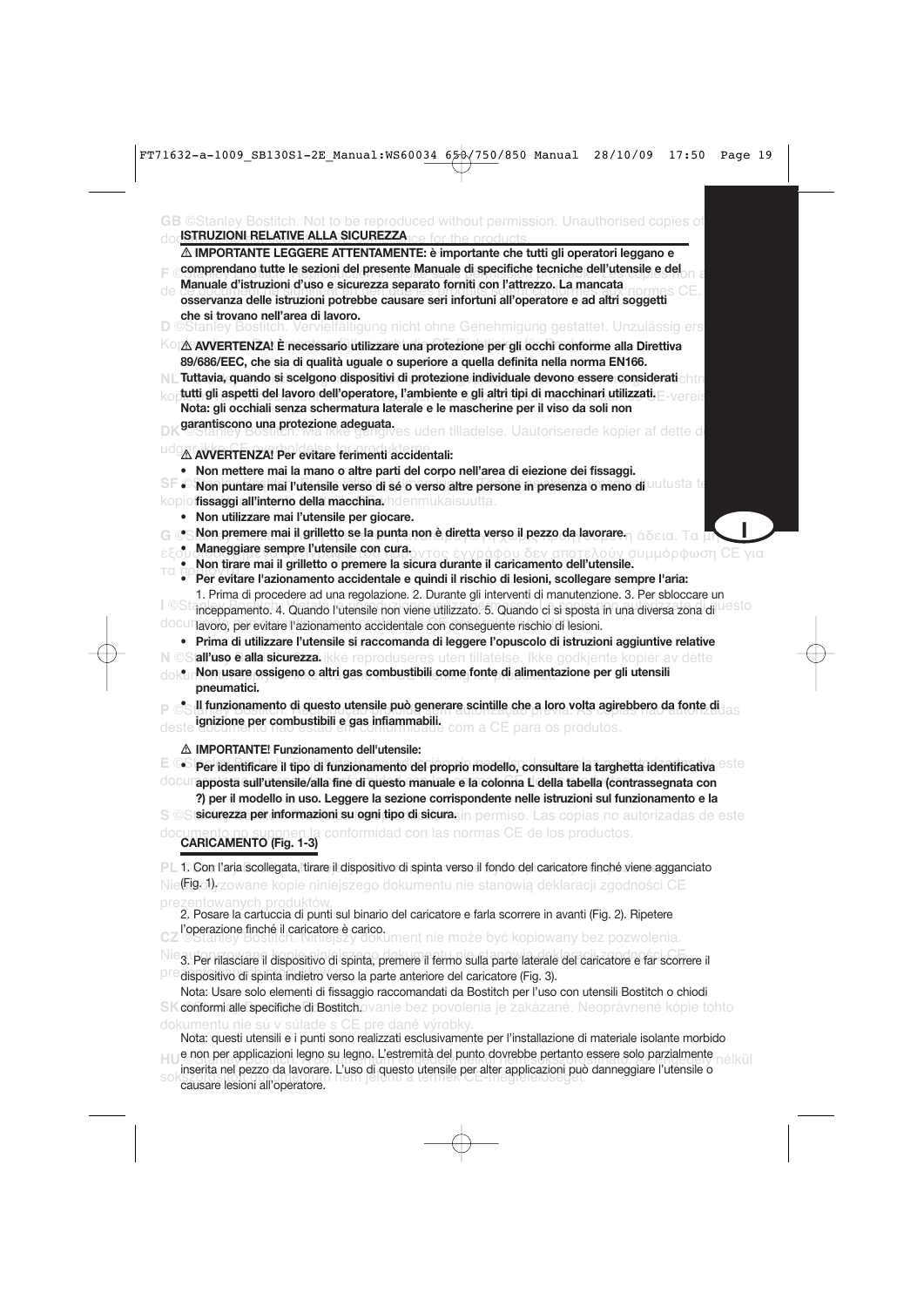#### **GB** ©Stanley Bostitch. Not to be reproduced without permission. Unauthorised copies of this doc<mark>REGOLAZIONE DELLA PROFONDITÀ DEI FISSAGGI (Fig. 4)</mark> ets.

| 1. Per regolare la profondità dell'elemento di fissaggio, impostare la pressione dell'aria per l'inserimento |  |  |
|--------------------------------------------------------------------------------------------------------------|--|--|
| Cuniforme nel pezzo di lavoro da trattarenterdite sans permission préalable. Les copies non autorisées       |  |  |
| de ce document ne signifient en rien que les produits soient conformes aux normes CE.                        |  |  |

2. Assicurarsi che l'aria compressa sia scollegata prima di effettuare ulteriori regolazioni. Allentare il dado

**D** esulla punta dell'utensile (Fig. 4) e sollevare o abbassare la punta di conseguenza per dare la profondità di

Kopien diesiderata.<br>Kopien dieses Dokuments erfüllen nicht die CE-Richtlinien für Produkte.

#### **DISINCEPPAMENTO (Fig. 5,6)**

 $\kappa_\mathrm{O}$  Questo utensile contiene un dispositivo di disinceppamento rapido e semplice da usare. Per disinceppare un punto:

Scollegare l'aria.

**Desembaro Fundamento Má ikke generalego (Fig. 5) facendo aprire la punta (Fig. 6). Disinceppare**<br>-Premere la chiusura a scatto come mostrato (Fig. 5) facendo aprire la punta (Fig. 6). Disinceppare udgør ikke CE overholdelse for produkterne. Eventuali punkterne i punti de punkterne.<br>Eventuali punti bloccati e chiudere la piastra facendo in modo che la chiusura a scatto sia completamente agganciata.

**SF** ©Stanley Bostitch. Ei saa jäljentää ilman lupaa. Tämän asiakirjan ilman valtuutusta tehdyt

#### kop**bati Tecnici:**uodosta tuotteille CE-yhdenmukaisuutta.

I dati tecnici si trovano nella tabella contrassegnata ? in fondo al questo manuale

**G** ©Stanley Bostitch. Απαγορεύεται η αναπαραγωγή χωρίς προηγούμενη άδεια. Τα μη

|    | Lunghezza mm.<br>T ndon     | ่K  | <b>,Consumo aria per fissaggio @ 5.6 Bar</b> úν συμ <mark>μόρφωση CE για</mark> |                                 |
|----|-----------------------------|-----|---------------------------------------------------------------------------------|---------------------------------|
| В. | Altezza mm.                 |     | Tipo di attuazione                                                              |                                 |
| C. | Larghezza mm.               | M   | Lubrificante estivo                                                             |                                 |
|    | Peso Kg.                    | N   | Lubrificante invernale                                                          |                                 |
| F  | Rumorosità LPA, 1s, d       |     | Lubrificante per O-rings                                                        | copie non autorizzate di questo |
|    | Rumorosità LwA, 1s, d       | TP. | Nome fissaggio<br>∵r <u>o</u> dotti.                                            |                                 |
| G  | Rumorosità LPA, 1s, 1m      |     | Dimensioni mm.                                                                  |                                 |
| Н. | Vibrazione m/s <sup>2</sup> | R   | Testa/cavallo<br>Ikke godkiente kopier av dette                                 |                                 |
|    | P max Bar                   |     | Capacità magazzino                                                              |                                 |
|    | P min Bar                   |     | Lunghezza nuovo martelletto mm.                                                 |                                 |
|    |                             |     | Profondità max. dentro il pistone mm                                            |                                 |

**P** ©Stanley Bostitch. Reprodução proibida sem autorização prévia. As cópias não autorizadas

**E** ©Stanley Bostitch. Prohibida la reproducción sin permiso. Las copias no autorizadas de este documento no suponen la conformidad con las normas CE de los productos.

**S** ©Stanley Bostitch. Prohibida la reproducción sin permiso. Las copias no autorizadas de este

**PL** ©Stanley Bostitch. Niniejszy dokument nie może być kopiowany bez pozwolenia. Nieautoryzowane kopie niniejszego dokumentu nie stanowią deklaracji zgodności CE prezentowanych produktów.

**CZ** ©Stanley Bostitch. Niniejszy dokument nie może być kopiowany bez pozwolenia. Nieautoryzowane kopie niniejszego dokumentu nie stanowią deklaracji zgodności CE

**SK** ©Stanley Bostitch. Rozmnožovanie bez povolenia je zakázané. Neoprávnené kópie tohto dokumentu nie sú v súlade s CE pre dané výrobky.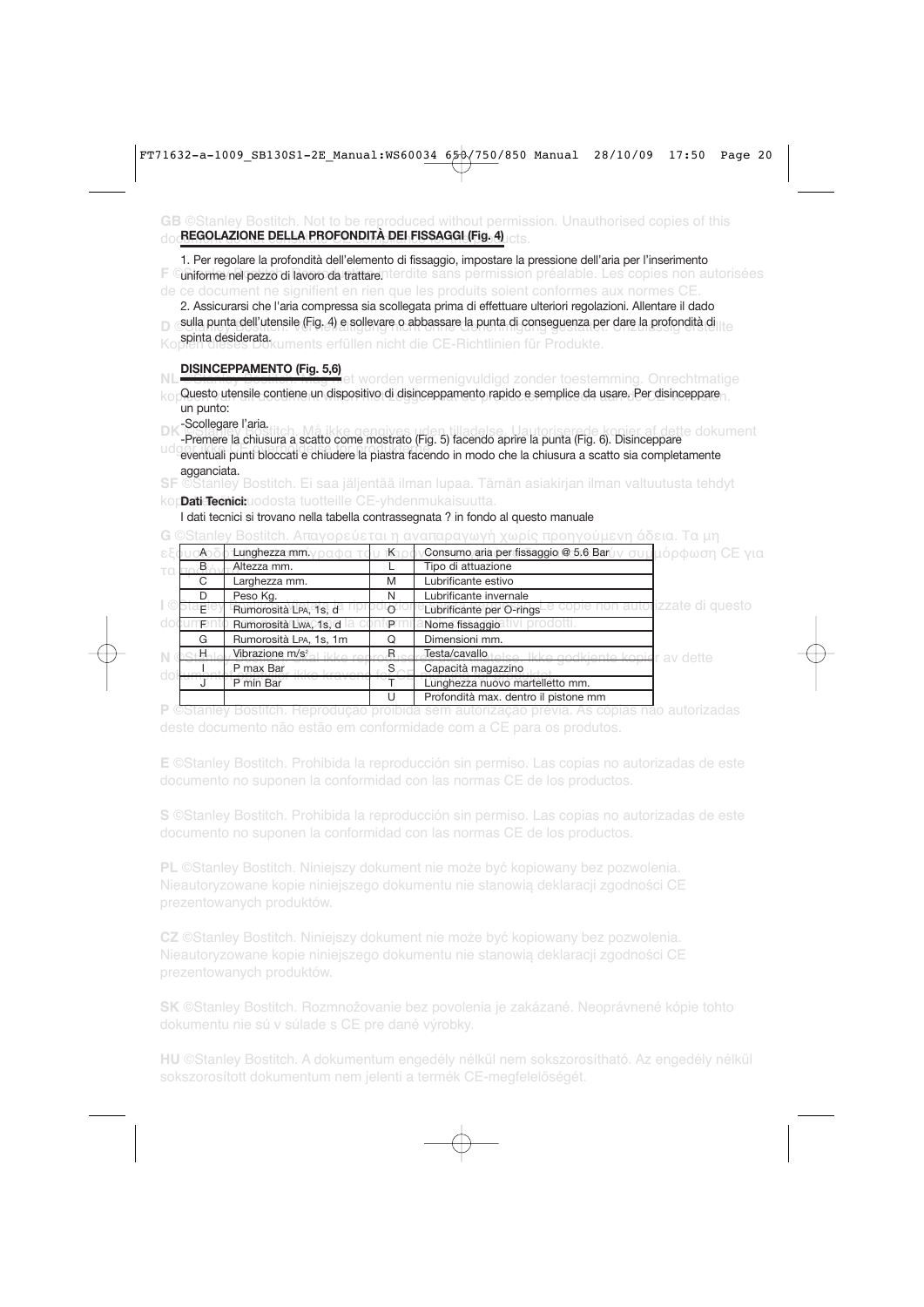| △ VIKTIG. LES NØYE: Det er viktig at alle operatører leser og forstår alle seksjoner i denne                                                                                                                                                                                                                                              |   |
|-------------------------------------------------------------------------------------------------------------------------------------------------------------------------------------------------------------------------------------------------------------------------------------------------------------------------------------------|---|
| Manualen for verktøyets tekniske data, og den særskilte Instruksjonsmanualen for sikkerhet                                                                                                                                                                                                                                                |   |
| og betjening som følger med verktøyet. Unnlatelse å gjøre dette kan føre til at du eller andre                                                                                                                                                                                                                                            |   |
| i arbeidsområdet kan komme alvorlig til skade.                                                                                                                                                                                                                                                                                            |   |
| $\triangle$ ADVARSEL! Øyevern i henhold til 89/686/EEC, og med tilsvarende eller større grad enn                                                                                                                                                                                                                                          |   |
| det som er definert i EN166 bør brukes. Imidlertid bør alle aspekter av operatørens arbeid,                                                                                                                                                                                                                                               |   |
| miljø og andre type(r) maskiner som brukes tas i betraktning ved valg av personlig                                                                                                                                                                                                                                                        |   |
| verneutstyr. Merk: Briller uten sidebeskyttelse og ansiktsbeskyttelse er ikke tilstrekkelignrechtn<br>N L                                                                                                                                                                                                                                 |   |
| <b>beskyttelse</b> lit document willen niet zeggen dat de producten voldoen aan de CE-vereis                                                                                                                                                                                                                                              |   |
| ∆ ADVARSEL! For å unngå tilfeldige skader:                                                                                                                                                                                                                                                                                                |   |
| Hold aldri hendene eller andre kroppsdeler i nærheten av festeverktøyetsutskytingssone.                                                                                                                                                                                                                                                   |   |
| • Sikt aldri verktøyet mot deg selv eller andre, uansett om det inneholder festeverktøy eller<br>ikke.                                                                                                                                                                                                                                    |   |
| SF OLekaldri med verktøyetaa jäljentää ilman lupaa. Tämän asiakirjan ilman valtuutusta te                                                                                                                                                                                                                                                 |   |
| kopo Trykk aldri på avtrekkeren hvis ikke nesen er rettet mot arbeidsstykket.                                                                                                                                                                                                                                                             |   |
| Behandle alltid verktøyet forsiktig.<br>$\bullet$<br>G∏rykk aldri på avtrekkeren eller på utløsermekanismen mens verktøyet lades.                                                                                                                                                                                                         |   |
| For å unngå at verktøyet tilfeldig aktiveres og mulige skader, frakople alltid lufttilførselen:                                                                                                                                                                                                                                           |   |
| 1. Før justeringer. 2. Ved vedlikehold av verktøyet. 3. Ved fjerning av blokkeringer. 4. Når                                                                                                                                                                                                                                              |   |
| τα π<br>verktøyet ikke er i bruk. 5. Ved flytting til et annet arbeidsområde, idet verktøyet tilfeldig kan                                                                                                                                                                                                                                | N |
| aktiveres og derav muligens forårsake skade.                                                                                                                                                                                                                                                                                              |   |
| · Les gjennom tilleggsheftet med sikkerhets- og bruksanvisninger før du bruker verktøyet. <sup>te di</sup> questo                                                                                                                                                                                                                         |   |
| <b>COGLITIKKe bruk oksygen og brennbare gasser som energikilde for pneumatisk drevne verktøy.</b>                                                                                                                                                                                                                                         |   |
| • Betjening av dette verktøyet kan forårsake gnister og være en tenningskilde for brennbare                                                                                                                                                                                                                                               |   |
| N ©S'drivstoffer og gasseral ikke reproduseres uten tillatelse. Ikke godkjente kopier av dette                                                                                                                                                                                                                                            |   |
| dokumentet oppfyller ikke kravene for CE-merking for produktet.                                                                                                                                                                                                                                                                           |   |
| ∆ VIKTIG! Betjening av verktøy:                                                                                                                                                                                                                                                                                                           |   |
| . For å identifisere hvilken driftstype modellen din har, sjekk ID-etiketten på verktøyet eller baksiden<br>av denne manualen og kolonne L i tabellen (merket ?) som korresponderer med den modellen.<br>deste<br>Les tilsvarende avsnitt i Instruksjonsmanualen for sikkerhet og betjening for informasjon om hver                       |   |
| utløsertype.                                                                                                                                                                                                                                                                                                                              |   |
| <b>E</b> ©Stanley Bostitch. Prohibida la reproducción sin permiso. Las copias no autorizadas de este                                                                                                                                                                                                                                      |   |
| doc <b>LADING (fig. 1+3)</b> onen la conformidad con las normas CE de los productos.                                                                                                                                                                                                                                                      |   |
| 1. Med lufttilførselen frakoblet, trekk skyveinnretningen til enden av magasinet inntil den går i lås. (fig. 1)<br>S ©Stanley Bostitch. Prohibida la reproduccion sin permiso. Las copias no autorizadas de<br>zadas de este                                                                                                              |   |
| 0002. Slipp stiftpakken over magasinskinnen og skyv forover. (fig.2) Gjenta inntil magasinet er ladet.                                                                                                                                                                                                                                    |   |
| PL 3. For å frigjøre skyveinnretningen, trykk på sperren på siden av magasinet og la skyveanordningen gli                                                                                                                                                                                                                                 |   |
| Nietilbake,til forsiden av magasinet <sub>e</sub> (figg) dokumentu nie stanowią deklaracji zgodności CE                                                                                                                                                                                                                                   |   |
| prezentowanych produktów.                                                                                                                                                                                                                                                                                                                 |   |
| Merk: Bruk kun festeverktøy som anbefales av Bostitch til bruk med Bostitch-verktøy eller spiker som                                                                                                                                                                                                                                      |   |
| møter Bostitch spesifikasjoner.<br>szy dokument nie może być kopiowany bez pozwolenia.                                                                                                                                                                                                                                                    |   |
| Nie Merk: Disse verktøyene og stiftene er kun designet for installasjon av mykt isoleringsmateriale og skal ikke<br>Dre brukes til treverk eller treapplikasjoner. Benet på stiften skal derfor kun delvis drives inn i arbeidsstykket.<br>Bruk av dette verktøyet for andre applikasjoner kan resultere i skade på verktøy eller person. |   |
| SK ©Stanley Bostitch. Rozmnožovanie bez povolenia je zakázané. Neoprávnené kópie tohto<br>dokumentu nie sú v súlade s CE pre dané výrobky.                                                                                                                                                                                                |   |
|                                                                                                                                                                                                                                                                                                                                           |   |

sokszorosított dokumentum nem jelenti a termék CE-megfelelőségét.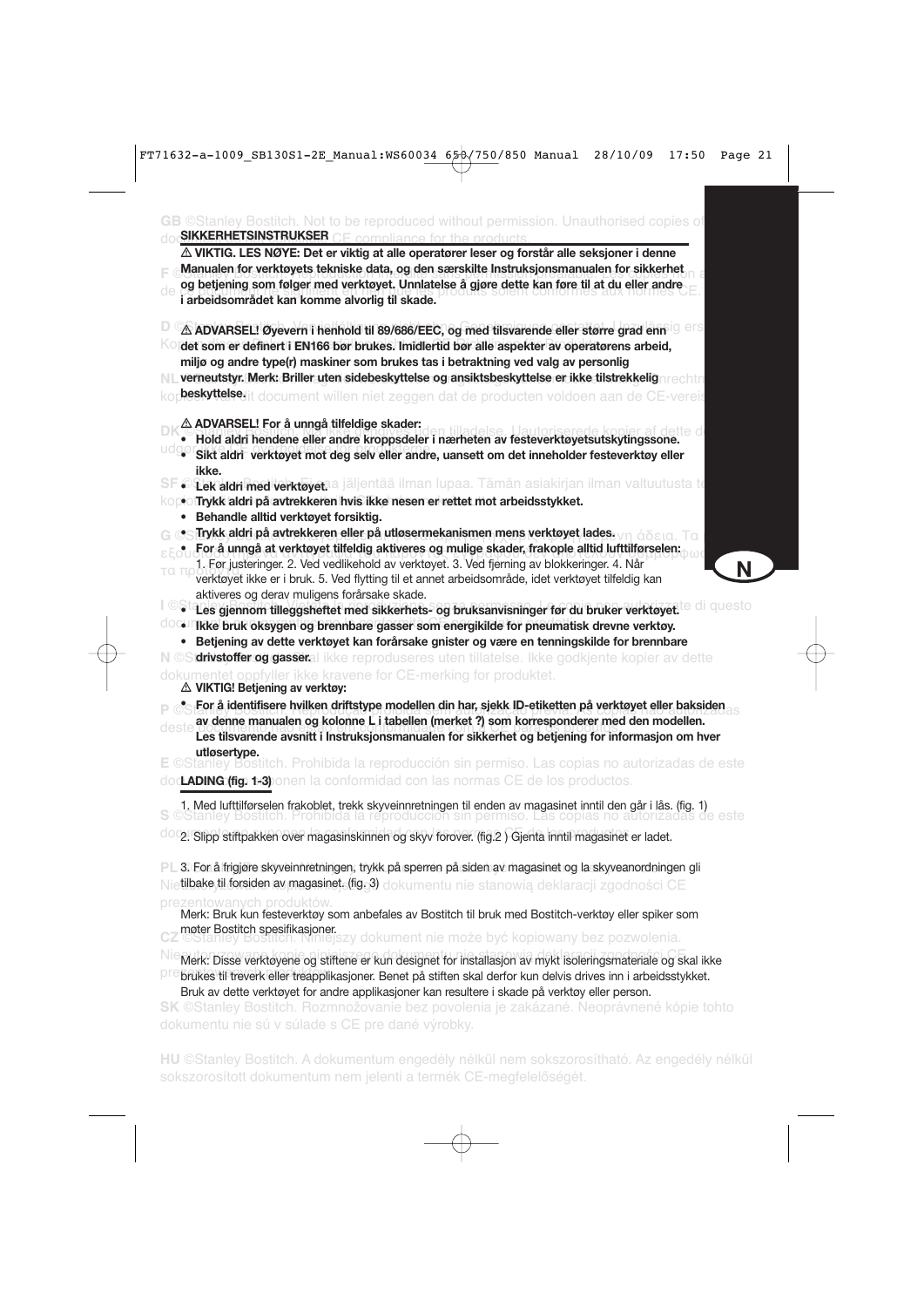#### **GB** ©Stanley Bostitch. Not to be reproduced without permission. Unauthorised copies of this doc<mark>uUSTERING AV DYBDEKONTROLL PÅ FESTEVERKTØYET (fig. 4)</mark>

**F ©arbeidet**y Bostitch. Reproduction interdite sans permission préalable. Les copies non autorisées de ce document ne signifient en rien que les produits soient conformes aux normes CE. 1. For å justere dybden på festeverktøyet, innstill først lufttrykket for konsistent driv i det spesifikke

2. Sørg for at lufttilførselen er frakoblet før videre justeringer foretas. Løsne mutteren på

**D** Ø**verktøyets nese (fig. 4), og hev eller senk deretter neseplaten for å oppnå ønsket drivdybde. <sub>å SSIG</sub> erstellte** 

#### **FJERNING AV BLOKKERINGER (fig. 5,6)**

Dette verktøyet har et design som gjør det raskt og enkelt å fjerne stifter som har satt seg fast. For å fjerne kopieën van dit doe ment willen niet zeggen dat de producten voldoen aan de CE-vereisten.<br>En stift som har satt seg fast: -Koble fra lufttilførselen.

DK-Trykk sperrehaken ned som vist (fig. 5) slik at neseplaten kan åpnes (fig. 6). Fjern fastsatte stifter og steng ment udgølaten ved å sørge for at sperrehaken er fullt engasjert.

**SF** ©Stanley Bostitch. Ei saa jäljentää ilman lupaa. Tämän asiakirjan ilman valtuutusta tehdyt **Tekniske data:** Hver vennlig å se etter følgende data i den tekniske data tabellen bak i dette heftet.<br>Kopiser

|     | A              | Lengde mm.                   | K | Luft forbruk per skudd @ 5.6 Bar                                |
|-----|----------------|------------------------------|---|-----------------------------------------------------------------|
| G   | B              | Høyde mm.                    |   | εια. Τα μη<br>Avtrekksmekanisme                                 |
| ع ع | $\mathbb{C}^2$ | Bredde mm.                   | M | Ι <mark>μόρφωση CE για</mark><br>Smøreolje for verktøy (Sommer) |
|     | D              | Vekt Kg.                     | N | Smøreolje for verktøy (Vinter)                                  |
|     | E              | Lydnivå LPA, 1s, d           | O | Smøreolje for O- ringer                                         |
|     |                | Lydnivå Lwa, 1s, d           | P | Spiker Navn<br><del>ie non autol</del> izzate di questo         |
|     | G              | Lydnivå LPA, 1s, 1m          | a | Dimensjon mm.                                                   |
|     | H.             | Vibrasjoner m/s <sup>2</sup> | R | Hode/ Krone                                                     |
|     |                | Lufttrykk max Bar            | S | Magasin kapasitet                                               |
|     |                | Lufttrykk min Bar            |   | Lengde på nytt hammerblad mm<br>av dette                        |
|     |                |                              |   | Maks, dybde i stempel mm                                        |

**P** ©Stanley Bostitch. Reprodução proibida sem autorização prévia. As cópias não autorizadas

**E** ©Stanley Bostitch. Prohibida la reproducción sin permiso. Las copias no autorizadas de este documento no suponen la conformidad con las normas CE de los productos.

**S** ©Stanley Bostitch. Prohibida la reproducción sin permiso. Las copias no autorizadas de este documento no suponen la conformidad con las normas CE de los productos.

**PL** ©Stanley Bostitch. Niniejszy dokument nie może być kopiowany bez pozwolenia. Nieautoryzowane kopie niniejszego dokumentu nie stanowią deklaracji zgodności CE prezentowanych produktów.

**CZ** ©Stanley Bostitch. Niniejszy dokument nie może być kopiowany bez pozwolenia. Nieautoryzowane kopie niniejszego dokumentu nie stanowią deklaracji zgodności CE

**SK** ©Stanley Bostitch. Rozmnožovanie bez povolenia je zakázané. Neoprávnené kópie tohto dokumentu nie sú v súlade s CE pre dané výrobky.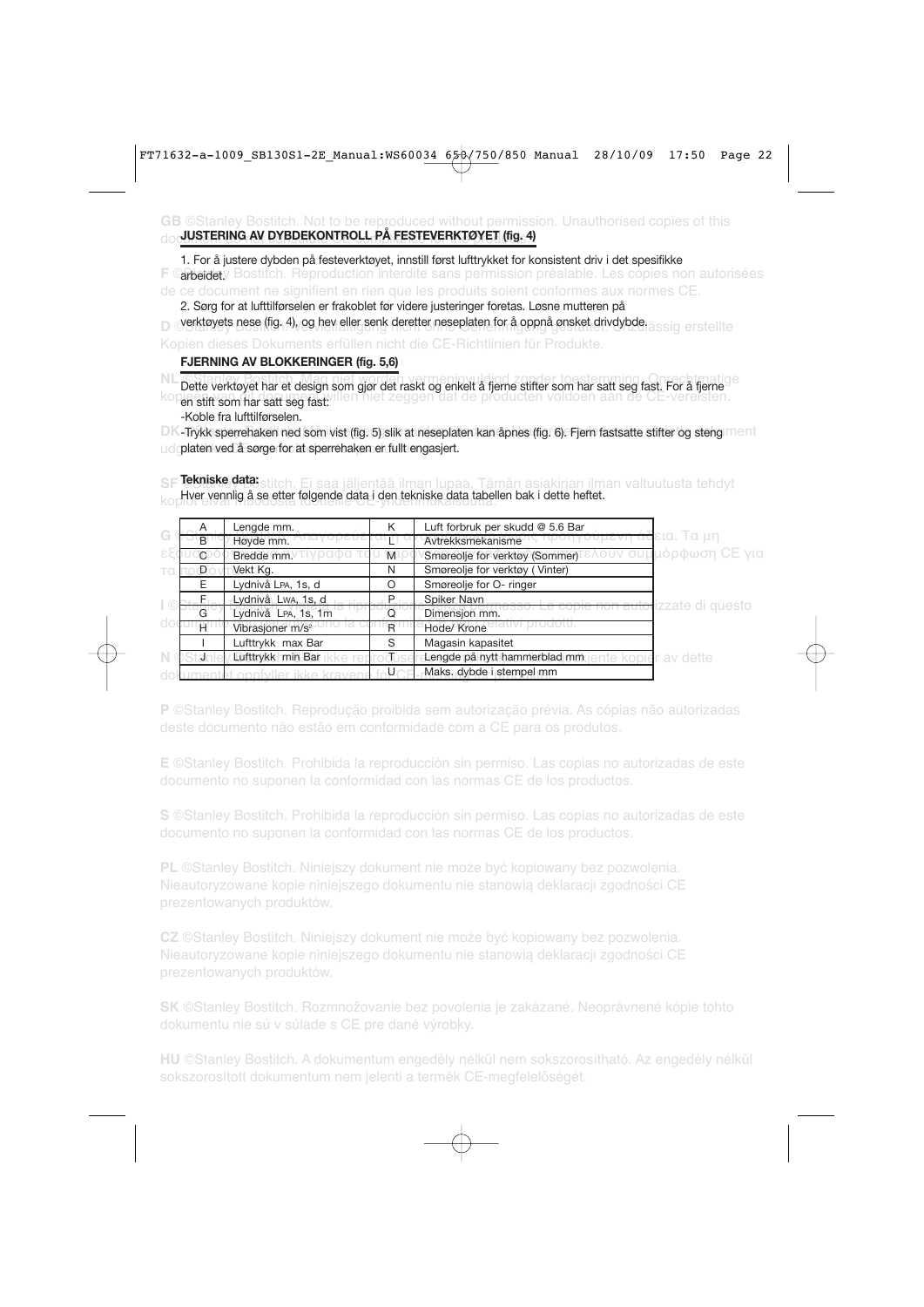|                | <b>INSTRUÇÕES DE SEGURANÇA</b> compliance for the products<br>$\triangle$ IMPORTANTE! LEIA COM ATENÇÃO: É importante que todos os operadores leiam e                                                                                                                                                                                                                                                                                                                                                                                                                          |
|----------------|-------------------------------------------------------------------------------------------------------------------------------------------------------------------------------------------------------------------------------------------------------------------------------------------------------------------------------------------------------------------------------------------------------------------------------------------------------------------------------------------------------------------------------------------------------------------------------|
|                | compreendam todas as secções deste manual de Especificações Técnicas da Ferramenta e                                                                                                                                                                                                                                                                                                                                                                                                                                                                                          |
|                | do Manual de Operação e Segurança fornecido em separado com esta ferramenta. Caso<br>contrário, o utilizador ou terceiros que se encontrem na área de trabalho poderão sofrer                                                                                                                                                                                                                                                                                                                                                                                                 |
| lesões sérias. | D ©Stanley Bostitch. Vervielfältigung nicht ohne Genehmigung gestattet. Unzulässig ers                                                                                                                                                                                                                                                                                                                                                                                                                                                                                        |
|                | <sup>KO</sup> IA ATENÇÃO! O equipamento de protecção dos olhor deve ser usado de acordo com o<br>previsto em 89/686/EEC, e com graduação igual ou superior à estipulada na EN166. Todavia,<br>aquando da selecção de qualquer equipamento de protecção pessoal, devem considerar-se htm<br>todos os aspectos relacionados com o trabalho dos operadores, ambiente e outro(s) tipo(s)<br>de maquinaria utilizado(s). Observação: Os óculos sem protecção lateral ou máscaras para<br>o rosto não garantem uma protecção adequada.<br>lladelse. Uautoriserede kopier af dette d |
|                | A ADVERTENCIA! Para evitar lesões acidentais:                                                                                                                                                                                                                                                                                                                                                                                                                                                                                                                                 |
| $\bullet$      | Não colocar a mão ou qualquer outra parte do corpo na zona de saída dos fixadores;<br>kopiot <b>ou näo;</b> muodosta tuotteille CE-yhdenmukaisuutta.<br>• Não brincar com a pistola;                                                                                                                                                                                                                                                                                                                                                                                          |
|                | $\bullet$ Não apertar o gatilho, excepto quando a ponta da pistola estiver apoiada sobre o material $_\odot$                                                                                                                                                                                                                                                                                                                                                                                                                                                                  |
|                | <mark>que deve ser fixado;</mark> ίγραφα του παρόντος εγγράφου δεν αποτελούν συμμόρφως<br>Usar sempre a pistola com muito cuidado;                                                                                                                                                                                                                                                                                                                                                                                                                                            |
|                | Não apertar o gatilho nem pressionar o mecanismo do dispositivo de segurança durante                                                                                                                                                                                                                                                                                                                                                                                                                                                                                          |
|                | o carregamento da ferramenta.<br>P<br>· Para evitar o accionamento casual e o riscos de lesões, desligue sempre o fornecimento                                                                                                                                                                                                                                                                                                                                                                                                                                                |
|                | docur <b>aeraio, n</b> on garantiscono la contormità CE per i relativi prodotti.                                                                                                                                                                                                                                                                                                                                                                                                                                                                                              |
|                | 1. Antes de fazer ajustes. 2. Durante a manutenção da ferramente. 3. Quando remover um<br>N © Siencravamento. 4. Quando a ferramenta não estiver a ser usada. 5. Na hora de se deslocar de um posto<br>dokunpara outro de trabalho, evitando o accionamento casual que pode provocar lesões.<br>Antes de utilizar a ferramenta leia o folheto de Instruções de Operação e Segurança adicional.<br>Não utilizar oxigénio nem gases combustíveis como fonte de energia para ferramentas                                                                                         |
| pneumáticas.   | O funcionamento desta ferramenta pode provocar faíscas e actuar como fonte de ignição de<br>combustíveis e gases inflamáveis.                                                                                                                                                                                                                                                                                                                                                                                                                                                 |
|                | <b>E</b> ©Stanley Bostitch. Prohibida la reproducción sin permiso. Las copias no autorizadas de este                                                                                                                                                                                                                                                                                                                                                                                                                                                                          |
|                | doc <b>∆r<b>iMPORTANTE! Operação da Ferramenta</b> con las normas CE de los productos.</b>                                                                                                                                                                                                                                                                                                                                                                                                                                                                                    |
| ٠              | Para identificar o tipo de operação do seu modelo, verifique a etiqueta de identificação anexada à<br>S ©S ferramenta/ na capa traseira deste manual e a coluna L (marcada ?) da tabela correspondente e este<br>docur <b>para esse modelo. Leia a secção correspondente nas instruções de Operação e Segurança para</b><br>obter informação sobre cada tipo de trava.                                                                                                                                                                                                        |
|                | CARREGAMENTO (Fig 1-3) szy dokument nie może być kopiowany bez pozwolenia.                                                                                                                                                                                                                                                                                                                                                                                                                                                                                                    |
| (Fig 1)        | jszego dokumentu nie stanowią deklaracji zgodności CE<br>1. Com o fornecimento de ar desligado, puxe o empurrador até à parte traseira do carregador até travar.                                                                                                                                                                                                                                                                                                                                                                                                              |
|                | 2. Coloque a barra de agrafos sobre o trilho do carregador e faça deslizar na direcção da parte frontal. (Fig<br>nie stanowią deklaracji zgodno<br>dokumentu<br>2) Repita até o carregador estar cheio.<br>prezentowanych produktów.                                                                                                                                                                                                                                                                                                                                          |
|                | 3. Para soltar o empurrador, pressione o batente na parte lateral do carregador e faça deslizar o                                                                                                                                                                                                                                                                                                                                                                                                                                                                             |
|                | empurrador de volta, na direcção da parte frontal do carregador (Fig.3) ané. Neoprávnené kópie tohto                                                                                                                                                                                                                                                                                                                                                                                                                                                                          |

dokumentu nie sú v súlade s CE pre dané výrobky. Observação: Utilize apenas fixadores recomendados pela Bostitch para utilização em ferramentas Bostitch HUOU pregos que estejam em conformidade com as especificações da Bostitch. <sub>O SÍtható. Az engedély nélkül</sub> sokszorosított dokumentum nem jelenti a termék CE-megfelelőségét.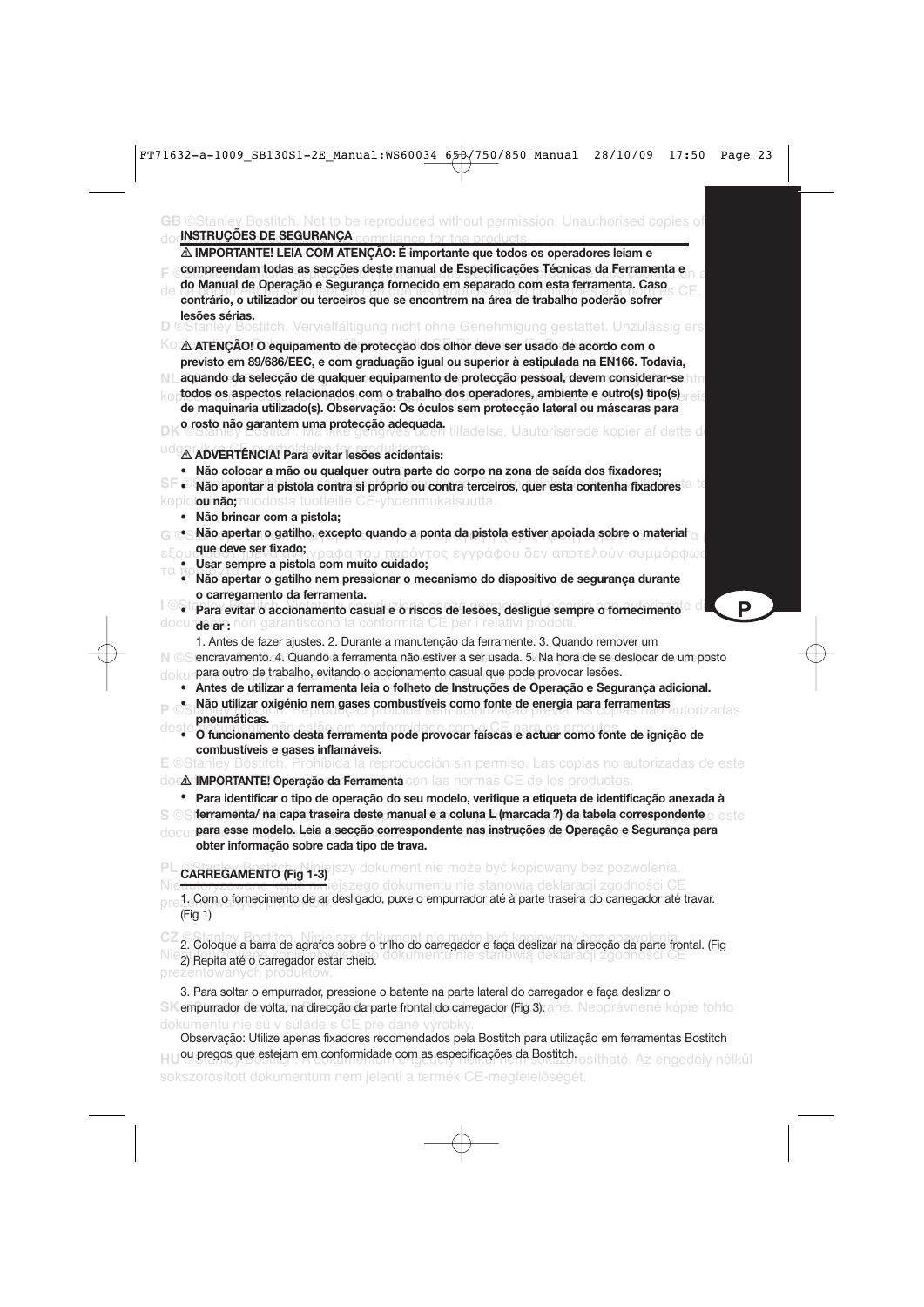**GB** ©Stanley Bostitch. Not to be reproduced without permission. Unauthorised copies of this do constituição. Estas fortamentas e agranos estas projectados apenas para a instalação de mateirais de<br>isolamento macios e não para aplicações de madeira com madeira. A perna do agrafo deverá por isso ser Observação: Estas ferramentas e agrafos estão projectados apenas para a instalação de materiais de

apenas parcialmente inserida na peça de trabalho. A utilização desta ferramenta para outras aplicações

**F** Coderá resultar em danos à ferramenta ou lesões sans permission préalable. Les copies non autorisées de ce document ne signifient en rien que les produits soient conformes aux normes CE.

D *G*LJUSTE DO CONTROLO DA PROFUNDIDADE DO FIXADOR (Fig 4)<sub>,</sub> gestattet. Unzulässig erstellte

- Ko 1. Para ajustar a profundidade do fixador, primeiro, coloque a pressão de ar para cravação segura no trabalho específico.
- **NL** ©Stanley Bostitch. Mag niet worden vermenigvuldigd zonder toestemming. Onrechtmatige
- kop2. Assegure-se que o fornecimento de ar está desligado antes de proceder a quaisquer ajustes adicionais. Solte a porca na guia frontal da ferramenta (Fig 4) e suba ou baixe a placa da guia conforme necessário
- **DK para dar a profundidade desejada de cravação.**den tilladelse. Uautoriserede kopier af dette dokument

udgør ikke CE overholdelse for produkterne.

### **REMOÇÃO DE ENCRAVAMENTO (Fig 5,6)**

**SF** ©Stanley Bostitch. Ei saa jäljentää ilman lupaa. Tämän asiakirjan ilman valtuutusta tehdyt Esta ferramenta tem um projecto fácil e rápido para remoção de encravamento. Para remover um agrafo<br>No encravado: encravado:

-Desligue o fornecimento de ar.

**G** © Baixe a trava conforme indicado (Fig 5) permitindo a abertura da guia frontal (Fig 6). Remova quaisquer

εξ encravamentos e feche a placa assegurando-se de que a trava está completamente encaixada. $\rho \, \phi \, \omega$ ση CE για

#### **Especificações Técnicas:**

**I © <b>Consulte os dados sequintes na folha de especificações técnicas marcada ? no final deste folheto.<br>I** 

| A    | Comprimento mm            | ĸ     | Consumo de ar por golpe @ 5.6 Bar                             |                   |
|------|---------------------------|-------|---------------------------------------------------------------|-------------------|
| B    | Altura mm                 |       | Tipo de disparo                                               |                   |
| -C ' | Largura mm                | M     | Lubrificante para verão                                       | <b>T</b> av dette |
| Dr   | Peso Kg                   | $N^-$ | Lubrificante para inverno                                     |                   |
| E    | Ruído LPA, 1s, d          | ∩     | Lubrificante para anéis                                       |                   |
|      | Ruído Lwa, 1s, d          | P.    | Nome do Fixador                                               | o autorizadas.    |
| G    | Ruído LPA, 1s, 1m         | O     | Dimensões mm                                                  |                   |
| ₩.   | Vibração m/s <sup>2</sup> | R.    | Coroa                                                         |                   |
|      | Pressão máx. Bar          | S     | Capacidade do magazine                                        |                   |
|      | Pressão mín. Bar          | To o  | <b>Comprimento da lamina nova mins no autorizadas de este</b> |                   |
|      |                           | JJ    | Prof. máx. interna do pistão mm                               |                   |

**S** ©Stanley Bostitch. Prohibida la reproducción sin permiso. Las copias no autorizadas de este documento no suponen la conformidad con las normas CE de los productos.

**PL** ©Stanley Bostitch. Niniejszy dokument nie może być kopiowany bez pozwolenia. Nieautoryzowane kopie niniejszego dokumentu nie stanowią deklaracji zgodności CE prezentowanych produktów.

**CZ** ©Stanley Bostitch. Niniejszy dokument nie może być kopiowany bez pozwolenia. Nieautoryzowane kopie niniejszego dokumentu nie stanowią deklaracji zgodności CE

**SK** ©Stanley Bostitch. Rozmnožovanie bez povolenia je zakázané. Neoprávnené kópie tohto dokumentu nie sú v súlade s CE pre dané výrobky.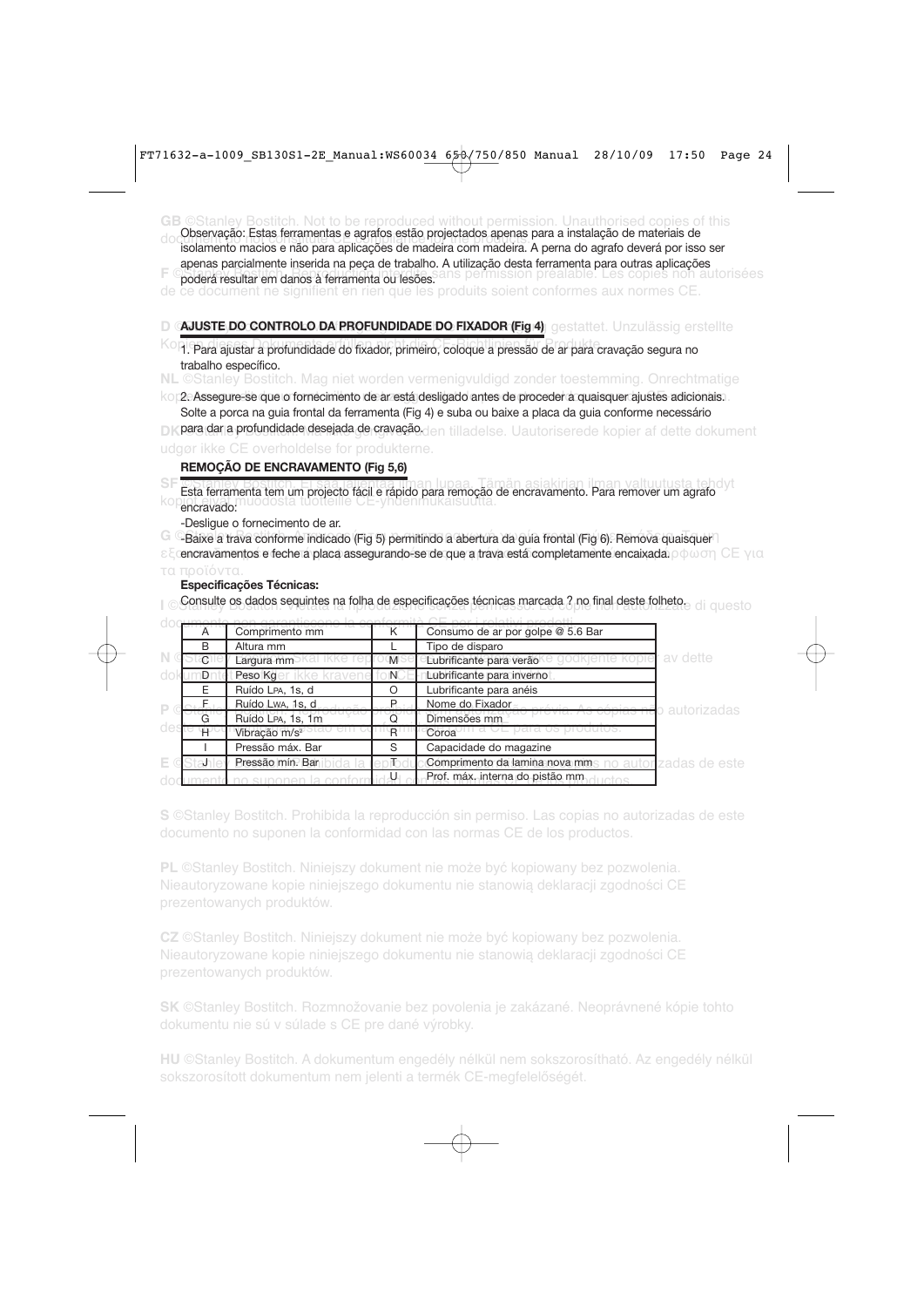| ${\mathbf G}{\mathbf B}$ ©Stanley Bostitch. Not to be reproduced without permission. Unauthorised copies of<br><b>INSTRUCCIONES DE SEGURIDAD.</b> Impliance for the products                                                                                                                                                                                                                                                                                                                                           |   |
|------------------------------------------------------------------------------------------------------------------------------------------------------------------------------------------------------------------------------------------------------------------------------------------------------------------------------------------------------------------------------------------------------------------------------------------------------------------------------------------------------------------------|---|
| $\triangle$ IMPORTANTE, LEER CON ATENCIÓN: es importante que todos los operarios lean y<br>entiendan todas las secciones de este Manual de Datos Técnicos de la Herramienta y el<br>Manual de Instrucciones de Funcionamiento y Seguridad que viene por separado con esta<br>herramienta. El no hacerlo podría tener como resultado que usted u otras personas de la<br>zona de trabajo sufran daños graves.<br>D ©Stanley Bostitch. Vervielfältigung nicht ohne Genehmigung gestattet. Unzulässig ers                 |   |
| KO A ¡ATENCIÓN! Se debe utilizar protección para los ojos de acuerdo con la norma<br>89/686/EEC y con la norma EN166 o superior. Sin embargo, se deben tener en cuenta todos<br>los aspectos del trabajo, el entorno de los operarios y el tipo de maquinaria que se utilice achin<br>la hora de seleccionar cualquier equipo de protección personal. Nota: las gafas sin pantallas<br>laterales o las mascarillas para la cara, por sí mismas, no ofrecen una protección adecuada.                                    |   |
| uden tilladelse. Uautoriserede kopier af dette di<br>A ADVERTENCIA: para evitar daños accidentales:<br>· No sitúe nunca la mano o cualquier otra parte del cuerpo en la zona de disparo de los<br>remaches;                                                                                                                                                                                                                                                                                                            |   |
| • No dirigir nunca la máquina contra uno mismo u otra persona, ya contenga remaches o no; $a$<br>kopol <b>No bromear nunca con la fijadora;</b> /hdenmukaisuutta.                                                                                                                                                                                                                                                                                                                                                      |   |
| • No apretar nunca el gatillo a no ser que la herramienta apunte al material de trabajo;<br>es Manejar la herramienta siempre con la máxima atención; ωρίς προηγούμενη άδεια. Τα<br>No apretar nunca el gatillo, ni el mecanismo de disparo durante la carga de la<br>ιόρφως<br>herramienta.                                                                                                                                                                                                                           |   |
| Para evitar el accionamiento accidental y, por lo tanto el riesgo de lesiones, desconectar<br>siempre el aire:                                                                                                                                                                                                                                                                                                                                                                                                         |   |
| <sup>OSta</sup> l. Antes de proceder a un ajuste. 2. Durante las operaciones de mantenimiento. 3. Para<br>docundesatascar la herramienta. 4. Cuando la herramienta no se utilice. 5. Mientras se pasa de una<br>zona de trabajo a otra, para evitar el accionamiento accidental con el consiguiente riesgo de                                                                                                                                                                                                          | Е |
| N ©SlesionesBostitch. Skal ikke reproduseres uten tillatelse. Ikke godkjente kopier av dette<br>dokur Lea el folleto adicional de Seguridad e instrucciones de funcionamiento antes de utilizar<br>la herramienta.                                                                                                                                                                                                                                                                                                     |   |
| Mo use oxígeno o gases combustibles como fuente de energía de herramientas neumáticas.<br>El funcionamiento de esta herramienta puede provocar chispas y ser una fuente de ignición de<br>deste<br>dade com a c<br>⊏ para os produtos.<br>combustibles y gases inflamables.                                                                                                                                                                                                                                            |   |
| A IMPORTANTE: funcionamiento de la herramienta: sin permiso. Las copias no autorizadas de este<br>docolli Para identificar el tipo de funcionamiento de su modelo, compruebe la etiqueta con la ID pegada<br>en la herramienta/final de este manual y en la columna L de la tabla correspondiente (marcada?)<br>S ©Sipara dicho modelo. Lea la sección correspondiente en las instrucciones de seguridad y das de este<br>funcionamiento para obtener más información sobre cada tipo de disparo, conservado a<br>doct |   |
| CARGA (figuras 1-3)<br>Niniejszy dokument nie może być kopiowany bez pozwolenia.                                                                                                                                                                                                                                                                                                                                                                                                                                       |   |
| Nie1. Con el suministro de aire desconectado, tire del impulsor hacia la parte trasera del cargador hasta que<br>quede acoplado en la pestaña (figura 1).                                                                                                                                                                                                                                                                                                                                                              |   |
| 2. Deje caer el peine de grapas sobre el riel del cargador y deslícelo hacia adelante (figura 2). Repita este<br>caso boota que el corrector está tetalmente correcto                                                                                                                                                                                                                                                                                                                                                  |   |

**E paso hasta que el cargador esté totalmente cargado.**<br>Nieautoryzowane kopie niniejszego dokumentu nie stanowią deklaracji zgodności CE

preg. Para liberar el impulsor, apriete la pestaña de la parte lateral del cargador y deslice el impulsor hacia la parte frontal del cargador (figura 3).

**SK** ©Stanley Bostitch. Rozmnožovanie bez povolenia je zakázané. Neoprávnené kópie tohto

do Mota: utilice únicamente los remaches recomendados por Bostitch o que cumplan con las especificaciones de Bostitch.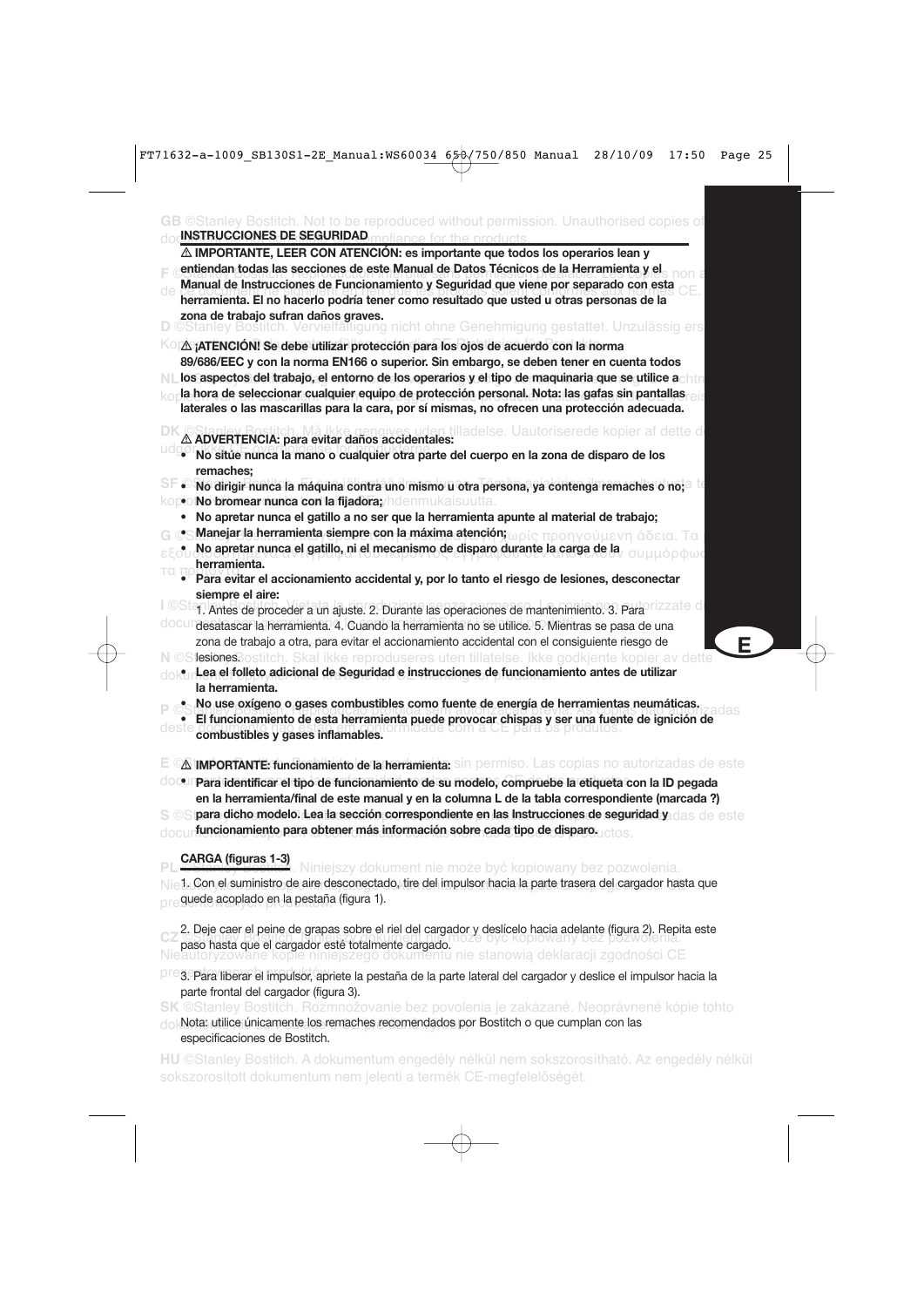**GB** ©Stanley Bostitch. Not to be reproduced without permission. Unauthorised copies of this document do not constitute CE compliance for the products. aplicaciones de madera a madera. Si se usan en madera, la grapa solamente penetraría parcialmente en **F** ©Stanley Bostitch. Reproduction interdite sans permission préalable. Les copies non autorisées de ce document ne signifient en rien que les produits soient conformes aux normes CE. Nota: estas herramientas y grapas están diseñadas para instalar material de aislamiento blando y no para ella. El uso de esta herramienta para otras aplicaciones puede causar daños en la herramienta o lesiones.

#### **AJUSTE DEL CONTROL DE PROFUNDIDAD DE LA GRAPA (figura 4)**

1. Para ajustar la profundidad de la grapa, ajuste primero la presión de aire para que las impulse de forma Kopien die eine Produkte die Ge-Richtlinien für Produkte.

NL 2. Asegúrese de que el suministro de aire está desconectado antes de realizar ningún ajuste. Afloje la <sup>matige</sup>

koptuerca de la nariz de la herramienta (figura 4) y eleve o baje la placa de la nariz como proceda hasta $\circ$ isten. alcanzar la profundidad de clavado deseada.

**DK** ©Stanley Bostitch. Må ikke gengives uden tilladelse. Uautoriserede kopier af dette dokument ud**gør pleza de ATASCOS (figuras 5 y 6)** Ikterne.

SFE Esta herramienta cuenta con un diseño que permite desatascarla con facilidad. Para desatascar una grapa:<br>Esta herramienta cuentationale aire

- Desconecte el suministro de aire.

kopiot ei värsta tuotteille Cervannus<br>- Apriete la pestaña como se muestra en la figura 5 para abrir la placa de la nariz (figura 6). Desatasque la herramienta y cierre la placa asegurándose de que la pestaña está totalmente acoplada.

**G** ©Stanley Bostitch. Απαγορεύεται η αναπαραγωγή χωρίς προηγούμενη άδεια. Τα μη εξουσιοδοτημένα αντίγραφα του παρόντος εγγράφου δεν αποτελούν συμμόρφωση CE για

#### τα προϊόντα. **Especificaciones técnicas:**

Consulte los datos siguientes en la Hoja de Especificaciones Técnicas marcada ? al final de este folleto.

**I** ©Stanley Bostitch. Vietata la riproduzione senza permesso. Le copie non autorizzate di questo

|   | $\overline{A}$ | Largo mm.                  |               | Consumo aire disparo @ 5.6 Bar                       |                           |
|---|----------------|----------------------------|---------------|------------------------------------------------------|---------------------------|
|   | B              | Alto mm.                   |               | Tipo de activación                                   |                           |
|   | $\circ$        | <b>Ancho mm.</b> Skal ikke | $M \succeq$   | ke godkiente kopier av dette<br>Lubricante de verano |                           |
|   | Ð              | Peso Kglar ikke kraver     | $\neg N \cap$ | Lubricante de invierno                               |                           |
|   | Е              | Ruido LPA, 1s, d           | Ω             | Lubricante O-ring                                    |                           |
|   |                | Ruido Lwa, 1s, d           | P             | Nombre del consumible                                |                           |
| P | G              | Ruido LPA, 1s, 1m          |               | Dimensiones mm.                                      | o autorizadas.            |
|   |                | Vibración m/s <sup>2</sup> | R             | Cabeza/corona                                        |                           |
|   |                | P max Bar                  | S             | Capacidad cargador                                   |                           |
| Е |                | P min Bar                  |               | Longitud nuevo clavador mm.                          | is no autorizadas de este |
|   |                |                            |               | Profun, max. Dentro piston mm.<br>unton              |                           |

**S** ©Stanley Bostitch. Prohibida la reproducción sin permiso. Las copias no autorizadas de este documento no suponen la conformidad con las normas CE de los productos.

**PL** ©Stanley Bostitch. Niniejszy dokument nie może być kopiowany bez pozwolenia. Nieautoryzowane kopie niniejszego dokumentu nie stanowią deklaracji zgodności CE prezentowanych produktów.

**CZ** ©Stanley Bostitch. Niniejszy dokument nie może być kopiowany bez pozwolenia. Nieautoryzowane kopie niniejszego dokumentu nie stanowią deklaracji zgodności CE

**SK** ©Stanley Bostitch. Rozmnožovanie bez povolenia je zakázané. Neoprávnené kópie tohto dokumentu nie sú v súlade s CE pre dané výrobky.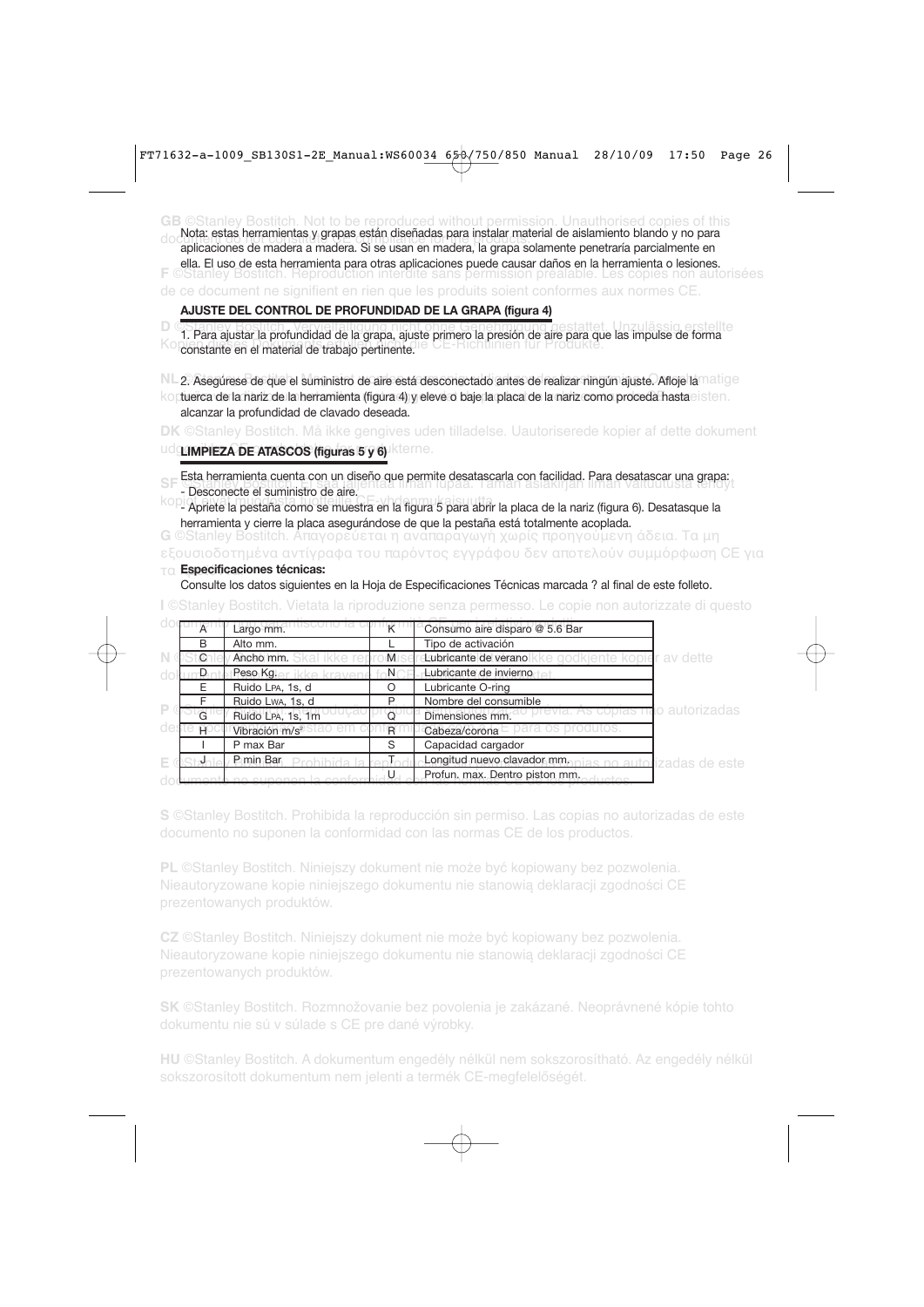| doc <b>LADDNING AV VERKTYGET</b> CF compliance for the products<br>$\triangle$ VIKTIGT, LAS NOGA: Det är viktigt att alla operatörer läser och förstår alla delar i denna |   |
|---------------------------------------------------------------------------------------------------------------------------------------------------------------------------|---|
| bruksanvisning med tekniska data och i den separata säkerhets- och driftshandboken                                                                                        |   |
| som bifogas med detta verktyg. Underlåtenhet att göra det kan                                                                                                             |   |
| onformes aux normes<br>resultera i att du eller andra i arbetsområdet kan skadas allvarligt.                                                                              |   |
| $\Delta$ VARNING! Ogonskydd i enlighet med 89/686/EEC, och med samma eller högre grad än $\mathbb{G}$ er $\mathbb{S}$                                                     |   |
| <sup>K⊙</sup> lsom definieras i EN166 skall användas. Alla aspekter av miljö och annan/andra typ/typer av                                                                 |   |
| maskineri som används skall dock också tas i betänkning när personlig skyddsutrustning                                                                                    |   |
| NL väljs. Anmärkning: Varken glasögon utan sidoskydd eller ansiktsskärmar ger tillräckligt)nrechtn                                                                        |   |
| <b>\$kydd.</b> van dit document willen niet zeggen dat de producten voldoen aan de CE-vereis                                                                              |   |
| $\triangle$ VARNING! För att förhindra oavsiktliga personskador:<br>e kopier af dette d                                                                                   |   |
| · Placera aldrig händer eller andra kroppsdelar i det område där spik skjuts ut ur<br>spikpistolen.                                                                       |   |
| • Rikta aldrig verktyget mot dig själv eller någon annan person, oavsett om det är laddat                                                                                 |   |
| med spik eler inte. Ei saa jäljentää ilman lupaa. Tämän asiakirjan ilman valtuutusta te<br>SF ©                                                                           |   |
| kopio <b>iLek/aldrig/med/verktyget:</b> ille CE-yhdenmukaisuutta.                                                                                                         |   |
| • Tryck aldrig på avtryckaren såvida inte nosen är riktad mot arbetsstycket.                                                                                              |   |
| es Hantera alltid verktyget med försiktighet απαραγωγή χωρίς προηγούμενη άδεια. Τα                                                                                        |   |
| Tryck inte på avtryckaren eller följarfingret under laddningen av verktyget.<br>ύν συμμόρφως                                                                              |   |
| För att förhindra att verktyget aktiveras ofrivilligt och ger upphov till följdskador bör<br>ПU<br>tryckluftstillförseln alltid kopplas ur:                               |   |
| 1. Innan justeringar utförs. 2. När underhåll utförs på verktyget. 3. När du plockar bort                                                                                 |   |
| I OSt fästdon som fastnat. 4. När verktyget inte är i bruk. 5. När verktyget flyttas från en<br>torizzate di                                                              |   |
| docurarbetsplats till en annan, eftersom ofrivillig aktivering annars kan bli följden och eventuellt kan<br>förorsaka personskada.                                        |   |
| N ⊘S Läs häftet med de extra säkerhets- och bruksanvisningarna innan du använder verktyget⊲ett                                                                            |   |
| . Använd inte syre eller brännbara gaser som energikälla för tryckluftsverktyg                                                                                            |   |
| • Användandet av detta verktyg kan orsaka gnistor och antända lättantändliga                                                                                              | S |
| <b>bränslen och gaser.</b><br>Latiley Bostnen: Heprodução proibida sem autorização prévia. As cópias não autorizadas                                                      |   |
| conformidade com a CE para os produtos.<br>△ VIKTIGT! Verktygets funktion:                                                                                                |   |
| Identifiera din modells funktionstyp på den ID-bricka som sitter på verktyget/baksidan av denna                                                                           |   |
| bruksanvisning, och motsvarande tabell (märkt ?) i kolumn L för den modellen. Läs motsvarande <sup>este</sup>                                                             |   |
| 0000 avsnitt i säkerhets- och driftsinstruktionerna för information om respektive utlösningsmekanism.                                                                     |   |
| LADDNING (bilderna 1 <u>-3)</u> nibida la reproducción sin permiso. Las copias no autorizadas de este                                                                     |   |
| <sup>doq</sup> . Koppla bort tryckluften, dra tillbaka klammerspännaren till magasinets bakkant och lås den där (bild 1).                                                 |   |
| PL 2. Sätt en spikremsa i magasinets spår och skjut den framåt (bild 2). Upprepa tills magasinet är fullt.                                                                |   |
| Nieautoryzowane kopie niniejszego dokumentu nie stanowią deklaracji zgodności CE                                                                                          |   |
| 3. Släpp klammerspännaren genom att lossa spärren på sidan av magasinet, och skjut tillbaka spännaren<br>mot magasinets framkant (bild 3).                                |   |
| Anmärkning: Använd endast spikklammer som rekommenderas av Bostitch för användning i Bostitch-                                                                            |   |
| verktyg, eller spik som uppfyller Bostitch specifikationer.<br>prezentowanych produktów.                                                                                  |   |
| Anmärkning: Dessa verktyg och klamrar är konstruerade för montering av mjukt isoleringsmaterial och inte                                                                  |   |
| SK för att fästa trä i trä. Spikklammerns ben ska därför bara vara inskjutna en bit in eoprávnené kópie tohto                                                             |   |

dokarbetsstycket. Om detta verktyg används i annat syfte kan både verktyg och person skadas.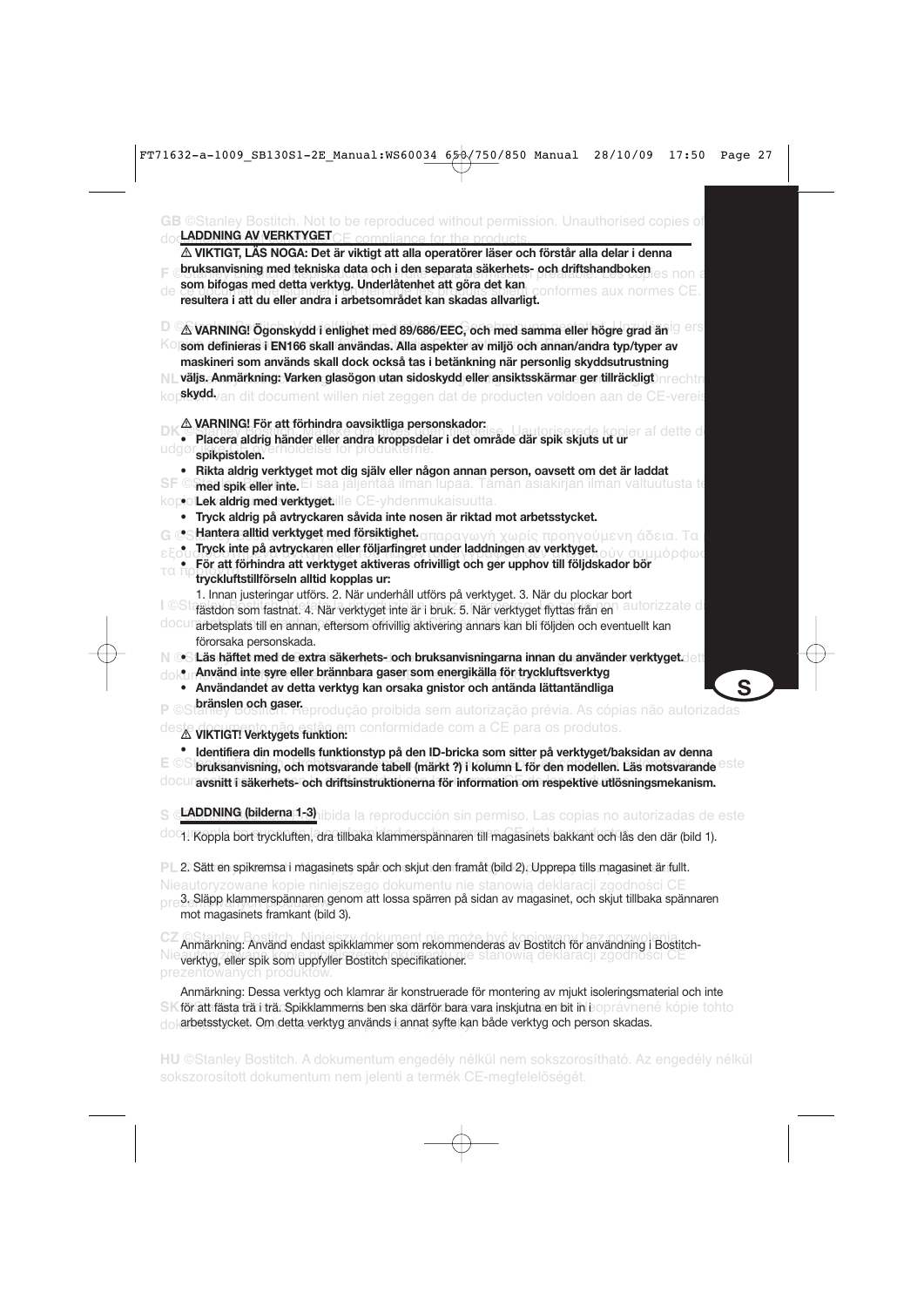**GB** ©Stanley Bostitch. Not to be reproduced without permission. Unauthorised copies of this doc<mark>uustering av Verktygets Djupkontroll (bild 4)</mark><sub>roducts.</sub>

**F ©arbetsstycket.**stitch. Reproduction interdite sans permission préalable. Les copies non autorisées de ce document ne signifient en rien que les produits soient conformes aux normes CE. 1. Om du vill justera fästklammerns djup ska lufttrycket först ställas in för en jämn indrivning i det specifika

**D** Overktygets nos (bild 4) och höj eller sänk nosplattan efter önskat indrivningsdjup.tet. Unzulässig erstellte 2. Kontrollera att tryckluften är frånkopplad innan någon justering utförs. Lossa muttern på

Kopien dieses Dokuments erfüllen nicht die CE-Richtlinien für Produkte.

#### **TA BORT KLAMMER SOM FASTNAT (bilderna 5, 6)**

Detta verktyg är konstruerat för att en klammer som fastnat snabbt och enkelt ska kunna plockas bort. Så <sup>ge</sup> kopieën van bort en klammer som fastnat: zeggen dat de producten voldoen aan de CE-vereisten. -Koppla bort tryckluften.

DK Tryck ner spärren så som visas (bild 5) så att nosplattan öppnas (bild 6). Ta bort eventuella klamrar som ument udgastnat och stäng plattan. Se till att spärren är ordentligt låst.

**SF** ©Stanley Bostitch. Ei saa jäljentää ilman lupaa. Tämän asiakirjan ilman valtuutusta tehdyt **Teknisk data:** Var god titta efter följande data i den tekniska datatabellen i slutet av detta häfte.<br>Kop

| $A_{-}$ | Längd mm.                  |    | Luftförbrukning per avfyrning@ 5.6 Bar.                       | <u>άδ</u> εια. Τα μη |
|---------|----------------------------|----|---------------------------------------------------------------|----------------------|
| B       | Höjd mm.                   |    | Avfyrningstyp                                                 | πμόρφωση CE για      |
|         | Bredd mm.                  | M  | Sommarsmöjning                                                |                      |
| -n      | Vikt Kg.                   | N  | Vintersmörjning                                               |                      |
|         | Ljudnivå LPA, 1s, d        | C  | O-ringssmörjning                                              |                      |
|         | Ljudnivå LwA, 1s, d        | P. | Maskinnamn <sup>®</sup><br>Le copie non autorizzate di questo |                      |
| G       | Ljudnivå LPA, 1s, 1m       |    | Dimmensioner mm, prodotti                                     |                      |
| н       | Vibration m/s <sup>2</sup> | R  | Ryggbredd                                                     |                      |
|         | Lufttryck max Bar          | S  | Magasinskapacitet                                             |                      |
|         | Lufttryck min Bar          |    | Ny drivarlängd mm.                                            | r av dette           |
|         |                            |    | Max djup i kolv mm.                                           |                      |

**P** ©Stanley Bostitch. Reprodução proibida sem autorização prévia. As cópias não autorizadas

**E** ©Stanley Bostitch. Prohibida la reproducción sin permiso. Las copias no autorizadas de este documento no suponen la conformidad con las normas CE de los productos.

**S** ©Stanley Bostitch. Prohibida la reproducción sin permiso. Las copias no autorizadas de este documento no suponen la conformidad con las normas CE de los productos.

**PL** ©Stanley Bostitch. Niniejszy dokument nie może być kopiowany bez pozwolenia. Nieautoryzowane kopie niniejszego dokumentu nie stanowią deklaracji zgodności CE prezentowanych produktów.

**CZ** ©Stanley Bostitch. Niniejszy dokument nie może być kopiowany bez pozwolenia. Nieautoryzowane kopie niniejszego dokumentu nie stanowią deklaracji zgodności CE

**SK** ©Stanley Bostitch. Rozmnožovanie bez povolenia je zakázané. Neoprávnené kópie tohto dokumentu nie sú v súlade s CE pre dané výrobky.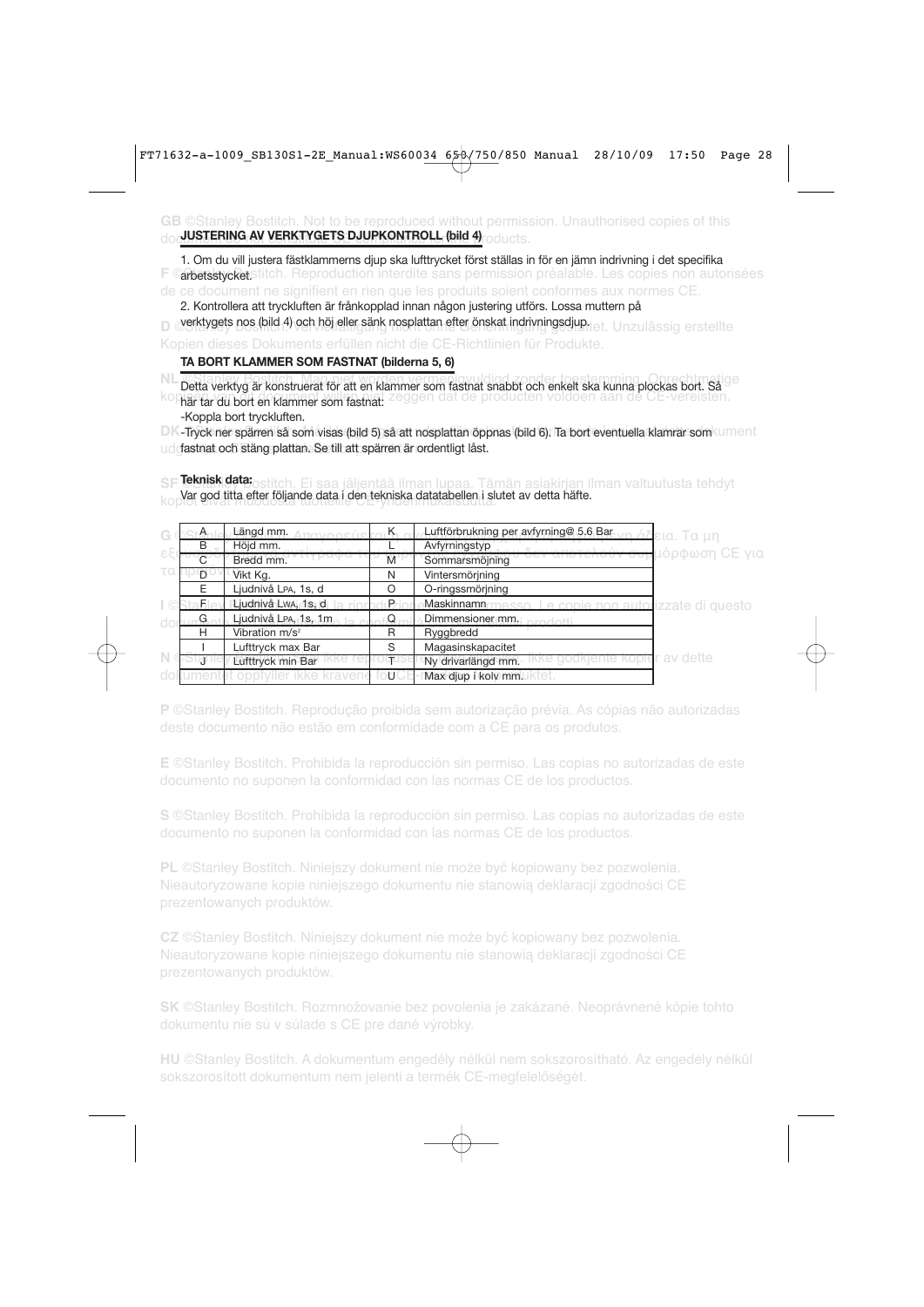|       | <b>B</b> ©Stanley Bostitch. Not to be reproduced without permission. Unauthorised copies of<br>INSTRUKCJE DOTYCZĄCE BEZPIECZEŃSTWA                                                                                                                                                                                                                                                                                                                                                        |
|-------|-------------------------------------------------------------------------------------------------------------------------------------------------------------------------------------------------------------------------------------------------------------------------------------------------------------------------------------------------------------------------------------------------------------------------------------------------------------------------------------------|
|       | △ WAŻNE – PRZECZYTAJ DOKŁADNIE: Użytkownicy powinni dokładnie zapoznać się z Danymi Technicznymi<br>oraz osobnalnstrukcją Obsługi i Bezpieczeństwa dołączoną do narzędzia. Nieznajomość instrukcji grozi<br><b>Spoważnymi obrażeniami ciała użytkownika lub osób przebywających w pobliżu.</b><br>de ce document ne signifient en rien que les produats sole przodu                                                                                                                       |
|       | $\triangle$ OSTRZEŻENIE! Należy stosować okulary ochronne zgodne z przepisem 89/686/EEC oraz kategorii co<br>$\Box$ $\Box$ najmniej takiej jak określona w normie EN166. Przy doborze jakiegokolwiek sprzętu ochrony osobistej należy $\Im$<br>Ko również wziąć pod uwagę wszystkie aspekty pracy operatora, środowisko i inne rodzaje używanych<br>urządzeń. Uwaga: Okulary ochronne i osłony na twarz bez osłon bocznych nie zapewniają dostatecznego                                   |
|       | zabezpierzenia ostitch. Mag niet worden vermenigvuldigd zonder toestemming. Onrechtn                                                                                                                                                                                                                                                                                                                                                                                                      |
|       | kopieën van dit document willen niet zeggen dat de producten voldoen aan de CE-vereis<br>∆ OSTRZEZENIE! Aby zapobiec przypadkowym urazom:<br>· Nie należy nigdy umieszczać ręki lub innej części ciała w obszarze wystrzeliwania łącznika.<br>· Nie należy nigdy wymierzać narzędzia w siebie lub innych, niezależnie od tego czy jest naładowane<br>udgøfacznikami czynie holdelse for produkterne.                                                                                      |
|       | · Nie należy nigdy bawić się narzędziem.<br>SF · Nie należy nigdy pociągać spustu, o ile nos urządzenia nie jest skierowany w miejsce pracy. Valtuutusta te<br>korio <b>Zawsze obchodzić się ostrożnie z narzędziem</b> enmukaisuutta.                                                                                                                                                                                                                                                    |
|       | · Nie pociągać spustu ani nie naciskać mechanizmu wyzwalacza podczas ładowania narzędzia.<br>· W celu uniknięcia przypadkowego wprawienia w ruch i możliwości spowodowania urazu ciała, należy<br>zawsze wyłączyć dopływ powietrza.                                                                                                                                                                                                                                                       |
| τα τι | 4. Kiedy narzędzie nie jest używane. 5. Podczas przechodzenia do innego obszaru pracy, aby uniknąć<br>przypadkowego uruchomienia i możliwości spowodowania urazu.                                                                                                                                                                                                                                                                                                                         |
|       | $\Box$ $\odot$ Przed użyciem narzędzia należy przeczytać dodatkową broszurę zawierającą instrukcje dotyczące <code>rizzate di</code><br>docubezpieczeństwa hobsługicono la conformità CE per i relativi prodotti.                                                                                                                                                                                                                                                                         |
|       | · Jako źródła energii dla narzędzi pneumatycznych nie należy używać tlenu ani gazów palnych.<br>o W trakcie pracy narzędzia mogą powstawać iskry, stanowiące ryzyko zapłonu substancji i gazów.<br>deti                                                                                                                                                                                                                                                                                   |
|       | htwopalnych fyller ikke kravene for CE-merking for produktet.<br>РI                                                                                                                                                                                                                                                                                                                                                                                                                       |
|       | A WAŻNE! Instrukcja obsługi narzędzia:<br>· Aby dowiedzieć się, jaki typ obsługi odnosi się do modelu posiadanego narzędzia, sprawdź nalepkę<br>desteidentyfikacyjną ID znajdującą się na narzędziu / z tyłu tej instrukcji obsługi oraz odpowiadającą jej kolumnę L w<br>tabeli (oznaczonej ?) dla tego modelu. Przeczytaj również odpowiednie sekcje w Instrukcji Obsługi i<br>E © SBezpieczeństwa, aby uzyskać informacje o typach wyzwalaczaermiso. Las copias no autorizadas de este |
|       | documento no suponen la conformidad con las normas CE de los productos.<br>ŁADOWANIE (Rys. 1-3)                                                                                                                                                                                                                                                                                                                                                                                           |
|       | S <sup>o</sup> i. Przy odłączonym dopływie powietrza, popchnij tłok do tylu magazynka, aż do zapadnięcia zapadki. (Rys. 4) de este<br>documento no suponen la conformidad con las normas CE de los productos.                                                                                                                                                                                                                                                                             |
| PI.   | 2. Włóż komplet zszywek do kanału magazynka i popchnij do przodu. (Rys. 2) Powtarzaj tę czynność do czasu<br>całkowitego naładowania magazynka dokument nie może być kopiowany bez pozwolenia.                                                                                                                                                                                                                                                                                            |
|       | Nieautoryzowane kopie niniejszego dokumentu nie stanowią deklaracji zgodności CE<br>3. Aby zwolnić tłok, naciśnij klamrę z boku magazynka i popchnij tłok z powrotem do przodu magazynka (Rys. 3).                                                                                                                                                                                                                                                                                        |
|       | Uwaga: Używaj wyłącznie łączników zalecanych do pracy z narzędziami firmy Bostitch lub gwoździ spełniających<br>- wymagania techniczne firmy Bostitch                                                                                                                                                                                                                                                                                                                                     |

Nieautoryzowane kopie niniejszego dokumentu nie stanowią deklaracji zgodności CE wymagania techniczne firmy Bostitch.

prezentowanych produktów. Uwaga: Te narzędzia i zszywki są zaprojektowane wyłącznie do instalacji miękkich materiałów izolacyjnych, a nie do pracy z drewnem i zastosowań w materiałach drewnianych. Nóżka zszywki powinna zatem być wbita tylko

 $S$ K **częściowo w materiał roboczy. Zastosowanie tego narzędzia do innych prac może skutkować uszkodzeniem** $\circ$ **i** $\in$  **tohto** 

dokurzędzia lub uszkodzeniem ciała. CE pre dané výrobky.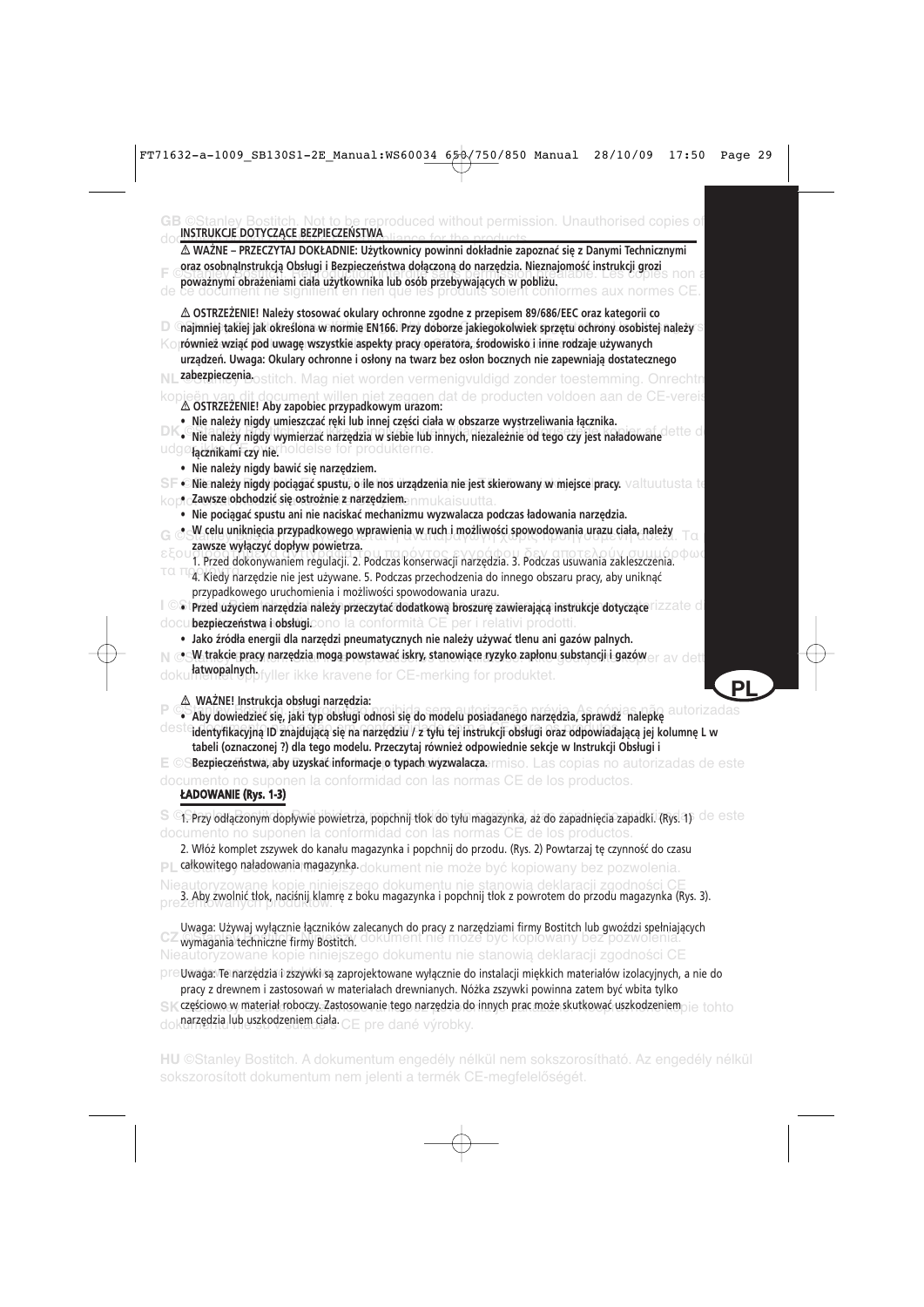#### **GB ©Stanley Bostitch. Not to be reproduced without permission. Unauthorised copies of this** do **kontrola regulacji głębokości wbijania łącznika (Rys. 4)**<br>Odkorzenia

1. Aby dopasować głębokość wbijania łącznika, najpierw ustaw ciśnienie powietrza, aby proces wbijania był taki sam

**F © podczas całej pracy.**ch. Reproduction interdite sans permission préalable. Les copies non autorisées

de ce document ne signifient en rien que les produits soient conformes aux normes CE. narzędzia (Rys. 4) i podnieś lub obniż odpowiednio tarczę nosa, aby uzyskać ządaną głębokość wbijania.<br>Di ©odporta (Rys. 4) i podnieś lub obniż odpowiednio tarczę nosa, aby uzyskać ządaną głębokość wbijania. 2. Upewnij się, że dopływ powietrza jest odłączony, zanim zaczniesz regulować narzędzie. Odkręć śrubę na nosie

# Ko**czyszczenie zapchanego kanału tłoka (Rys. 5,6)** E-Richtlinien für Produkte.

NL Natzguzie to just zaprojektowane w sposob pozwalający na jawie czysczenie zaprojanego kanalu tioka. Aby wyniąt koppsutą zszywkę:<br>kop odacz doplar document willen niet zeggen dat de producten voldoen aan de CE-vereisten. Narzędzie to jest zaprojektowane w sposób pozwalający na łatwe czyszczenie zapchanego kanału tłoka. Aby usunąć

-Odłącz dopływ powietrza. -Naciśnij zapadkę, jak pokazano na rysunku (Rys. 5) pozwalając na otwarcie tarczy nosa (Rys. 6). Usuń zepsute zszywki i

DK zamknij tarczę, upewniając się, że zapadka jest całkowicie zamknięta. Uautoriserede kopier af dette dokument udgør ikke CE overholdelse for produkterne.

#### **Dane techniczne:**

SF**Dane techniczne są podane w tabeli ? na końcu instrukcji. <sub>Daa.</sub> Tämän asiakirjan ilman valtuutusta tehdyt** 

| $\overline{A}$ | Dlugosc mm   |    | Zuzycie powietrza na strzal @ 5,6 Bar                            |
|----------------|--------------|----|------------------------------------------------------------------|
| R              | Wysokosc mm  |    | Sposób inicjowania strzalu                                       |
| C              | Szerokosc mm | M  | δεια. Τα μη<br>Olej letni                                        |
|                | Waga kg      | ⊤N | ιόρφωση CE για<br>Olej zimowy<br><b>CITOTS</b>                   |
|                | Halas        |    | Smar do O-ringów                                                 |
|                | Halas        | P  | Nazwa stosowanego lacznika                                       |
| G              | Halas        | Q  | Wymiary laczników mm                                             |
| н              | Drgania      | R  | <b>Tizzate di questo</b><br>Szerokosc lacznika                   |
|                | P max bar    | S  | Pojemnosc magazynka                                              |
|                | P min bar    |    | Dlugosc nowego bijaka mm                                         |
|                |              |    | Max.glebokosc wewnatrz tloka mm <sub>nte</sub> konic<br>av dette |

dokumentet oppfyller ikke kravene for CE-merking for produktet.

**P** ©Stanley Bostitch. Reprodução proibida sem autorização prévia. As cópias não autorizadas

**E** ©Stanley Bostitch. Prohibida la reproducción sin permiso. Las copias no autorizadas de este documento no suponen la conformidad con las normas CE de los productos.

**S** ©Stanley Bostitch. Prohibida la reproducción sin permiso. Las copias no autorizadas de este

**PL** ©Stanley Bostitch. Niniejszy dokument nie może być kopiowany bez pozwolenia. Nieautoryzowane kopie niniejszego dokumentu nie stanowią deklaracji zgodności CE prezentowanych produktów.

**CZ** ©Stanley Bostitch. Niniejszy dokument nie może być kopiowany bez pozwolenia. Nieautoryzowane kopie niniejszego dokumentu nie stanowią deklaracji zgodności CE

**SK** ©Stanley Bostitch. Rozmnožovanie bez povolenia je zakázané. Neoprávnené kópie tohto dokumentu nie sú v súlade s CE pre dané výrobky.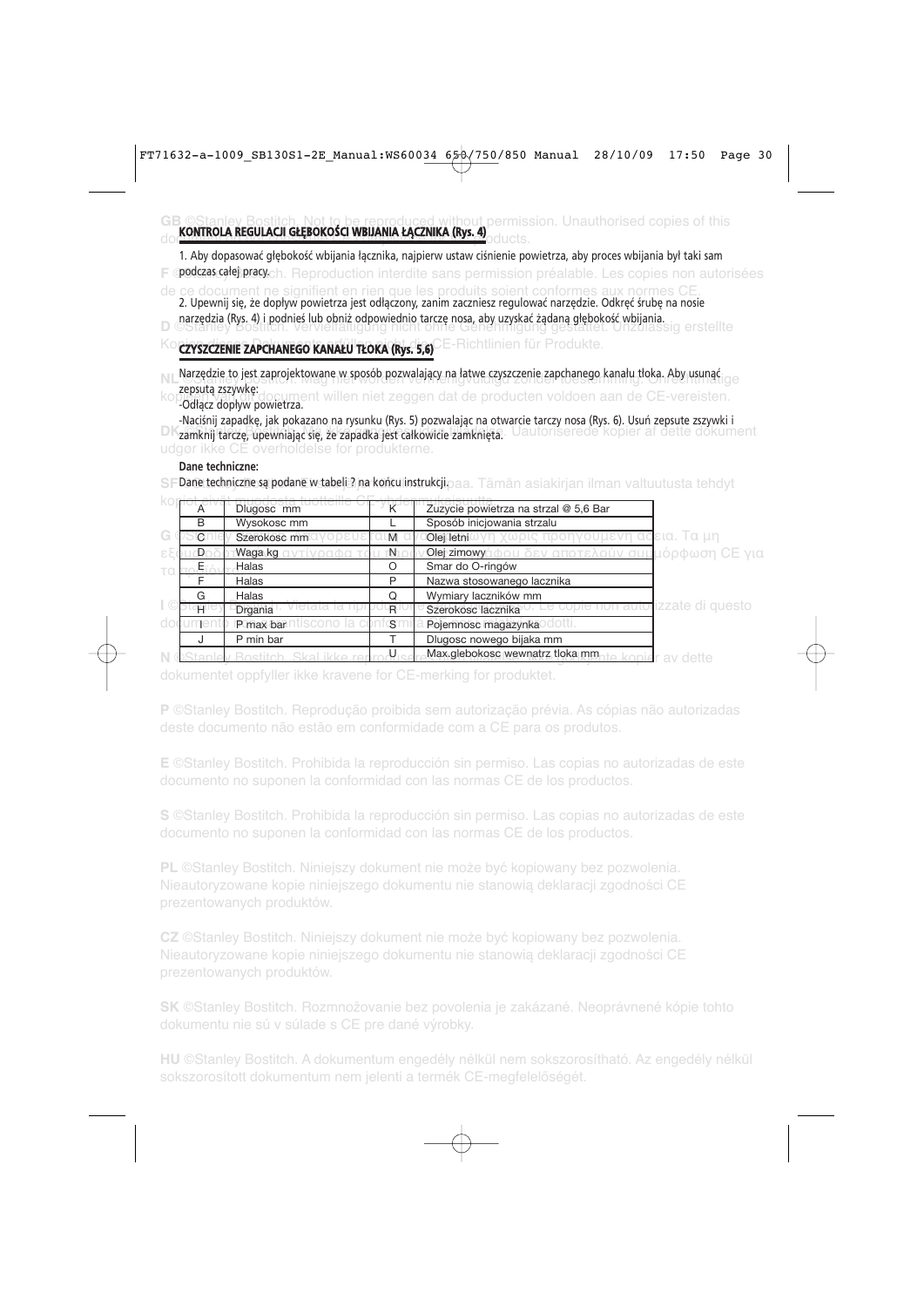| $\Delta$ DŮLEŽITÉ,ČTĚTE POZORNĚ : Je důležité, aby si všichni pracovníci přečetli a porozuměli všem částem této<br>příručky s technickými daty o nástrojích a samostatné příručky o bezpečnosti a obsluze, které jsou součástí<br>tohoto nástroje. Pokud to neudělají, může to vést k vážnému zranění vás nebo jiných osob ve vašem<br>pracovnim prostorue signifient en rien que les produits soient conformes aux<br>ae<br>∆ UPOZORNĚNÍ! Měla by se používat ochrana zraku v souladu s 89/686/EEC, a to stejné nebo vyšší kvality,⊖r s<br>než je definována v normě EN166. Při volbě prostředků osobní ochrany je však také třeba zvážit všechny<br>stránky práce operátora, prostředí a další typ/y používaného strojního vybavení. Poznámka: Brýle bez<br>chráněných stran ani svářečské štíty samy neposkytují přiměřenou ochranu.<br>er toestemming. Onrechtn<br>A VÝSTRAHA! Prevence náhodného zranění: eggen dat de producten voldoen aan de CE-vereis<br>· Nikdy nevkládejte ruce ani žádnou jinou část těla do oblasti vyhazovaní upínadel nástrojem.<br>$\Box$ K $\bullet$ $\Box$ Nikdy nesměrujte nástroj směrem k sobě ani k nikomu jinému bez ohledu, zda je nebo není naplněn $\circ$ tl $\circ$ $\circ$ l<br>udgørupinadl $\nabla$ E overholdelse for produkterne.<br>Nikdy nezacházejte s nástrojem pro zábavu.<br>$\scriptstyle\circ$ Nikdy netahejte za spoušť, pokud špička nesměřuje směrem $\scriptstyle\rm k$ práci.<br>asiakirjan ilman valtuutusta te<br>S nástrojem vždy zacházejte opatrně.<br>Při plnění nástroje nikdy netahejte za spoušť ani netlačte na spouštěcí mechanizmus.<br>K tomu, aby se předešlo náhodnému spuštění a možnému zranění, vždy odpojujte přívod vzduchu.<br>G ©S 1. Před seřizováním. 2. při servisu nástroje. 3. při uvolňování zaseknutí. 4. když se nástroj nepoužívá. 5. přiQ<br>ε ξου <b>φřechodu do jiné pracovní oblasti, kdy náhodným spuštěním může dojít ke zranění.</b> ελούν συμμόρφωσ<br>Než začtete nástroj používat, přečtěte si dodatečnou příručku s Bezpečnostními a provozními pokyny.<br>Nepoužívejte kyslík a hořlavé plyny jako zdroj energie pro pneumaticky poháněné nástroje.<br>Při provozu tohoto nástroje mohou vznikat jiskry, které představují zápalný zdroj pro hořlavá paliva a |
|------------------------------------------------------------------------------------------------------------------------------------------------------------------------------------------------------------------------------------------------------------------------------------------------------------------------------------------------------------------------------------------------------------------------------------------------------------------------------------------------------------------------------------------------------------------------------------------------------------------------------------------------------------------------------------------------------------------------------------------------------------------------------------------------------------------------------------------------------------------------------------------------------------------------------------------------------------------------------------------------------------------------------------------------------------------------------------------------------------------------------------------------------------------------------------------------------------------------------------------------------------------------------------------------------------------------------------------------------------------------------------------------------------------------------------------------------------------------------------------------------------------------------------------------------------------------------------------------------------------------------------------------------------------------------------------------------------------------------------------------------------------------------------------------------------------------------------------------------------------------------------------------------------------------------------------------------------------------------------------------------------------------------------------------------------------------------------------------------------------------------------------------------------------------------------------------------------------------------------------------------------------------|
|                                                                                                                                                                                                                                                                                                                                                                                                                                                                                                                                                                                                                                                                                                                                                                                                                                                                                                                                                                                                                                                                                                                                                                                                                                                                                                                                                                                                                                                                                                                                                                                                                                                                                                                                                                                                                                                                                                                                                                                                                                                                                                                                                                                                                                                                        |
|                                                                                                                                                                                                                                                                                                                                                                                                                                                                                                                                                                                                                                                                                                                                                                                                                                                                                                                                                                                                                                                                                                                                                                                                                                                                                                                                                                                                                                                                                                                                                                                                                                                                                                                                                                                                                                                                                                                                                                                                                                                                                                                                                                                                                                                                        |
|                                                                                                                                                                                                                                                                                                                                                                                                                                                                                                                                                                                                                                                                                                                                                                                                                                                                                                                                                                                                                                                                                                                                                                                                                                                                                                                                                                                                                                                                                                                                                                                                                                                                                                                                                                                                                                                                                                                                                                                                                                                                                                                                                                                                                                                                        |
| oduzione senza permesso. L<br>plyny.<br>documento non garantiscono la conformità CE per i relativi prodotti.                                                                                                                                                                                                                                                                                                                                                                                                                                                                                                                                                                                                                                                                                                                                                                                                                                                                                                                                                                                                                                                                                                                                                                                                                                                                                                                                                                                                                                                                                                                                                                                                                                                                                                                                                                                                                                                                                                                                                                                                                                                                                                                                                           |
| △ DŮLEŽITÉ! Provoz nástroje:<br>· Pro identifikaci provozního typu vašeho modelu zkontrolujte identifikační štítek nástroje/vzadu v návodu <sup>3</sup><br>dokuna tomu odpovídající (označený?) sloupec L v tabulce pro tento model. Přečtěte si příslušnou část<br>Bezpečnostních a provozních pokynůpro každý typ operace.                                                                                                                                                                                                                                                                                                                                                                                                                                                                                                                                                                                                                                                                                                                                                                                                                                                                                                                                                                                                                                                                                                                                                                                                                                                                                                                                                                                                                                                                                                                                                                                                                                                                                                                                                                                                                                                                                                                                           |
| ©Stanley Bostitch. Reprodução proibida sem autorização prévia. As cópias não autori:<br>PLNĚNÍ (Obr. 1-3)                                                                                                                                                                                                                                                                                                                                                                                                                                                                                                                                                                                                                                                                                                                                                                                                                                                                                                                                                                                                                                                                                                                                                                                                                                                                                                                                                                                                                                                                                                                                                                                                                                                                                                                                                                                                                                                                                                                                                                                                                                                                                                                                                              |
| não estão em conformidade com a CE para os produtos.<br>1. S odpojeným vzduchem vytáhněte posunovací element do zadní části zásobníku dokud nezaskočí. (Obr. 1)                                                                                                                                                                                                                                                                                                                                                                                                                                                                                                                                                                                                                                                                                                                                                                                                                                                                                                                                                                                                                                                                                                                                                                                                                                                                                                                                                                                                                                                                                                                                                                                                                                                                                                                                                                                                                                                                                                                                                                                                                                                                                                        |
| E ©Stanley Bostitch. Prohibida la reproducción sin permiso. Las copias no autorizadas d<br>2. Založte tyčku spon přes vedení zásobníku a zasunujte dopředu. (Obr. 2) Opakujte, dokud není zásobník plný.                                                                                                                                                                                                                                                                                                                                                                                                                                                                                                                                                                                                                                                                                                                                                                                                                                                                                                                                                                                                                                                                                                                                                                                                                                                                                                                                                                                                                                                                                                                                                                                                                                                                                                                                                                                                                                                                                                                                                                                                                                                               |
| 3. Pro uvolnění posunovacího elementu stlačte záchytku na boku zásobníku a posuňte posunovací element zpět k<br>celuzasobniku (Obrig). Prohibida la reproducción sin permiso. Las copias no autorizadas de este<br>documento no suponen la conformidad con las normas CE de los productos.                                                                                                                                                                                                                                                                                                                                                                                                                                                                                                                                                                                                                                                                                                                                                                                                                                                                                                                                                                                                                                                                                                                                                                                                                                                                                                                                                                                                                                                                                                                                                                                                                                                                                                                                                                                                                                                                                                                                                                             |
| Poznámka: Pro nástroje Bostitch používejte pouze spony doporučené fy Bostitch nebo hřeby splňující specifikace<br>Bostitchley Bostitch. Niniejszy dokument nie może być kopiowany bez pozwolenia.                                                                                                                                                                                                                                                                                                                                                                                                                                                                                                                                                                                                                                                                                                                                                                                                                                                                                                                                                                                                                                                                                                                                                                                                                                                                                                                                                                                                                                                                                                                                                                                                                                                                                                                                                                                                                                                                                                                                                                                                                                                                      |
| Poznámka: Toto nářadí a sponkovačky jsou konstruované pouze pro práce s měkkými izolačními materiály a ne pro<br>dřevo a dřevěné aplikace. Nožka spony by tedy měla být do pracovního dílu vedena pouze zčásti. Použití tohoto<br>nástroje pro jiné aplikace může způsobit poškození nástroje nebo úraz.<br>CZ ©Stanley Bostitch. Niniejszy dokument nie może być kopiowany bez pozwolenia.                                                                                                                                                                                                                                                                                                                                                                                                                                                                                                                                                                                                                                                                                                                                                                                                                                                                                                                                                                                                                                                                                                                                                                                                                                                                                                                                                                                                                                                                                                                                                                                                                                                                                                                                                                                                                                                                            |
| Nieautoryzowane kopie niniejszego dokumentu nie stanowią deklaracji zgodności CE<br>ZAJIŠTĚNÍ NASTAVENÍ HLOUBKY UPÍNACÍHO ELEMENTU (Obr. 4)                                                                                                                                                                                                                                                                                                                                                                                                                                                                                                                                                                                                                                                                                                                                                                                                                                                                                                                                                                                                                                                                                                                                                                                                                                                                                                                                                                                                                                                                                                                                                                                                                                                                                                                                                                                                                                                                                                                                                                                                                                                                                                                            |
| 1. Pro nastavení hloubky upínacího elementu nejdříve nastavte tlak vzduchu pro odpovídající pohon při specifické<br>SKprádtanley Bostitch. Rozmnožovanie bez povolenia je zakázané. Neoprávnené kópie tohto<br>dokumentu nie sú v súlade s CE pre dané výrobky                                                                                                                                                                                                                                                                                                                                                                                                                                                                                                                                                                                                                                                                                                                                                                                                                                                                                                                                                                                                                                                                                                                                                                                                                                                                                                                                                                                                                                                                                                                                                                                                                                                                                                                                                                                                                                                                                                                                                                                                         |

dokumentu nie sú v súlade s CE pre dané výrobky. 2. Ujistěte se, že je před jakýmkoliv dalším nastavováním odpojen přívod vzduchu. Uvolněte matici na nose nástroje **HU (Obr. 4) a zvedněte nebo snižte destičku nosu odpovídajícím způsobem, abyste dosáhli požadované hloubky<br>HU OSTA, JEY BOSTICH A zvedněte destičku nosu odpovídajícím způsobem, abyste dosáhli požadované hloubky** sokszorosított dokumentum nem jelenti a termék CE-megfelelőségét.

**CZ**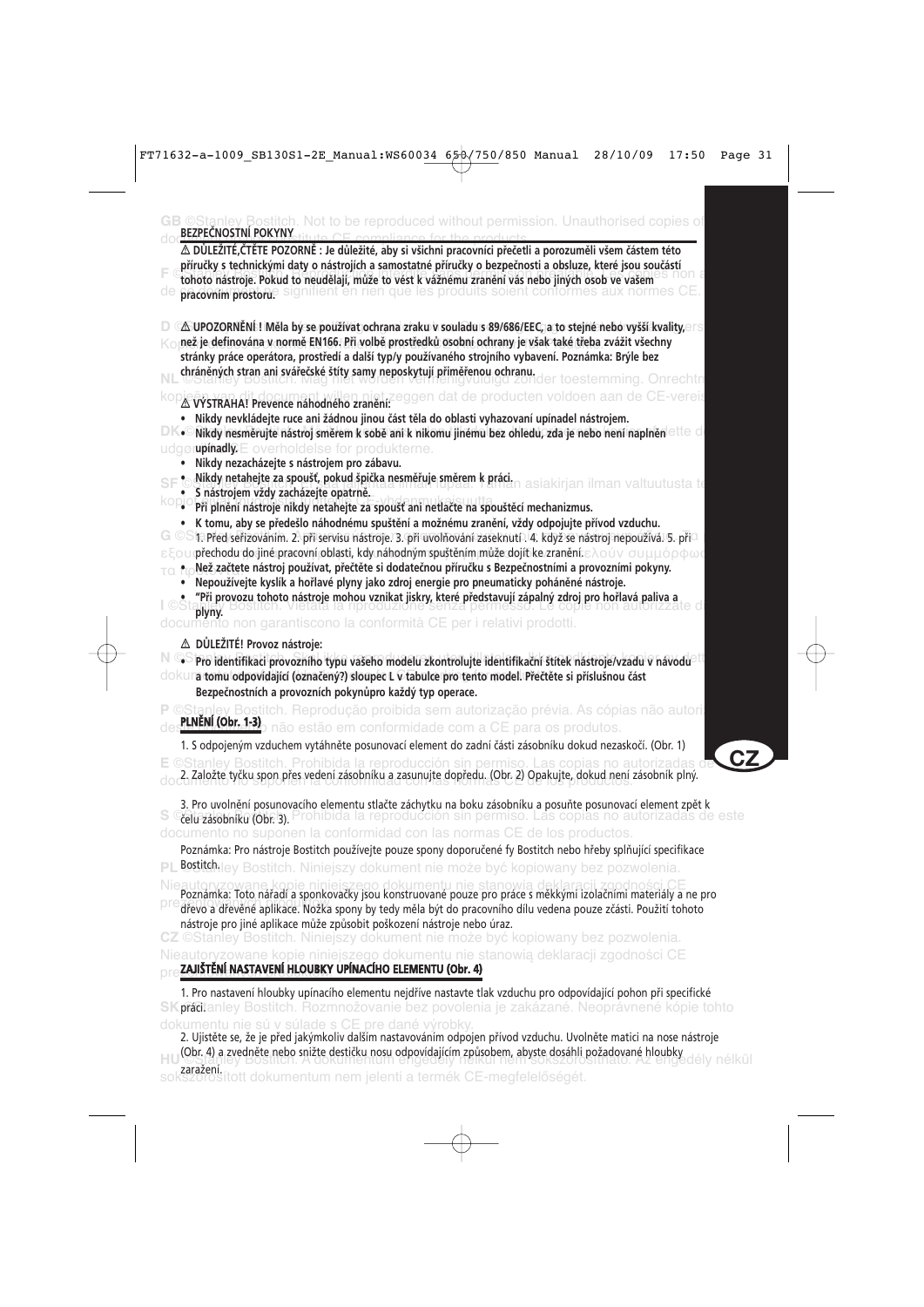#### be reproduced without permission. Unauthorised copies of this **VYČIŠTĚNÍ ZABLOKOVÁNÍ (Obr. 5,6)**

Nástroj je konstruován pro snadné a rychlé odstranění zablokování. Pro odstranění zablokované spony:

**F** © **Odpojte nastroj od privodu vzduchu**lion interdite sans permission préalable. Les copies non autorisées de -Stlačte západku podle (Obr. 5) čímž umožníte otevření destičky nosu (Obr. 6). Vyčistěte zablokované elementy a<br>CE. Vzavřete uzavřete

destičku a zajistěte, že je západka plně uzavřena.

**D** ©Stanley Bostitch. Vervielfältigung nicht ohne Genehmigung gestattet. Unzulässig erstellte

Ko**ßechnická data:** Dokuments erfüllen nicht die CE-Richtlinien für Produkte.

Technické údaje najdete v tabulce označené ?, která je v zadní části této příručky.

|   |    |                           |         |                                                                   | <b>D</b> nrechtmatige |
|---|----|---------------------------|---------|-------------------------------------------------------------------|-----------------------|
|   |    | Délka mm                  |         | Spotřeba vzduchu na dávku při 5,6 barech                          | <b>‡</b> F-vereisten. |
|   | B  | Výška mm                  |         | Typ aktivace                                                      |                       |
|   |    | Šířka mm                  | M       | Letní mazivo                                                      |                       |
|   | D. | Hmotnost kg               | N       | ttoriserede kopier<br>Zimní mazivo                                | dette dokument        |
|   | F  | Hladina hluku LpA, 1s, d  | $\circ$ | Mazivo těsnicího kroužku                                          |                       |
|   |    | Hladina hluku LWA, 1s, d  |         | Název upínadla                                                    |                       |
| s |    | Hladina hluku LpA, 1s, 1m |         | Rozměry mm<br><del>aän asiakirian ilman valtu</del> utusta tehdyt |                       |
|   | н  | Vibrace $m/s2$            |         | Hlava/korunka                                                     |                       |
|   |    | P max bar                 |         | Kapacita zásobníku                                                |                       |
|   |    | P min bar                 |         | Délka nového unášeče mm                                           |                       |
|   |    |                           | ת טו    | Max. vnitřní hloubka pístu mm o                                   | δεια. Τα un           |

εξουσιοδοτημένα αντίγραφα του παρόντος εγγράφου δεν αποτελούν συμμόρφωση CE για τα προϊόντα.

**I** ©Stanley Bostitch. Vietata la riproduzione senza permesso. Le copie non autorizzate di questo documento non garantiscono la conformità CE per i relativi prodotti.

**N** ©Stanley Bostitch. Skal ikke reproduseres uten tillatelse. Ikke godkjente kopier av dette dokumentet oppfyller ikke kravene for CE-merking for produktet.

**P** ©Stanley Bostitch. Reprodução proibida sem autorização prévia. As cópias não autorizadas

**E** ©Stanley Bostitch. Prohibida la reproducción sin permiso. Las copias no autorizadas de este documento no suponen la conformidad con las normas CE de los productos.

**S** ©Stanley Bostitch. Prohibida la reproducción sin permiso. Las copias no autorizadas de este documento no suponen la conformidad con las normas CE de los productos.

**PL** ©Stanley Bostitch. Niniejszy dokument nie może być kopiowany bez pozwolenia. Nieautoryzowane kopie niniejszego dokumentu nie stanowią deklaracji zgodności CE prezentowanych produktów.

**CZ** ©Stanley Bostitch. Niniejszy dokument nie może być kopiowany bez pozwolenia. Nieautoryzowane kopie niniejszego dokumentu nie stanowią deklaracji zgodności CE

**SK** ©Stanley Bostitch. Rozmnožovanie bez povolenia je zakázané. Neoprávnené kópie tohto dokumentu nie sú v súlade s CE pre dané výrobky.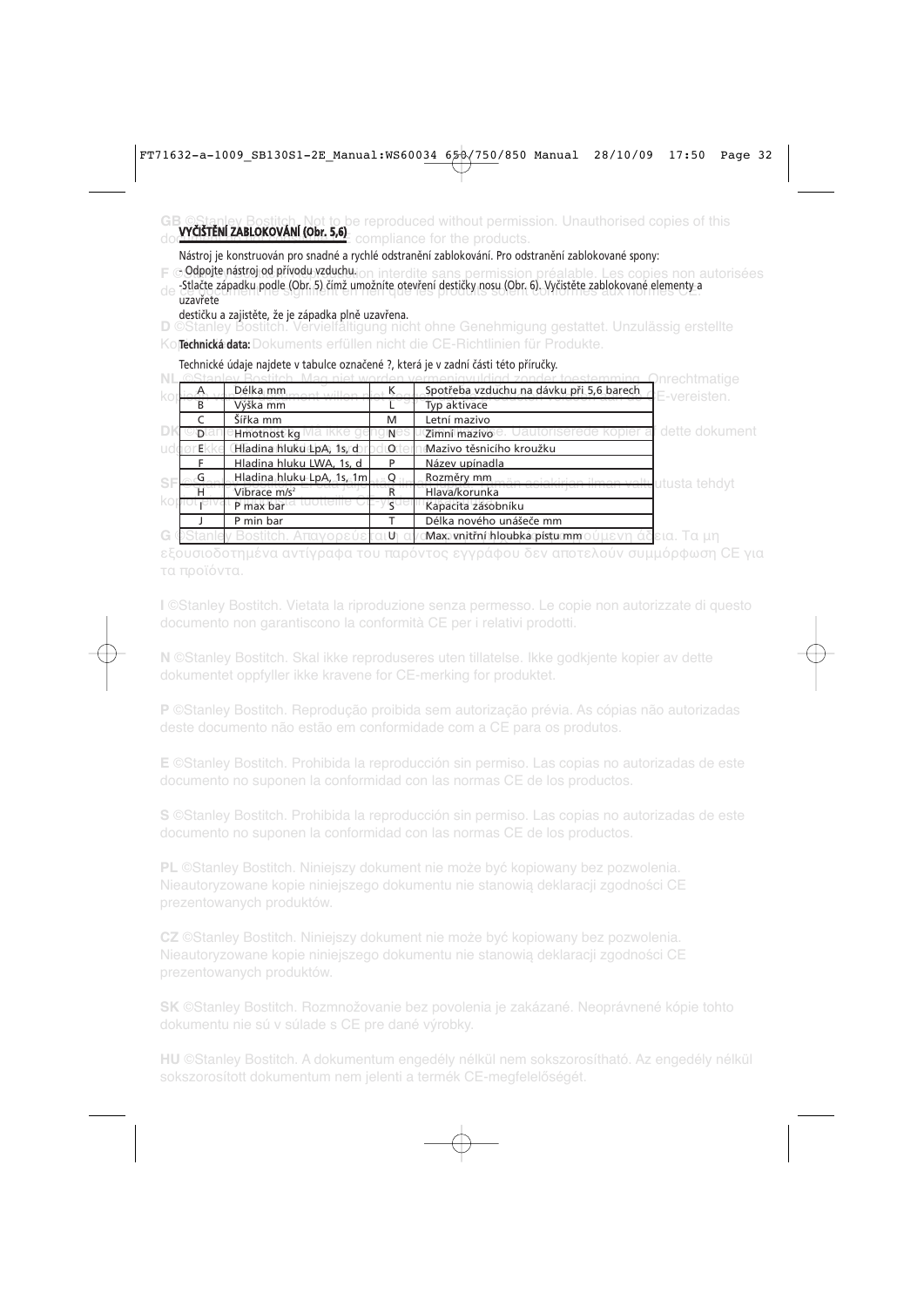| <b>B</b> ©Stanley Bostitch. Not to be reproduced without permission. Unauthorised copies of<br>BEZPEČNOSTNÉ PREDPISY                                                                                                                                                                                                                                                                                                                                                                                                |
|---------------------------------------------------------------------------------------------------------------------------------------------------------------------------------------------------------------------------------------------------------------------------------------------------------------------------------------------------------------------------------------------------------------------------------------------------------------------------------------------------------------------|
| ∆ DÔLEŽITÉ, POZORNE SI PREČÍTAJTE! Je dôležité, aby si všetci, ktorí s nástrojom pracujú, prečítali a pochopili<br>všetky časti tejto Príručky o technických špecifikáciách nástroja, ako aj Bezpečnostné pokyny a Návod na<br>použitie, ktoré sú priložené k nástroju. Nedodržanie týchto postupov môže viesť k vážnym poraneniam osôb,<br>ktore sa hathadzajú na prativistuen rien que les produits soient conformes aux normes<br>de                                                                             |
| Δ Mala by byť použitá ochrana očí v súlade s 89/686/EEC, a adekvátny alebo vyšší stupeň ako je definovaný r s<br>v EN166. Pri výbere prostriedkov osobnej ochrany treba zohľadniť všetky aspekty práce obsluhujúceho<br>personálu, okolité prostredie a iný typ/y náradia, ktoré sa používa.                                                                                                                                                                                                                        |
| Poznámka: Ochranné okuliare bez postranných ochranných krytov a štítu na tvár neposkytujú<br>dostatočnú ochranu.<br>document willen niet zeggen dat de producten voldoen aan de CE                                                                                                                                                                                                                                                                                                                                  |
| △ UPOZORNENIE!: Pozor na náhodné poranenie:                                                                                                                                                                                                                                                                                                                                                                                                                                                                         |
| DK•Mikdy nekladte ruky ani inú časť tela do priestoru, do ktorého sa nastreľuje spojovací materiál. Af dette d<br>udgo Nikdy náradím nemierte na seba ani na hikoho iného, bez ohľadu na to, či je v ňom spojovací materiál<br>alebo nie.                                                                                                                                                                                                                                                                           |
| · Nikdy sa s nástrojom nezahrávajte.<br>SF<br>ilman lupaa. Tämän asiakirjan ilman valtuutusta te<br>Nikdy nestláčajte spúšť, keď hlaveň nie je nasmerovaná na pracovnú plochu.<br>· S nástrojom narábajte vždy opatrne.                                                                                                                                                                                                                                                                                             |
| Nestláčajte spúšť a neuvoľňujte mechanizmus bezpečnostného spínača počas nabíjania.<br>$\bullet$ Pozor na náhodnú reakciu a možné poranenia. Vždy odpojte prívod vzduchu, $\circ$ n $\gamma$ o $\circ$ l lev $\eta$ áð stat. Tat<br>$\varepsilon\in\circ\cup$ 1. Pred vykonaním zmien, 2. Pri vykonávaní údržby nástroja, 3. Pri odstránení zaseknutia, 4. Keď je nástroj $\circ\circ$<br>mimo prevádzky; 5. Pri prenášaní na iné pracovisko, kedy môže dôjsť k náhodnej reakcii a<br>τα π<br>prípadnému poraneniu. |
| e . Pred použitím si prečítajte brožúrku o doplňujúcich Bezpečnostných predpisoch a Návode na použitie.<br>· Ako zdroj energie pre pneumatické náradia nepoužívajte kyslík ani horľavé plyny.<br>OO Upozornenie! Prevádzka tohto nástroja môže spôsobiť iskrenie alebo vyvolať zdroj vznietenia horľavých<br>palív a plynov.                                                                                                                                                                                        |
| N © <b>ODDLEŽITÉ! Ovládanie náradia:</b> ke reproduseres uten tillatelse. Ikke godkjente kopier av dett<br>doku Na zistenie typu ovládania vášho modelu si pozrite identifikačný štítok pripevnený k náradiu/zadnú časť<br>tohto návodu a príslušný stĺpec tabuľky L (označený ?) pre daný model. Informácie o každom type<br>klincovania nájdete v príslušnej časti Bezpečnostných a ovládacích pokynov.                                                                                                           |
| s cópias não autoril<br>conformidade com a CE para os produtos.<br><b>PLNENIE(Obr. 1-3)</b>                                                                                                                                                                                                                                                                                                                                                                                                                         |
| 1. Po odpojení prívodu vzduchu potiahnite posúvač dozadu zásobníka, kým sa nezaistí. (Obr. 1).                                                                                                                                                                                                                                                                                                                                                                                                                      |
| 2. Do drážky zásobníka vložte pás so spinkami a posuňte ich dopredu. (Obr. 2) Pokračujte, kým nenaplníte<br>zásobník.                                                                                                                                                                                                                                                                                                                                                                                               |
| S ©Stanley Bostitch. Prohibida la reproducción sin permiso. Las copias no autorizadas o<br>doc3. Posúvač uvoľníte stlačením uzáveru na boku zásobníka a posunutím posúvača späť smeromos.<br>k prednej časti zásobníka (Obr. 3).                                                                                                                                                                                                                                                                                    |
| Poznámka: Používajte iba spojovací materiál odporučený spoločnosťou Bostitch určený na použitie v náradí Bostitch<br>alebo klince, ktoré spĺňajú požiadavky spoločnosti Bostitch.<br>prezentowanych produktów.                                                                                                                                                                                                                                                                                                      |
| Poznámka: Náradie i spinky sú určené len na prácu s mäkkým izolačným materiálom a nie naspájanie dreva. Preto by<br>mala byť nožička spojovacieho materiálu len čiastočne zaklincovaná do pracovnej plochy. Použitie náradia v iných<br><b>prípadoch ho môže poškodiť alebo spôsobiť zranenia</b> ntu nie stanowią deklaracji zgodności CE                                                                                                                                                                          |
| prezentowanych produktów.                                                                                                                                                                                                                                                                                                                                                                                                                                                                                           |
| NASTAVENIE OVLÁDANIA HĹBKY ZAKLINCOVANIA (Obr. 4)                                                                                                                                                                                                                                                                                                                                                                                                                                                                   |
| plenia je zakázané. Neoprávnené kópie tohto<br>Als cheete nostavit hibleu<br>دیر بادا÷ م±ید<br>aickâr nac<br>dincovania n                                                                                                                                                                                                                                                                                                                                                                                           |

dok<sup>1</sup>. Ak chcete nastaviť hĺbku zaklincovania, najskôr nastavte tlak vzduchu na konzistentnú prácu v rámci konkrétnej<br>Dokazy práce.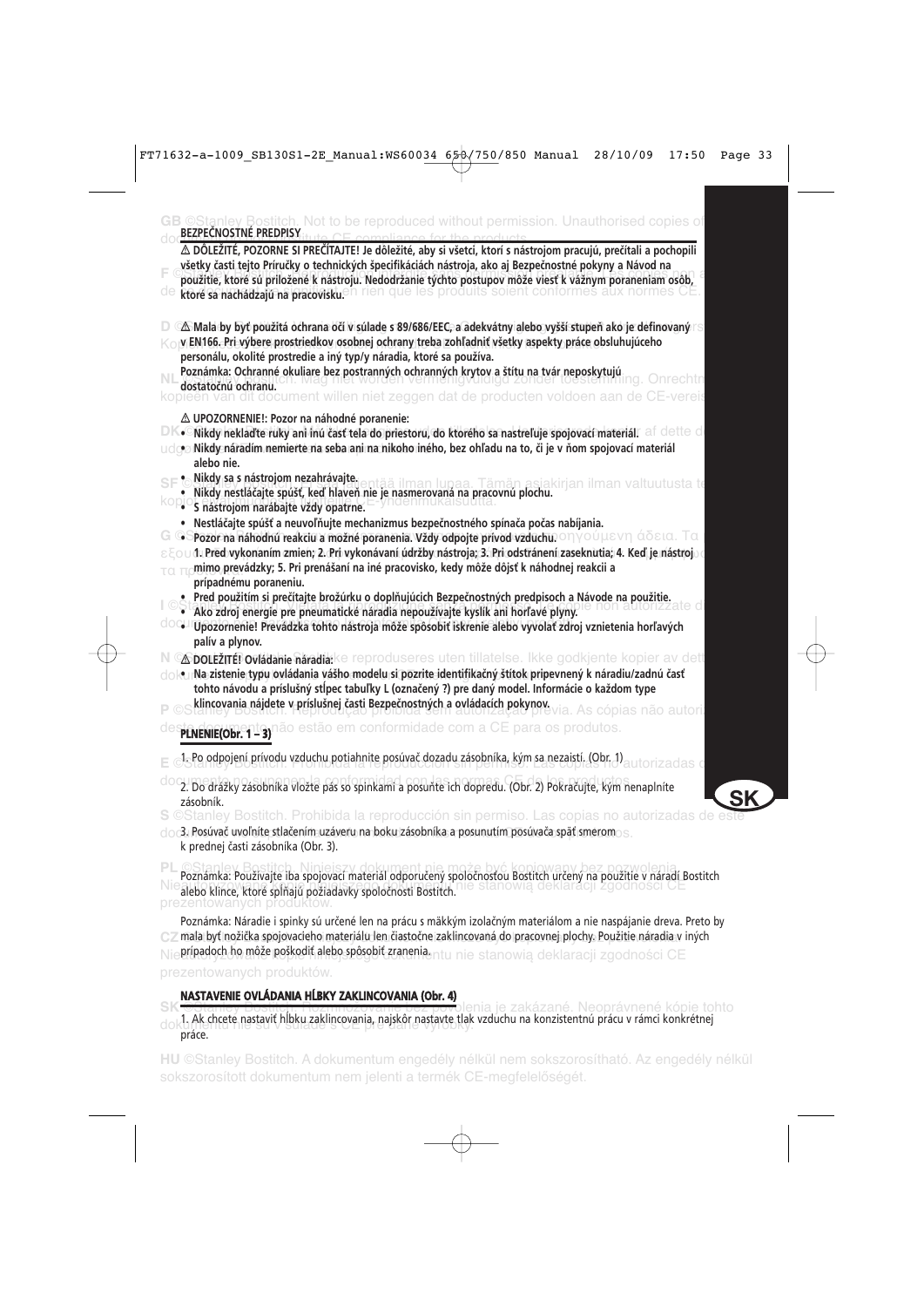**GB** ©Stanley Bostitch. Not to be reproduced without permission. Unauthorised copies of this 2. Pred ďalšími úpravami sa presvedčte, či je odpojený prívod vzduchu. Uvoľnite maticu na do cerement do not constitute CE constitute CE constitute for the products. The products in the products in the products. The products of the products of the products. The products in the products of the products. The prod

**FREPRODUCTION interdite sans permission préalable. Les copies non autorisées** de <mark>ODSTRANENIE ZASEKNUTIA (Obr. 5, 6)</mark> rien que les produits soient conformes aux normes CE.

**D @asledovne:** Bostitch. Vervielfältigung nicht ohne Genehmigung gestattet. Unzulässig erstellte Náradie je prispôsobené na rýchle a ľahké vybratie zaseknutého spojovacieho materiálu. Zaseknutú spinku vytiahnete KonOdpojíte prívod vzduchu.<br>
KonOdpojíte prívod vzduchu.<br>
Internet erfüllen nicht die CE-Richtlinien

Kopien dieses Dokuments erfüllen nicht die CE-Richtlinien für Produkte. - Stlačíte západku ako je znázornené (Obr. 5) – následne budete môcť odpojiť platničku na nose náradia (Obr. 6). Vyberte všetky zaseknuté spinky a zatvorte platničku, pričom skontrolujte, či je západka správne zaistená.

niet worden vermenigvuldigd zonder toestemming. Onrechtmatige kop**rechnické parametre:** ument willen niet zeggen dat de producten voldoen aan de CE-vereisten. Technické parametre nájdete na konci tejto príručky v tabuľke označenej otáznikom (?).

|    | A              | Dĺžka v mm.                       | К             | dette dokument<br>Spotreba vzduchu na úkon 1 @ 5.6 Bar |
|----|----------------|-----------------------------------|---------------|--------------------------------------------------------|
|    | B <sup>1</sup> | Výška v mm.                       |               | Druh aktivácie                                         |
|    |                | Hlbka v mm.                       | M             | Letné mazadlo                                          |
| SF | D              | <b>Hmotnost v kg.</b> saa jälje   | ÄN            | Zimné mazadlo<br>siakirjan ilman valtuutusta tehdyt    |
|    |                | Hlučnosť LPA, 1s, d               | $\circ$ O     | Mazadlo - kruh v tvare písmena O                       |
|    |                | Hlučnosť LWA, 1s, d               | P             | Meno zošívačky                                         |
|    | G              | Hlučnosť LPA, 1s, 1m              | O             | Dimenzie v mm.                                         |
| G  | H.             | Vibrácie v m/s <sup>2</sup>       | LR.           | δεια. Τα μη<br>ιις προηνουμενη αι<br>Hlavica/vrchol    |
|    |                | νοαφα<br>P max Bar                | $\mathsf{TS}$ | Καραcita/zásobníkaδεν αποτελούν συμμόρφωση CE για      |
|    |                | P min Bar                         |               | Dĺžka nového vodidla v mm.                             |
|    |                | Max. hĺbka vo vnútri piesta v mm. |               |                                                        |

**I** ©Stanley Bostitch. Vietata la riproduzione senza permesso. Le copie non autorizzate di questo documento non garantiscono la conformità CE per i relativi prodotti.

**N** ©Stanley Bostitch. Skal ikke reproduseres uten tillatelse. Ikke godkjente kopier av dette dokumentet oppfyller ikke kravene for CE-merking for produktet.

**P** ©Stanley Bostitch. Reprodução proibida sem autorização prévia. As cópias não autorizadas

**E** ©Stanley Bostitch. Prohibida la reproducción sin permiso. Las copias no autorizadas de este documento no suponen la conformidad con las normas CE de los productos.

**S** ©Stanley Bostitch. Prohibida la reproducción sin permiso. Las copias no autorizadas de este documento no suponen la conformidad con las normas CE de los productos.

**PL** ©Stanley Bostitch. Niniejszy dokument nie może być kopiowany bez pozwolenia. Nieautoryzowane kopie niniejszego dokumentu nie stanowią deklaracji zgodności CE prezentowanych produktów.

**CZ** ©Stanley Bostitch. Niniejszy dokument nie może być kopiowany bez pozwolenia. Nieautoryzowane kopie niniejszego dokumentu nie stanowią deklaracji zgodności CE

**SK** ©Stanley Bostitch. Rozmnožovanie bez povolenia je zakázané. Neoprávnené kópie tohto dokumentu nie sú v súlade s CE pre dané výrobky.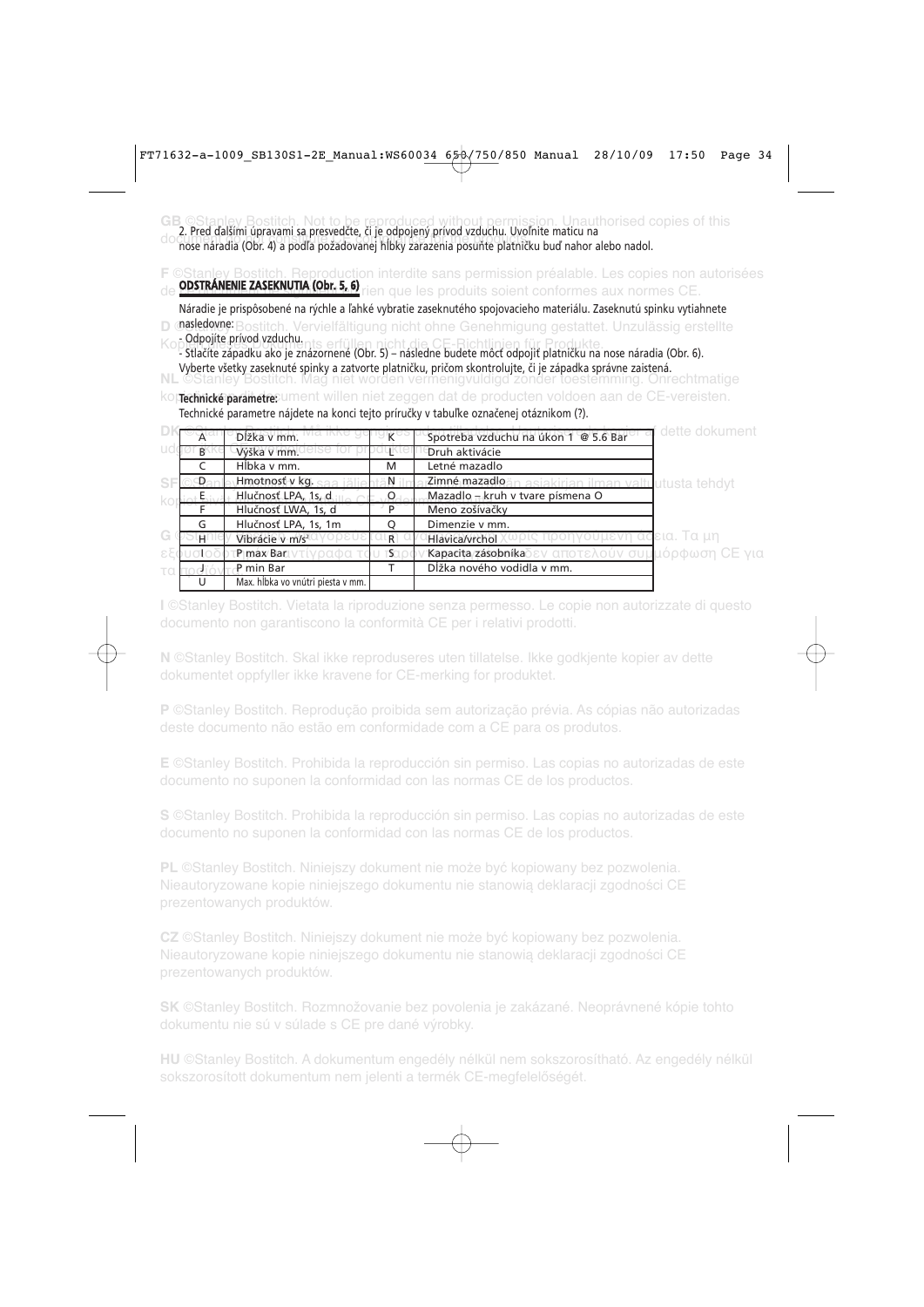| Not to be reproduced without permission. Unauthorised copies of<br><b>BIZTONSÁGI UTASÍTÁSOK</b>                                                                                                                                                                                                                                                                                                                                                                      |    |
|----------------------------------------------------------------------------------------------------------------------------------------------------------------------------------------------------------------------------------------------------------------------------------------------------------------------------------------------------------------------------------------------------------------------------------------------------------------------|----|
| △ FONTOS. OLVASSA EL FIGYELMESEN: Fontos, hogy minden kezelő olvassa el és értse a Szerszám műszaki<br>adatai c. használati utasítás minden pontját, és a szerszámhoz mellékelt külön Biztonsági és üzemelteti<br>utasítást. Ennek elmulasztása Önnek és másoknak a munkaterületen súlyos balesetet okozhat.<br>document ne signifient en rien que les produits soient conformes aux                                                                                 |    |
| △ FIGYELMEZTETÉS! Az alkalmazott szemvédelemnek meg kell felelnie a 89/686/EEC irányelv, illetve az<br>EN166 szabvány előírásainak. Ezen kívül a kezelő munkájának valamennyi szempontját, körülményét, más ers<br>D.<br>típusú gép(ek) használatát is figyelembe kell venni a személyi védőeszközök kiválasztásánál. Megjegyzés: Az<br>Κc<br>oldalról nem védő szemüvegek és az arcmaszkok önmagukban nem biztosítanak megfelelő védelmet.                          |    |
| NL ©Stanley Bostitch. Mag niet worden vermenigvuldigd zonder toestemming. Onrechtn<br>△ FIGYELMEZTETÉS! A véletlen balesetek megelőzése érdekében:<br>ten voldoen aan de CE-vereis<br>· Soha ne tegye a kezét vagy más testrészét a szerszám belövőrészére.                                                                                                                                                                                                          |    |
| • Soha ne mutasson a szerszám senki másra.<br>DK. Soha ne kapcsolja be jatekbol <sup>k</sup> ke gengives uden tilladelse. Uautoriserede kopier af dette d                                                                                                                                                                                                                                                                                                            |    |
| udo Soha'ne húzza meg a kioldó kapcsolót, csak akkor, ha az orr a munkadarab felé néz.                                                                                                                                                                                                                                                                                                                                                                               |    |
| · Mindig óvatosan kezelje a szerszámot.                                                                                                                                                                                                                                                                                                                                                                                                                              |    |
| . Ne húzza meg a kioldó kapcsolót, vagy ne nyomja le az indító mechanizmust a szerszám betöltésekor. Ista te<br>· A véletlen beindulás és az esetleges balesetek megelőzése céljából mindig kapcsolja ki a levegőellátást:<br>ko<br>1. Szabályozások előtt. 2. A szerszám szervizelésekor. 3. Beakadás megszüntetésekor. 4. Ha nem használja a<br>szerszámot. 5. Ha átmegy más munkaterületre, mivel véletlen beindulás történhet, ami balesetet okozhat.<br>$G$ $C$ |    |
| · Mielőtt használni kezdi a szerszámot, olvassa el a kiegészítő Biztonsági és üzemeltetési utasításokat.                                                                                                                                                                                                                                                                                                                                                             |    |
| · Ne használjon oxigént és gyúlékony gázokat a pneumatikus szerszámok meghajtására.<br>$^{\text{\tiny{\textsf{TO}}}}$ $\bullet$ E szerszám használat közben szikrázhat, és ettől a gyúlékony üzemanyagok és a gázok meggyulladhatnak.                                                                                                                                                                                                                                |    |
|                                                                                                                                                                                                                                                                                                                                                                                                                                                                      |    |
| <b>At FONTOS! A szerszám működetése</b> iproduzione senza permesso. Le copie non autorizzate di<br>docuA szerszám típusának megállapításához nézze meg a szerszámon, illetve a kézikönyv hátulján található<br>adattáblát és a típusra vonatkozó megfelelő táblázat (?-lel jelölt) L oszlopát. Az egyes kioldószerkezetekkel<br>kapcsolatos információkért olvassa el a biztonsági és üzemeltetési utasítások vonatkozó részeit.                                     |    |
| fyller ikke kravene for CE-merking for produktet.<br>BETÖLTÉS (1-3. ábra)                                                                                                                                                                                                                                                                                                                                                                                            |    |
| P ci. A levegőellátás leválasztását követően a kampóval (2. ábra) húzza vissza a nyomórudat a tár végébe a autori                                                                                                                                                                                                                                                                                                                                                    |    |
| kattanásig. (leábro) não estão em conformidade com a CE para os produtos.                                                                                                                                                                                                                                                                                                                                                                                            |    |
| 2. Ejtse rá a tűzőbetétet a tár sínjére, és csúsztassa azt előre. (2. ábra) Ismételje ezt addig, míg a tár meg nem<br>**itik LIBY BOSNEG a tármológia a téproducción sín permitisor. Las copias míg automzádas                                                                                                                                                                                                                                                       |    |
| telik.<br>documento no suponen la conformidad con las normas CE de los productos.                                                                                                                                                                                                                                                                                                                                                                                    |    |
| 3. A nyomórúd felengedéséhez nyomja meg a tár oldalsó csapját, és csúsztassa a nyomórudat vissza, a tár eleje<br>S Gile (31 abraBostitch. Prohibida la reproducción sin permiso. Las copias no autorizadas c                                                                                                                                                                                                                                                         |    |
| documento no suponen la conformidad con las normas CE de los productos.<br>Megjegyzés: Csak a Bostitch által javasolt, Bostitch szerszámokhoz való rögzítőelemeket használjon, illetve<br>olyan szögeket, melyek megfelelnek a Bostitch specifikációinak e być kopiowany bez pozwolenia.                                                                                                                                                                             | ΗU |
| Megjegyzés: E szerszámok és tűzőbetétek csak puha szigetelőanyagok felszerelésére lettek tervezve, én nem fa-fa<br>alkalmazásokhoz. A tűzőbetétek lábainak ennélfogya csak részben kell behatolnia a munkadarabba. A szerszám más<br>alkalmazáshoz való használata a szerszám sérüléséhez vagy személyi sérüléshez vezethet.<br>CZ ©Stanley Bostitch. Niniejszy dokument nie może być kopiowany bez pozwolenia.                                                      |    |
| Nie <b>a szögbelövési mélység beállítása (4. ábra)</b> imentu nie stanowią deklaracji zgodności CE                                                                                                                                                                                                                                                                                                                                                                   |    |
| prez en comanyon programa tendiításához, először állítsa be a légnyomást, hogy a belövés erőssége a munkához<br>megfelelő legyen.                                                                                                                                                                                                                                                                                                                                    |    |
| SK CStanley Bostitch. Rozmnožovanie bez povolenia je zakázané. Neoprávnené kópie tohto                                                                                                                                                                                                                                                                                                                                                                               |    |
| <sup>O</sup> O 2. A további beállítások elvégzése előtt győződjön meg arról, hogy a szerszám le van választva a levegőellátásról.<br>Lazítsa meg a szerszám belövőfején található anyacsavart (4. ábra), és a kívánt szögbelövési mélység eléréséhez                                                                                                                                                                                                                 |    |

**HUemelje meg vagy süllyessze le a belövőfej lemezét** gedély nélkül nem sokszorosítható. Az engedély nélkül sokszorosított dokumentum nem jelenti a termék CE-megfelelőségét. emelje meg vagy süllyessze le a belövőfej lemezét.

**HU**